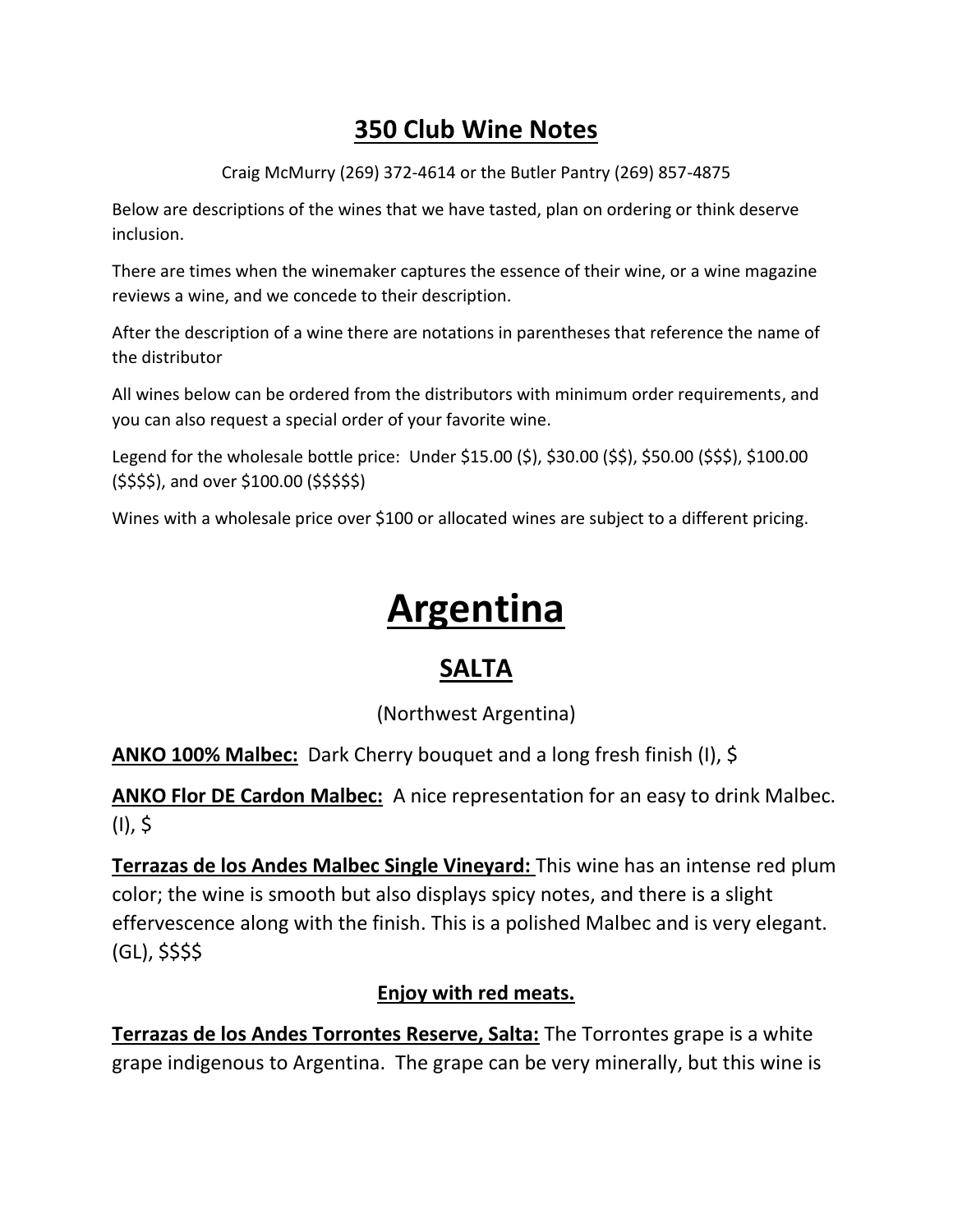aromatic and stands out with a freshness and intensity which is very distinctive, with a mild minerality. (GL), \$

#### **Enjoy with appetizers and spicy Asian dishes.**

## **Mendoza**

**Catena Zapata, Nicasta Vineyard, Malbec, Mendoza, Argentina:** An exceptional Malbec. (GL), \$\$\$\$

**Cheval des Andes, 2015, Mendoza, Argentina:** A big Bordeaux blend produced in Mendoza, Argentina. This wine has achieved a 98-point rating by James Suckling. Please refer to the winery's fact sheet. (GL), \$\$\$\$

**Kaiken, Ultra, Malbec, 2017, Los Rocas, Mendoza, Argentina:** This Malbec pours into the glass reflecting a deep violet color, the nose radiates a fresh bouquet of berries evoking the senses of a classic Malbec.

This wine is not tannic but smooth, and the finish is long and pleasant. A wellbalanced Malbec and very reasonably priced. (RBC), \$

#### **MAAL WINES Vineyards**

**bestial Malbec, 2016:** This is a nice high-quality Malbec. The wine is rich in color, connected, and balanced, with soft smooth tannins. (W), \$\$\$

**biutiful, Malbec, 2018:** A good entry level Malbec for folks who want to explore.  $(W)$ ,  $((\xi))$ 

**impossible, Malbec, 2016, MAAL Wines.** This wine is ready to drink when you open the bottle and pour it into the glass. Enjoy this wine over casual conversation, with appetizers or an entrée. (W), \$\$

**Mad Bird, Dark Malbec, 2019:** This Malbec is full-bodied and reasonably priced. A terrific deal! (R), \$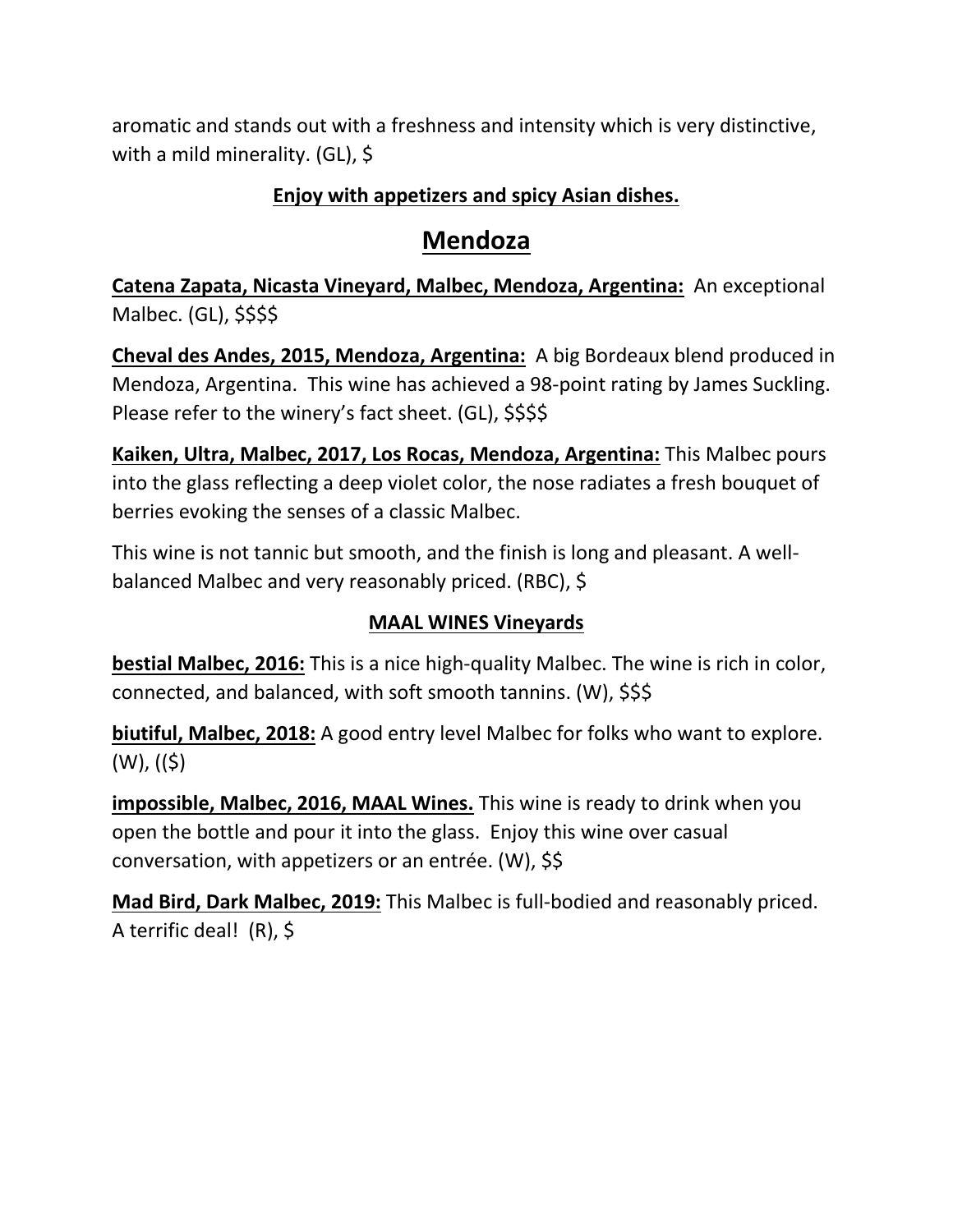# **Patagonia**

**J Alberto, Malbec, 2019:** This winery is in the Rio Negro Valley, which is dry which has desert like conditions. The wine is full-bodied, has lots of dark berry flavors, depth, and elegance. This is a fantastic Malbec! (GL), \$\$\$

# **Australia**

### **South Australia**

**Penfolds Max's Cabernet Sauvignon, 2016:** This wine is a bold cabernet that starts out strong but, if left to breath, will smooth out and finish nicely. This Max's cabernet is an enjoyable value from Penfold of Australia. (A), \$\$

### **Adelaide Hills**

**Sidewood Shiraz, 2018:** This is an Australian Shiraz with a big bouquet. This wine offers up an abundance of Shiraz spiciness and ends with a nice, weighted finish. Lots of bang for your dollar! (W), (\$)

#### **Barossa Valley**

**Tait "The Ballbuster Shiraz":** (80%) Shiraz, (12%) Cabernet, (8%) Merlot. This is an earthy wine and extremely drinkable, smooth, and ending with light pepper notes. (V), \$

**Tim Smith, Barossa:** (76%) Mataro, (synonymous with the Monastrell grape), (20%) Grenache, (4%) Shiraz. A big and full wine, with a little time in the glass it opens into a spicey wine with cool tannins. (i-I), \$\$\$

**Yalumba, Bush Vine Grenache:** With an exquisite red color, cherry berry flavor, you could mistake this wine for a lovely Pinot Noir, but the wine is (100%) Grenache. An easy to drink wine that you open and enjoy, relaxing with friends.  $(GL),$  \$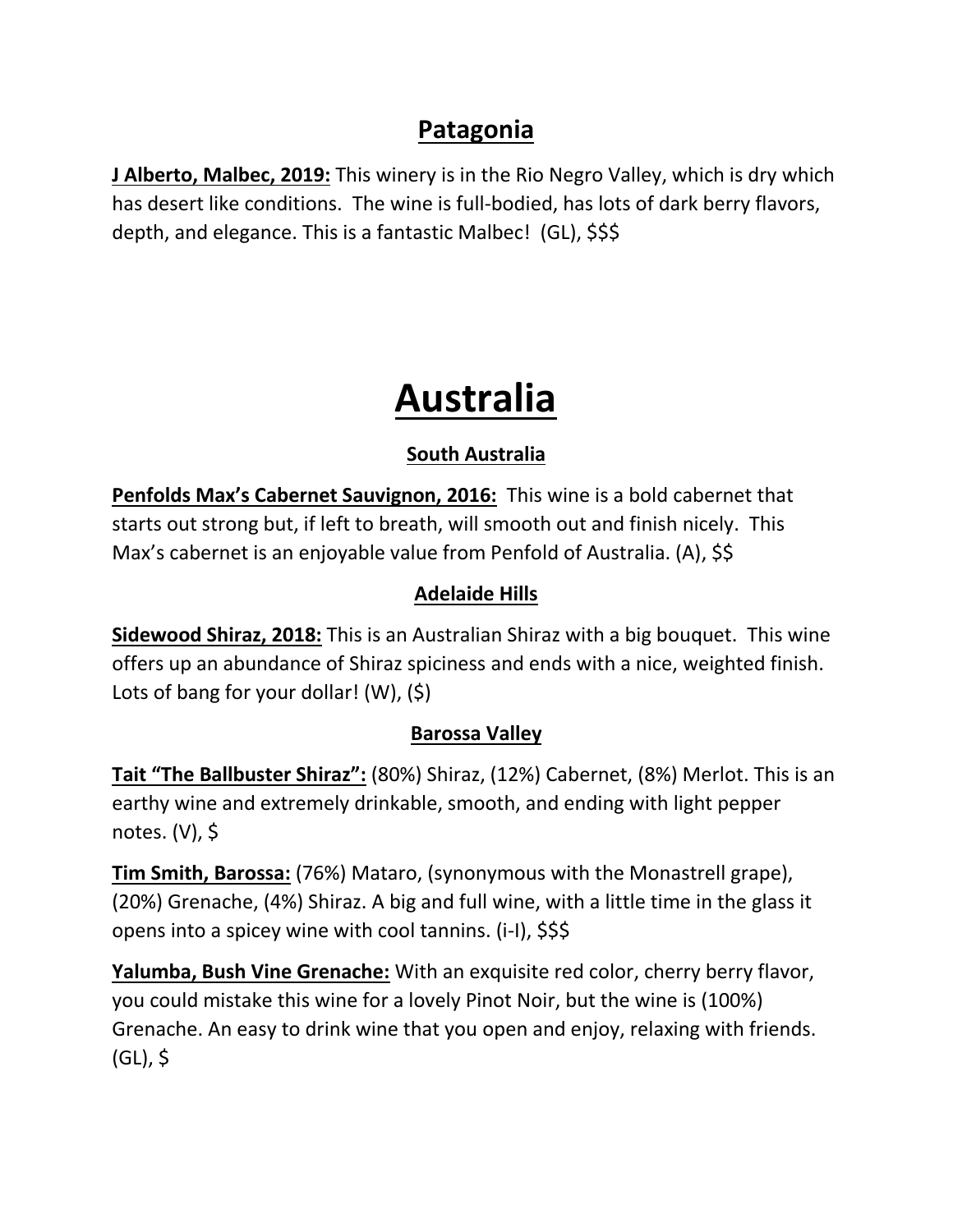#### **Koonunga Hills**

**Penfolds Koonunga Hills Shiraz/Cabernet Sauvignon 2019:** This wine scores 87 to 90 points. Penfolds' history dates to 1844 in Australia and is a premier winery. This wine is deep red in color; the cabernet sauvignon (76%) is strong and accented with the pepperiness of the shiraz (24%). The grapes are sourced from all the Penfolds South Australia vineyards. This wine offers great berry flavors and a long finish. Is a great buy. (AL), \$

#### **McLaren Valley**

**d'Arenberg, The Dead Arm Shiraz:** The color is dark and rich, full bodied, finishing with just the right number of tannins. (I), \$\$\$

#### **Enjoy with savory cheeses and hearty red meats.**

#### **Southwestern Australia**

## **Clare Valley**

**Jim Barry, Watervale Riesling, 2017:** The color of this wine is like water reflecting on a summer day. A dry Riesling with just a hint of sweetness on the finish. Very pleasant. (GL), \$

**Kilkanoon, Clare Valley, Killerman's Run, Shiraz:** A nice Shiraz from Australia with a fun story about its origins. A bio and description of the wine is printed and available next to the wine. (I), \$

#### **Edna Valley**

**Pewsey Vale, Eden Valley, Dry Riesling, 2017:** This wine exhibits a light platinum color, is dry and non-minerally. A very pleasant Riesling. This wine is a bargain.  $(GL),$ \$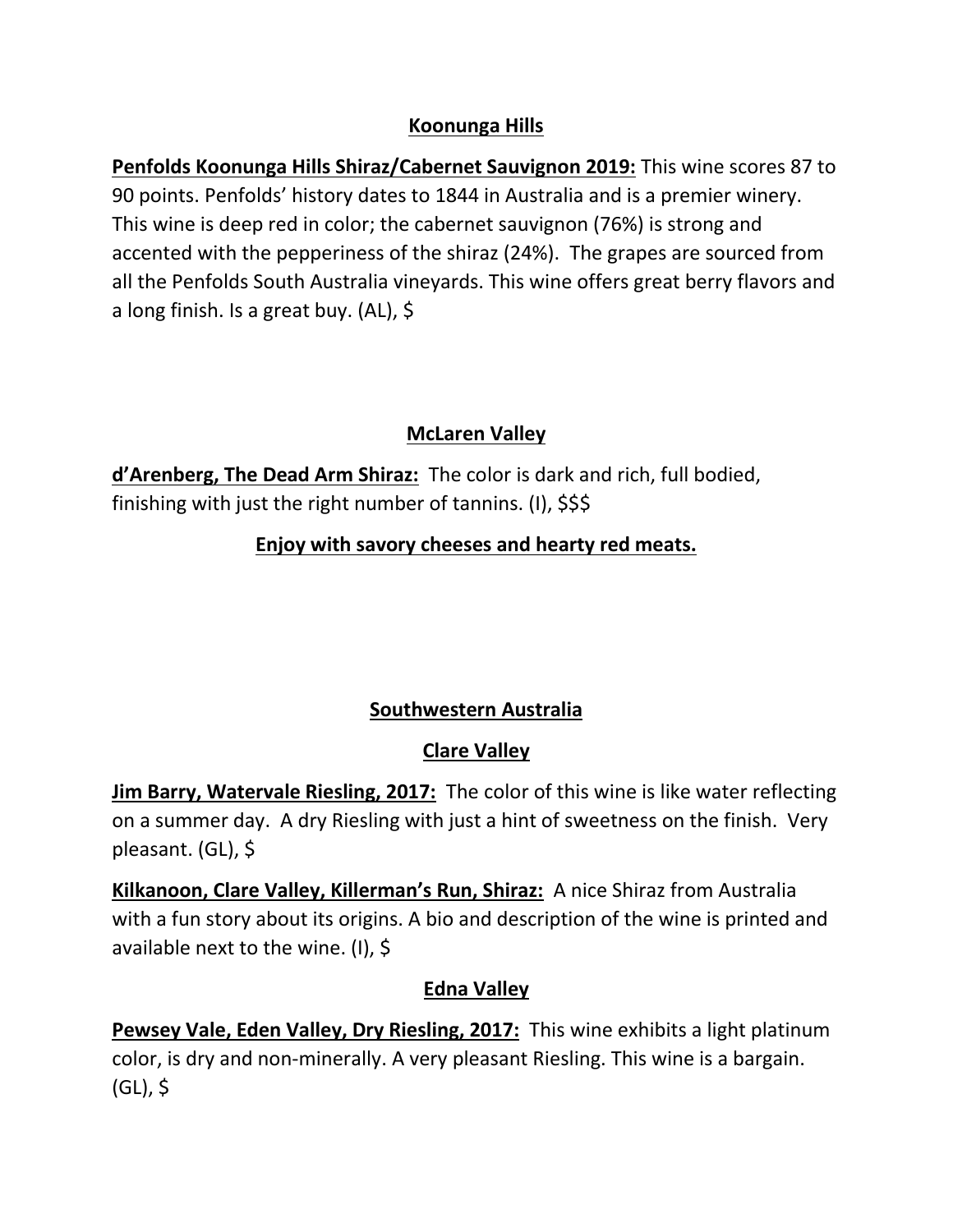#### **Western Australia**

**Hope Estate Shiraz "The Ripper":** 100% Shiraz, from Australia, the "Ripper" is a medium to full bodied wine, which depends on your level of palate, regarding Syrah/Shiraz. Easy to drink, this wine is good for entertaining small or large groups or enjoy by yourself. (RBC), \$

#### **Enjoy with pork and other meat dishes.**

# **Austria**

#### **Niederposterreich**

### **Kamptal**

## **Barbara Ohlzelt**

**Barbara Ohlzelt, Gruner Leader, 2019:** A refreshing and acidic Gruner Veltliner white wine for the summer. (i-L), \$

**Barbara Ohlzelt, Gruner Veltiner, Zobinger, 2018:** At first you will wonder if you are going to enjoy this wine, then you set your glass down. In the next sip, after the wine has sat for about 10 minutes, the wine opens, and you will probably drink the whole bottle. (I-L), \$\$

# **Chile**

## **Aconcagua**

## **Casabalanca Valley**

**Cuvee Alexandre, Chardonnay, Lapostolle:** A big Chardonnay with a bright golden color, plenty of richness going on here. This wine is produced by one of the most well-known vintners in Chile. (GL), \$\$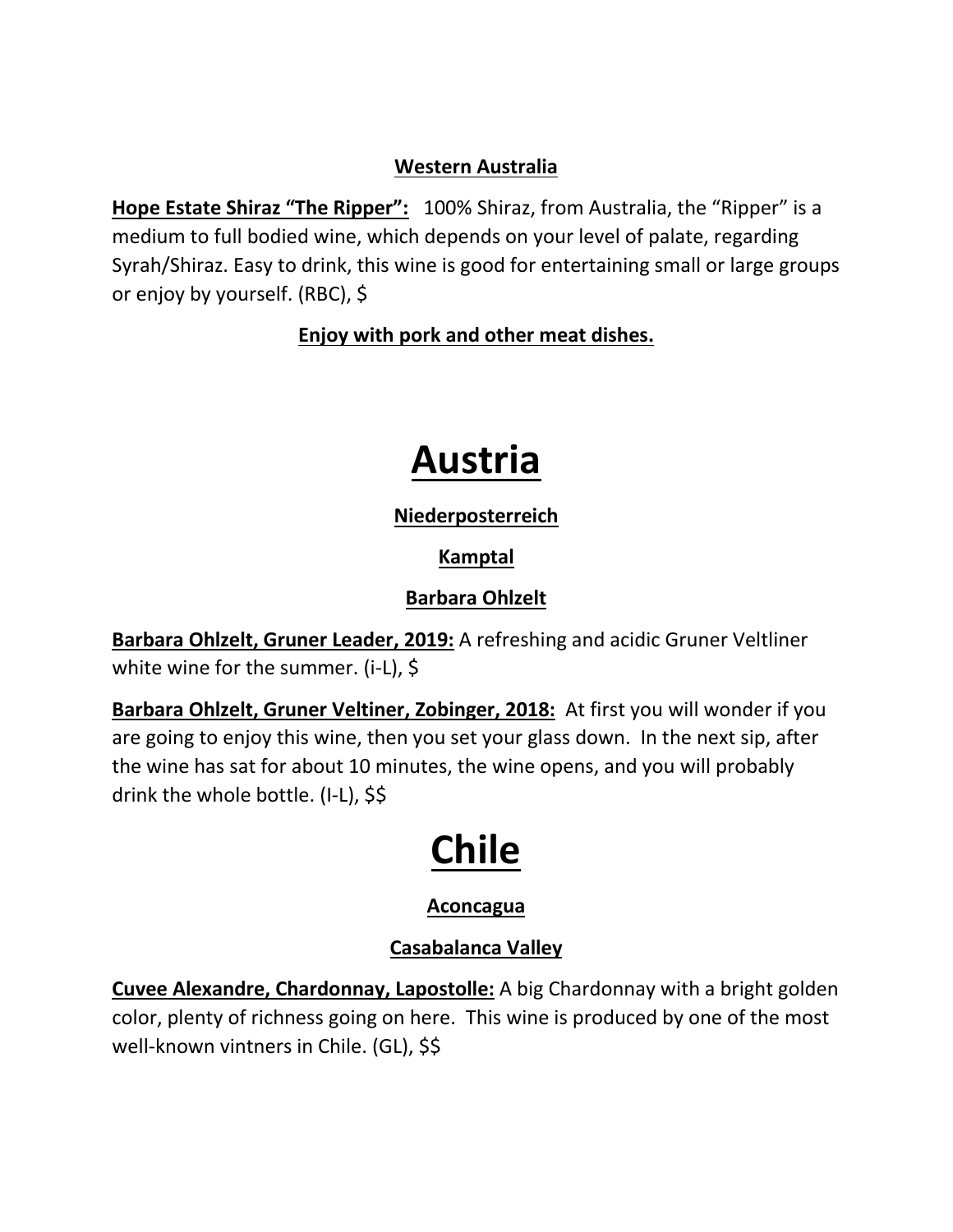# **Central Valley**

**Corazon Del Indio, Vina Marty, 2019:** (40%), Carmenere, (35%) Cabernet Sauvignon, (25%) Syrah. This is one of Pascal Marty's premium wines produced under the Vina Marty vineyard. Decant an hour before serving and enjoy a smooth and soft tannin red blend with a hint of spiciness. (W), \$

**Mariposa Alegre, Cabernet Sauvignon, 2019, Gran Reserva:** This Cabernet is bolder and fuller than the Vina Marty Estate Cabernet. The Mariposa Cabernet and the Estate Cabernet are both nice and balanced, offering their own unique qualities. James Suckling has scored this wine 91 points. (W), \$

**Vina Marty Estate Cabernet 2019:** The winemaker of this estate has an impressive resume.

Pascal Marty is a graduate of the Enology Institute of Bordeaux, has stints with Baron Philippe de Rothschild S.A. and Robert Mondavi, and ended up in Chile producing the wine for Vina Marty.

This Cabernet Sauvignon will surprise not only your palette but your wallet, too! A must try. (W), \$

## **Enjoy with any casserole dish, meats, or drink it by itself.**

## **Maule Valley**

**Terrnanoble Gran Reserve, Carmenere, 2018:** Purplish red in color, with black fruit notes and a nice spiciness; this wine has mild tannins and has consistently received high marks from the major wine critics. (GL), \$

## **A good accompaniment with barbecued foods.**

# **Rapel Valley/Cachapoel**

**Marques de Casa Concha, Camenere, 2016:** This is subtle and fragrant wine that continues to please the palate with the passage of time. This is an amazing value. (GL), \$\$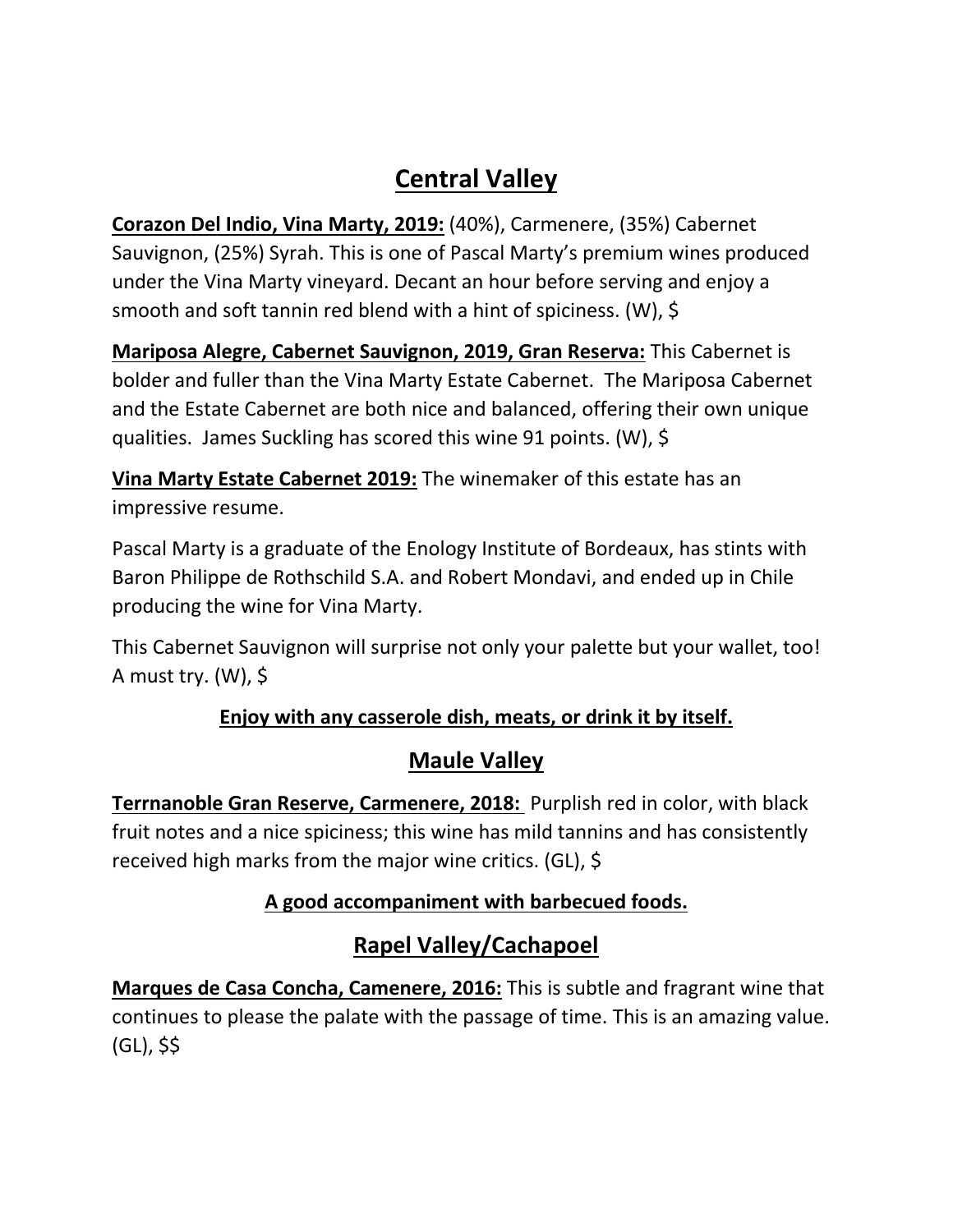**Terrunyo, Carmenere, Concha Y Toro:** This wine is dense ruby red, a nose of dark cherries, spicey with a smokey cigar taste which finishes like a truck running off the road. Fasten your seat belt. (GL), \$\$\$

#### **Enjoy with heavy meat dishes, especially those meat sauces served over pasta.**

## **Rapel Valley/Colchagua**

**Lapostolle, Cuvee Alexandre, Carmenere:** A big red, nice tannins and spicey. This red holds up very nicely for next day drinking. (GL), \$\$

**TerraNoble 2013 CA2 Costa Carmenere:** The Carmenere grape is an old grape from the Bordeaux. Carmenere's parents are Cabernet Franc and Gros Cabernet and the siblings of Cabernet Sauvignon and Merlot. Camenere is now widely grown in Chile. This wine turns into a big red after breathing for 30 minutes. The wine maintains a nice spiciness, long finish and is reasonably priced. (GL), \$

## **Enjoy with meats.**

# **Elqui Valley/ Coquimbo**

**Elqui, 2016, Carmenere (50%), Syrah (14%), Malbec (26%), Elqui Valley:** A big red wine with a low price, this wine needs one hour of breathing. Please see the winery fact sheet. (EE), \$

**Enjoy with hearty meat pasta dish.**

# **Croatia**

# **Peljesac Pinnsula**

**Dingac, 2017:** Plavac Maili is a blend of old zinfandel and a small blue grape widely planted in Croatia. This region is considered the prized location for producing outstand wines. The wine is rich, full-bodied, and robust. This wine will need to breathe for 2 hours before drinking but is well worth the wait. A bargain for the boldness of this wine. (R), \$\$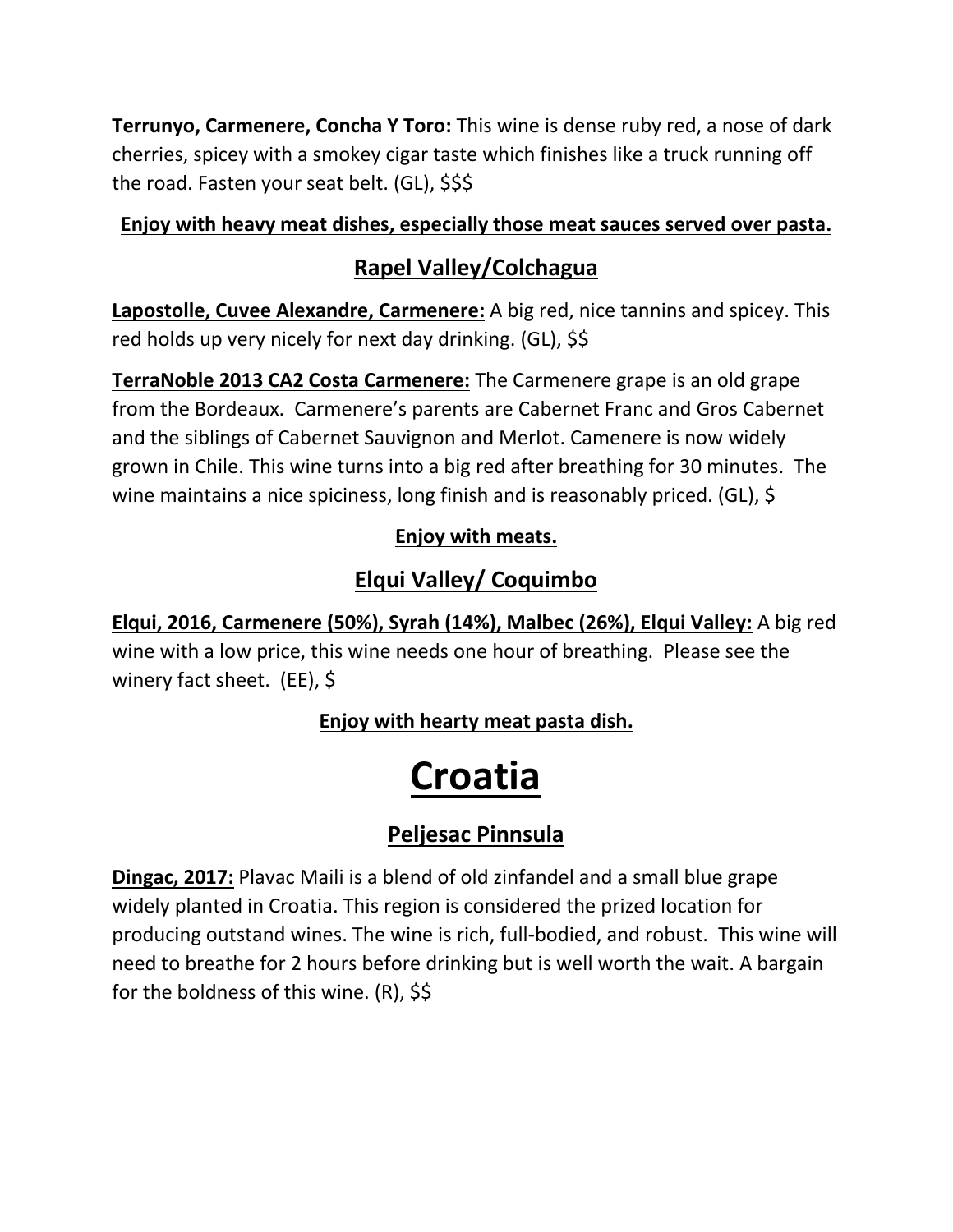# **France**

**JP. Chenet, Original, Blanc De Blancs, Brut:** JP. Chenet is one of France's most recognizable producers of wine. This sparkling wine is a very affordable Brut that is dry and works well by itself or with drink mixes. A great Brut for gatherings. (EE), \$

# **Bordeaux**

**Chateau Carignan:** This wine is (100%) Merlot, and you will want to decant it for a bit. This wine is rich, heavy, and robust. Ready to drink now! (V), \$\$

**Chateau Du Pin:** (60%) Merlot, (20%) Cabernet, (20%) Cabernet Franc, a smooth, fresh wine; an easy to drink Bordeaux. Exceptionally good value. (AHD), \$

**Chateau Marjosse, 2018:** A nice blend of Merlot, Cabernet Franc, and Cabernet Sauvignon. (AHD), \$

**Virginie Thunevin, 2018:** A good Bordeaux with a rich dark color. Nice value. (AHD), \$

# **Bordeaux Superieur**

**Chateau Camarsac:**This Chateau has been producing wines dating back to the 14<sup>th</sup> century. The wine produced today is an easy drinking Bordeaux and is reasonably priced. (AHD), \$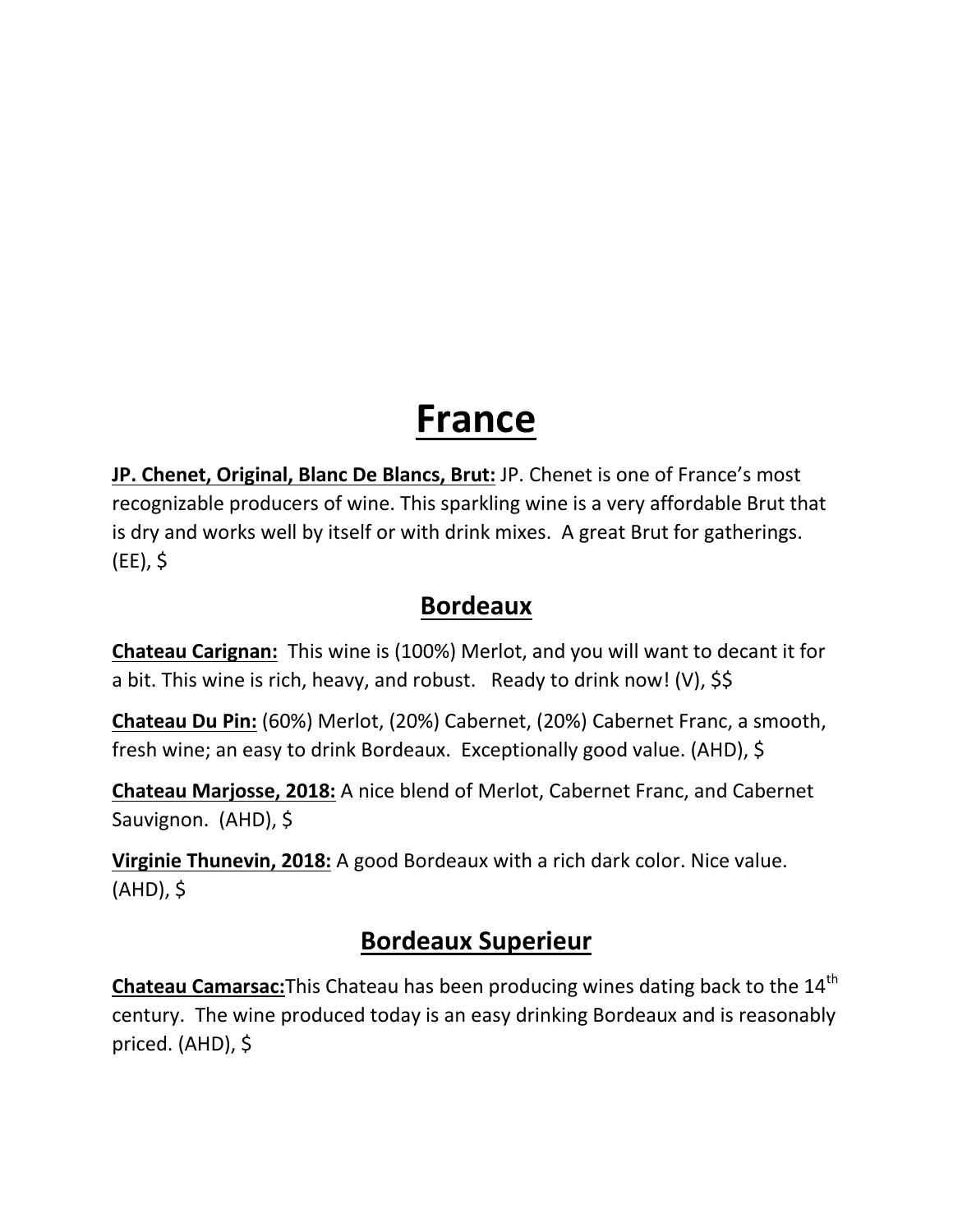**Chateau Croix-Mouton, 2015:** The vintner for this wine, Jean-Phillippe Janoueix, is known for producing wines from Bordeaux, such as La Confessions and La Croix St. George. This wine is a budget friendly Bordeaux with nice layers and is ready to drink. (AHD), \$

**Chateau Pasde Rauzen, Bordeaux Superieur, 2016, Maison Riviere:** From the Maison Riviere family, wine producers and merchants since 1875, this wine is (35%) Cabernet Sauvignon, (30%) Cabernet Franc and (35%) Merlot. The Riviere family are known for their Gran Crus. Although this is a young Bordeaux, after 10 minutes of breathing, it smooths out into a delicious wine with low tannins. A particularly good Bordeaux value. (EE), \$

**Chateau Thieuley:** A merlot-cabernet blend which is easy to drink and is a great value. (AHD), \$

# **Cotes de Bordeaux**

**Chateau Joamim Becot, 2016:** (75%) Merlot, (25%) Cabernet Sauvignon, this is a beautiful full-bodied wine that is intense and polished which ends with a great finish and smooth tannins. AHD, \$\$\$\$

**Chateau De Frances, "Les Cerisiers", 2018:** This winery was started by Hubert De Bouard, of Chateau Angelus and Dominique Hebrard, of the Chateau Cheval Blanc, two prestigious Chateaux of the Bordeaux region; recognized around the world. This is an amazing value. (90%) Merlot and (10%) Cabernet Sauvignon. (AHD), \$\$

**Chateau Marsau, 2016:** 100% Merlot, this wine is subtle and has refined tannins. A good buy. (AHD), \$\$

## **Enjoy with a rich fish dish.**

**Esprit de Pavie, 2015:** A full bodied Bordeaux with a deep garnet purple color. This wine is rich with lots of dark berry flavors. Decant for one hour before serving. AHD, \$\$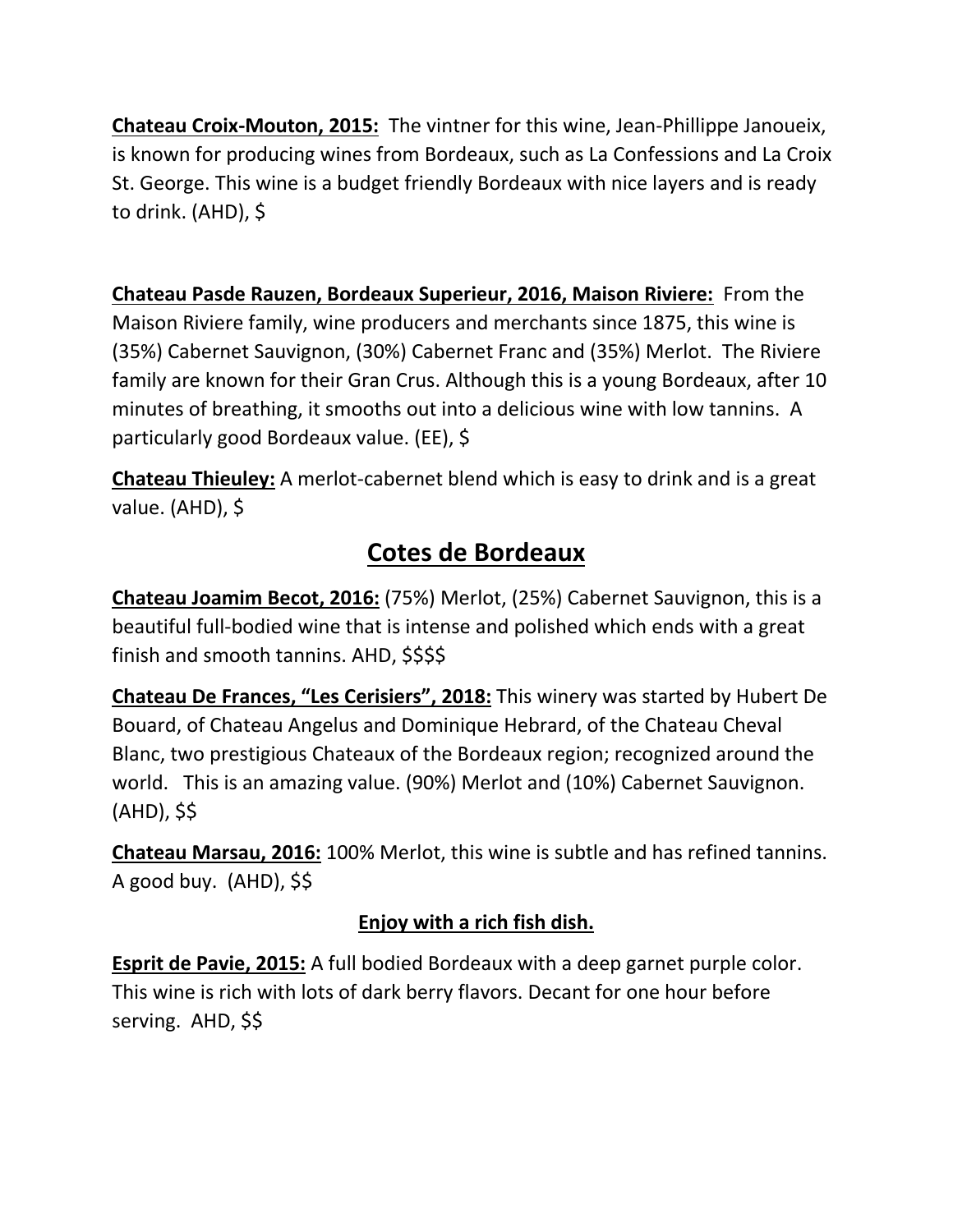# **Fronsac**

**Chateau La Dauphine:** This is another good bargain Bordeaux. The wine produces a nice thinness and opens beautifully in the glass. The blend of (90%) Merlot and

(10%) Cabernet Franc is a nice grape combo. (AHD), \$\$

**Chateau La Vieille Cure 2017:** When you drink this wine, imagine that you are sharing the wine with the nobles and the king. This was a favorite wine being served from this Chateau at Versailles and the hunting lodges during that time. Located in Fronsac, this area offers some good Bordeaux values. Located west of St-Emilion and Pomerol, you can a enjoy a reasonably priced Bordeaux. This wine is a mix of Merlot, Cabernet Franc, and Cabernet Sauvignon and is medium to full bodied. Let the wine breathe for an hour before serving. (AHD), \$\$

# **Graves**

# **Pessac-Leognan**

**Chateau Bouscaut, 2016, Grand Cru Classe De Graves:** (50%) Semillon and (50%) Sauvignon Blanc, this wine is rich, classy, and elegant. With its fragrant, creamy, and dry finish, you can consume this wine with any seafood or poultry dish. (AHD), \$\$\$

**Chateau Tour Leognan, 2017:** A crisp white wine with wonderful fruit notes; a good combination of Sauvignon Blanc and Semillon resulting in a dry easy to drink wine. (AHD), \$\$

**Le Petit Havt Lafitte, 2016, by Smith Havt Lafitte:** (60%) Cabernet, (40%) Merlot, this wine is produced from young vines but has plenty of weight resulting in a medium bodied wine. With dry and soft tannins, this wine is a thoroughly enjoyable drinking experience. (AHD), \$\$\$

**Chantegrive Graves:** This wine is a combination of Semillon (a Bordeaux original grape, pure, clean, and fresh) and Sauvignon Blanc (a big white grape with intense flavors, such as straw, hay, grass, smoke green herbs, green tea, lime, etc., acidic, and full flavored). Chantegrive is a dry white wine that is floral on the nose and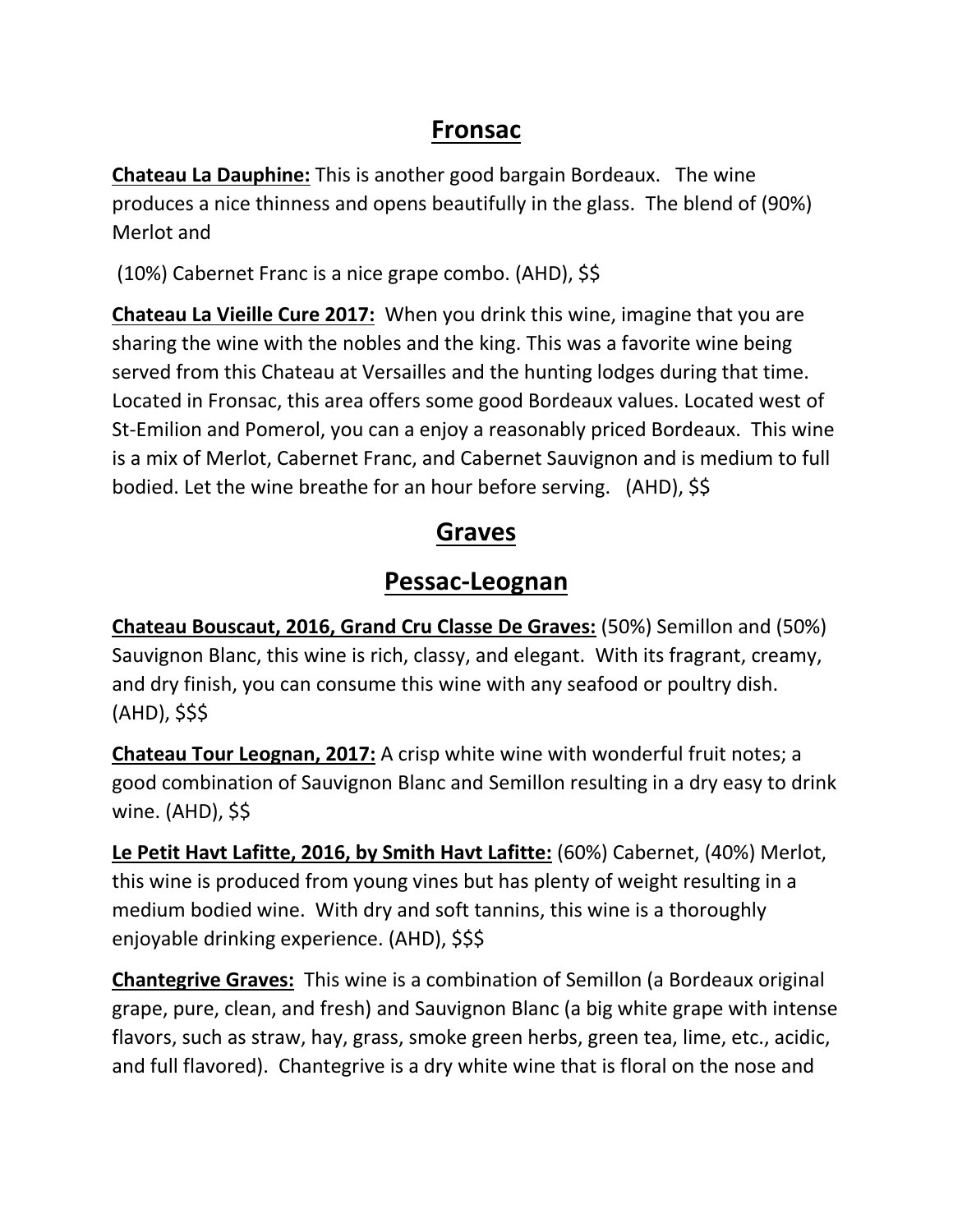mouthwatering appealing texture, the Semillon tames the Sauvignon Blanc. (AHD), \$

#### **Enjoy with appetizers, poultry, and seafood.**

**Chateaux Graville Lacoste:** (Sauvignon Blanc and Semillon), aromas of grapefruit, a tangy crisp taste, and a clean finish. This wine is produced by the same vintner as Chateaux Ducasse. (V), \$

#### **Enjoy with cheese and fish.**

**Clarendell Blanc. 2019:** The color of this wine looks like it is from a crystal-clear mountain spring water. Light and refreshing. (AHD), \$

**Clarendell Rouge, 2015:** A medium body Bordeaux, smooth with light tannins. Decant for an hour before serving. Quite lovely. (AHD), \$

# **Haut-Medoc**

**Chateau Beaumont, 2017.** This is the largest estate in Haut-Medoc dating back to 1772, but its wine beginnings started in 1824. This is a young Bordeaux, but you can it drink now. The wine can also be cellared for up to 10 years. (AHD), \$\$

**Chateau Belgrave, Haut-Medoc, 2010:** A heavy wine and excellent representation of a Bordeaux. This wine has a great color, is low in tannins and acidity. Decant for 1 to 2 hours. (V), \$\$\$

**Chateau De LaMarque:** This property dates to the 11<sup>th</sup> Century and was once an estate for King Henry V.

Now a family property for generations, this Bordeaux is fragrant and substantial. You can decant this wine for two hours, although we could only wait an hour and still thoroughly enjoyed the wine. (AHD), \$\$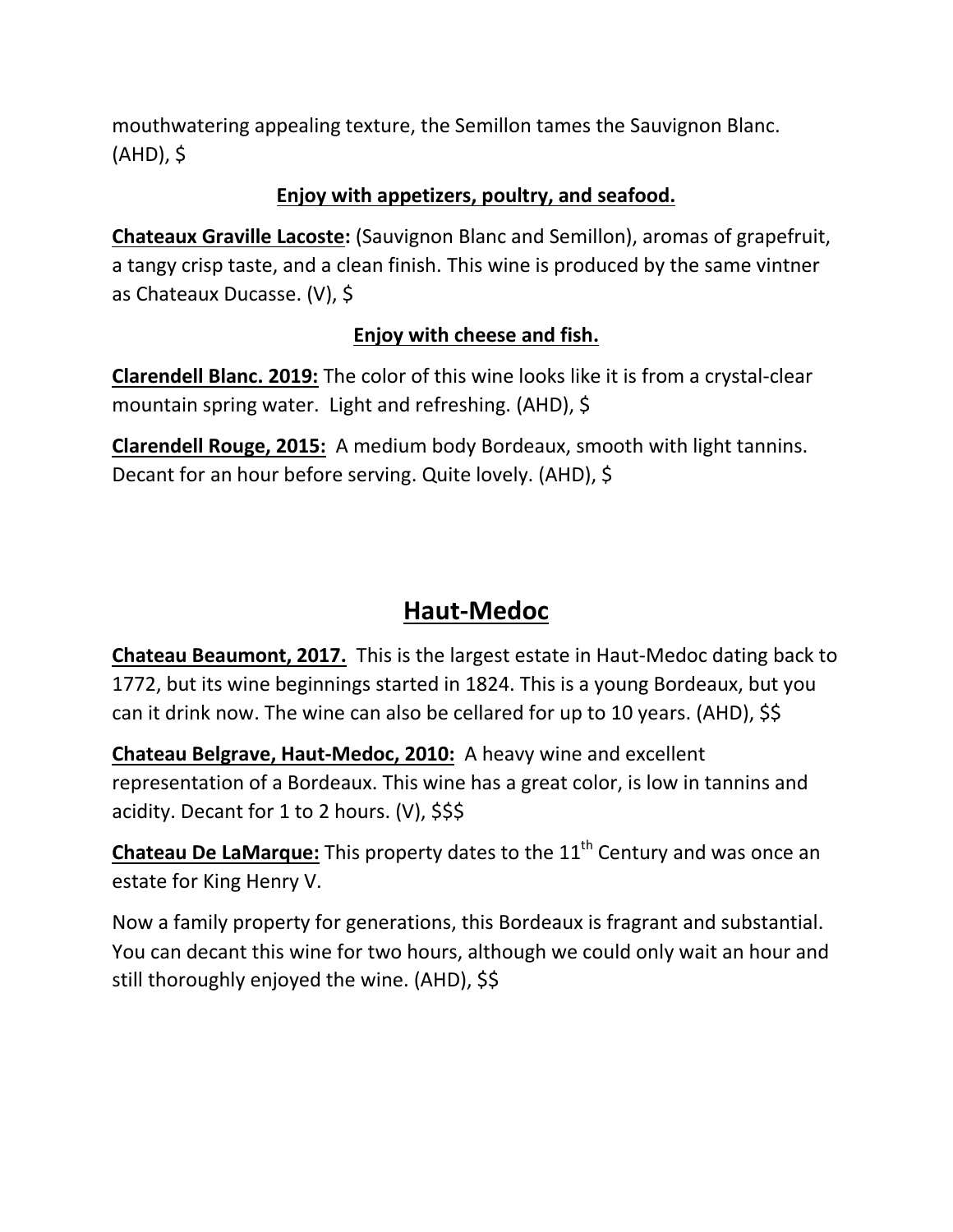## **Listrac**

**Chateau Ducluzeau, 2016:** A family business that dates to 1740; the wine that they produce is medium bodied, dry, and reasonably priced. This wine needs to breathe for one to two hours before consumption. (EE), \$\$

## **Margaux**

**Paveill De Luze, 2016 Cru Bourgeois:** This winery dates to 1862; the wine is robust, but also rich, and elegant, with a delightful finish; (100%) Cabernet Sauvignon. We let this wine decanted for an hour. (EE), \$\$

# **Moulis**

**Chateau Branas Grand Poujeaux,2014:** Dark berries, full bodied, and rich. Decant 1 to 2 hours. (AHD), \$\$\$

**Chateau Poujeaux, Grand Vin, 2015:** (49%) Cabernet Sauvignon, (42%) Merlot, (7%) Petit Verdot, (2%) Petit Verdot. Silky, smooth, and bold describes this wine which has enjoyed a ninety plus rating except for 2006 and 2008. (AHD), \$\$\$

# **Pomerol**

**Chateau Bonalgue 2012 Pomerol:** See the fact sheet on Chateau Bonalgue and the vineyard's history. (AHD), \$\$\$

**Chateau Beauregard, Pomerol,2015:** This Bordeaux has several impressive reviews rating the wine in the 90 plus point range. We have printed off some of these reviews for you to read. (AHD), \$\$\$

## **A great steak wine!**

**Clos Grangeneuve:** A beautiful Bordeaux blend, (Merlot/Cabernet), the wine opens beautifully and is elegant and smooth. Exceptional value. (AHD), \$\$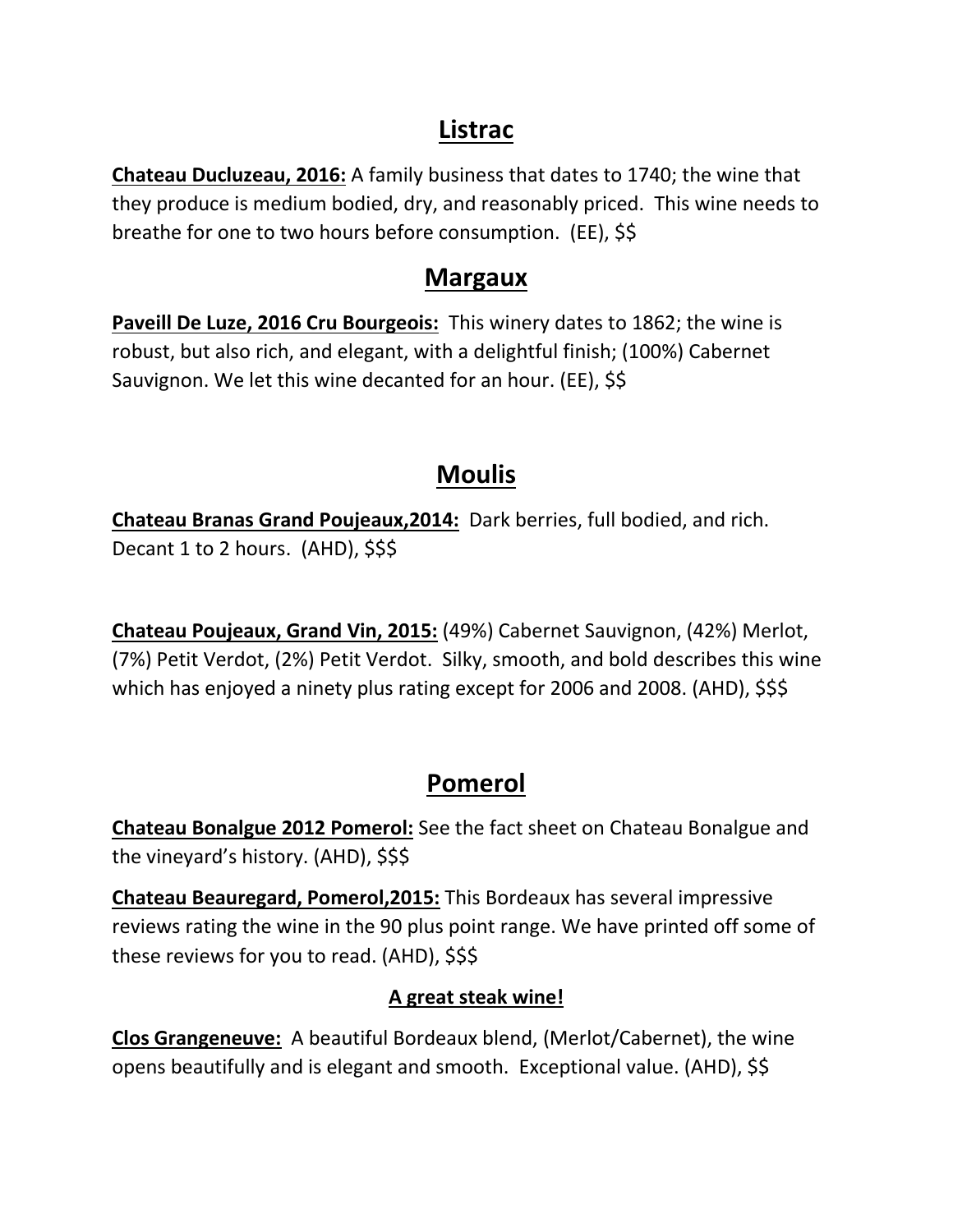#### **Enjoy with seafood, poultry, and pork.**

# **Lalande-Pomerol**

**Chateau de Cruzelles, 2016:** (90%) Cabernet, (10%) Cabernet Franc, Cruzelles is a solid and reasonable value from a "satellite appellation" of Bordeaux. Smooth and soft tannins stand out with this wine. (AHD), \$\$

# **Saint-Emilion**

**Chateau Du Mignon, 2016, Grand Vin De Bordeaux:** The producer of this wine is Chateau Du Rocher, a family-owned vineyard since the  $15<sup>th</sup>$  century. This is an easy drinking Bordeaux; the wine opens quite nicely with a good balance of fruit and low tannins. A good price for a Saint-Emilion. (EE), \$\$

#### **Enjoy with pasta with meat dishes, hearty casseroles.**

**Qvintus, 2016:** This is one of the top vineyards of Bordeaux that commands 95+ ratings on the wines produced. This is an entry level bottle that is reasonably priced, and Bordeaux lovers will not be disappointed. (61%) Merlot Noir, (29%) Cabernet Franc (11%) Cabernet Sauvignon. (AHD), \$\$

## **Lussac**

**Chateau Bel-Air, Jean & Gabriel, 2016:** A wonderful wine from Saint-Emilion that is affordable. A nice blend of (50%) Cabernet and (50%) Merlot. Smooth and soft tannins. Let breathe for one hour before drinking. (AHD), \$\$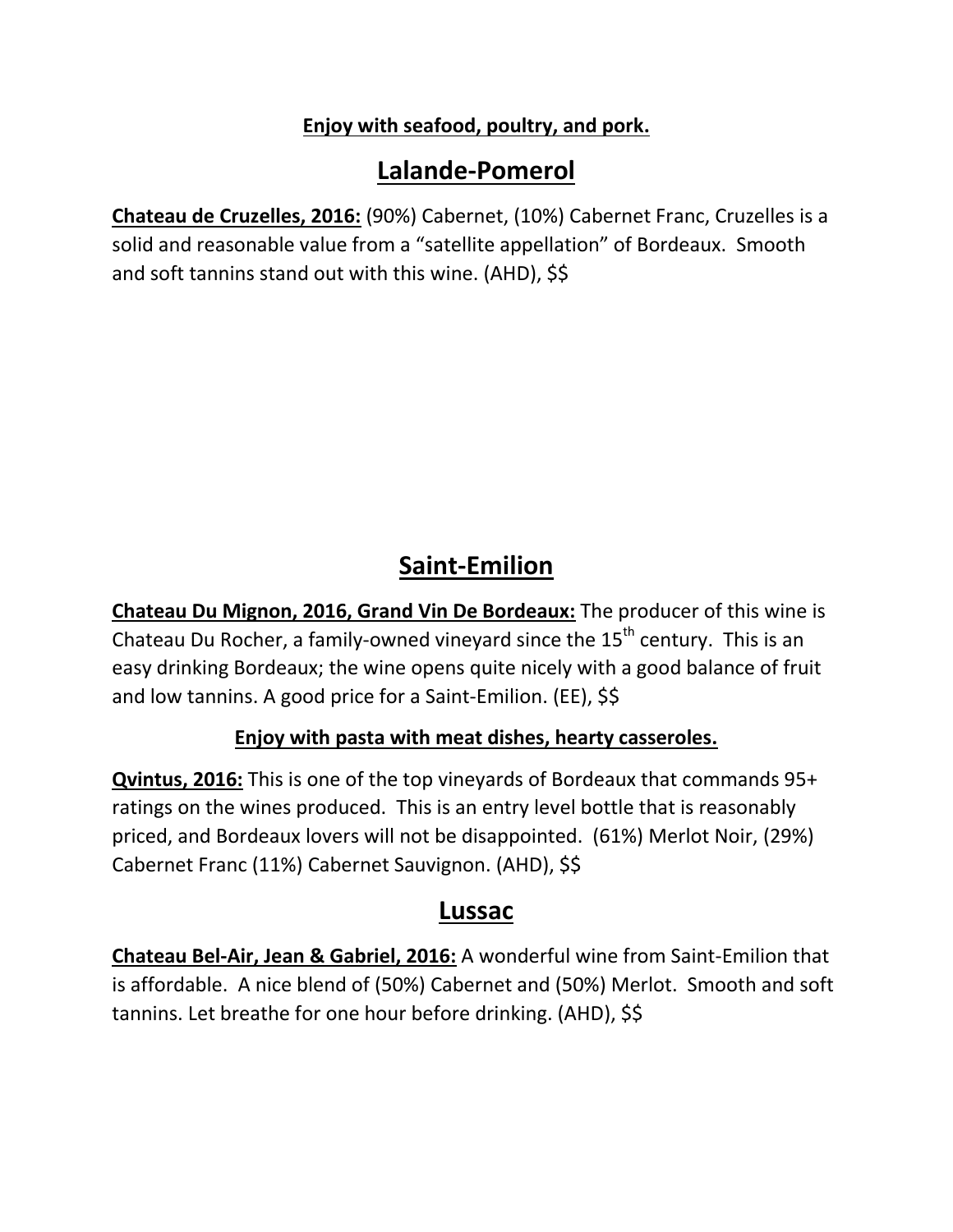## **Montagne**

**Chateau Roeher-Calon, Grand Vin De Bordeaux:** (95%) Merlot, (5%) Cabernet Franc, this Bordeaux is a bargain. (AHD), \$\$

# **Saint Georges**

**Chateau Tour Du Pas St. Georges, 2016:** Saint Georges, of Saint-Emilion, is considered by many folks the most prestigious satellite. This wine is soft and balanced. (AHD), \$

# **Saint-Julien**

**Chateau Langrange, 2015:** This wine is delicious! The Langrange winery is one of the grand crus of Bordeaux, medium bodied, and although very drinkable from the start, let the wine breathe for an hour. This wine also scores in the low and mid 90's. (AHD), \$\$\$\$

# **Sauternes**

## **Barsac**

**Chateau Climens, Asphodale Grand Vin Blanc, 2019:** This Chateau dates to 1547 and achieved first growth status in 1855. Asphodale is 100% Semillion and when first opened bursts with honey and ripe pear fragrances. With a little time, the wine relaxes to a gentle, smooth, and elegant white Bordeaux. (AHD), \$\$

#### **Enjoy with Asian, Seafood, Pasta, and Soups.**

**Chateau Doisy Daene, 2016, Grand Vin de Sauterens:** A Grand Cru Classe of 1855. Lots of fresh, bright, and tropical flavors going on in this wine. Serve as a sweet dessert wine to accompany fine chocolates. (AHD), \$\$\$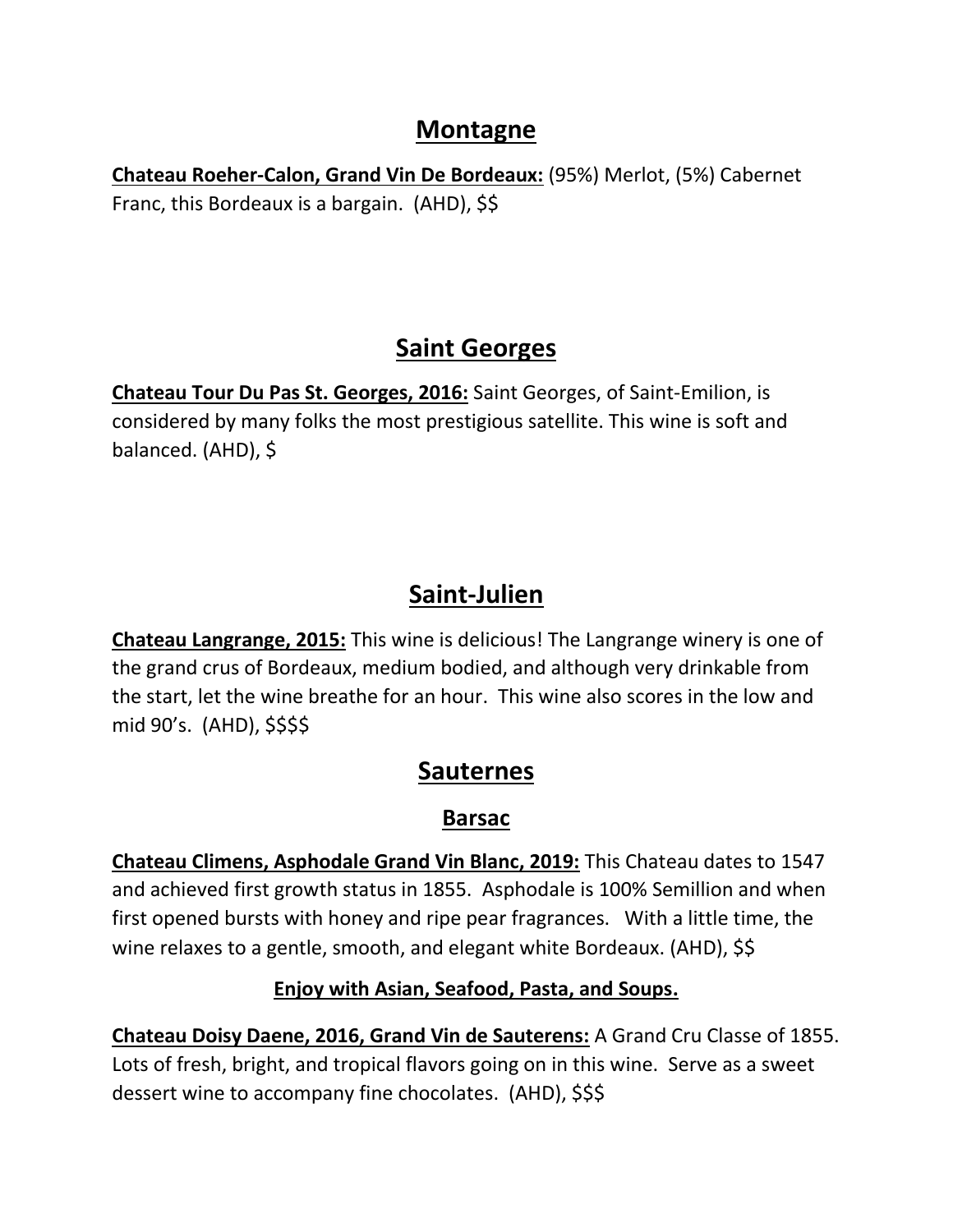# **Burgundy**

**Bret Brothers, Macon-Chardonnay, Grand Vin De Bourgogne, 2016:** Non-oaky or buttery. An easy Chardonnay to drink. (GL), \$\$

**Bret Brothers, Vire-Clesse, Grand Vin De Bourgogne, 2015:** A crisp chardonnay, with hint of oak and butter. (GL), \$\$

**Burrier Chateau de Beauregard Saint Veran 2016:** This wine is a white Burgundy from St. Veron, Maconnais, Burgundy, France. This is not a heavy Chardonnay and will pair nicely with fish and roasted vegetables or poultry. Easy to drink. (AHD), \$\$\$

**Jean Foillard Beaujolais Villages:** The Gamay grape is known for low tannins and fruitiness. Jean Foillard is considered one of the top producers of old-style Beaujolais's production; described as traditional "Burgundian". The winery uses no herbicides or pesticides and ages the wine in older Oak barrels. (V), \$\$

## **Enjoy with charcuterie, pork, and poultry.**

**Louis Chevallier, Bourgnone, Pinot Noir, 2017:** The wine is bright, fresh, and ready to drink when opened. This a great Pinot Noir value from Burgundy, France. (DC), \$\$

## **Enjoy with Salmon or Cheeses.**

**Meo-Camuzet:** A wonderful Chardonnay. The color is beautiful, the wine is light and refreshing. The finish is distinctive and stimulating but does not overwhelm. (V), \$\$

**Moillard NV Cremant de Bourgogne Brut:** Lots of bubbles with this sparkling wine. Dry and refreshing, great price, it's from Burgundy. (EE), \$

## **Enjoy with seafood.**

**Valmoissine Pinot Noir, by Louis Latour, 2016:** This Pinot Noir will surprise you with both its richness and low price. (V), \$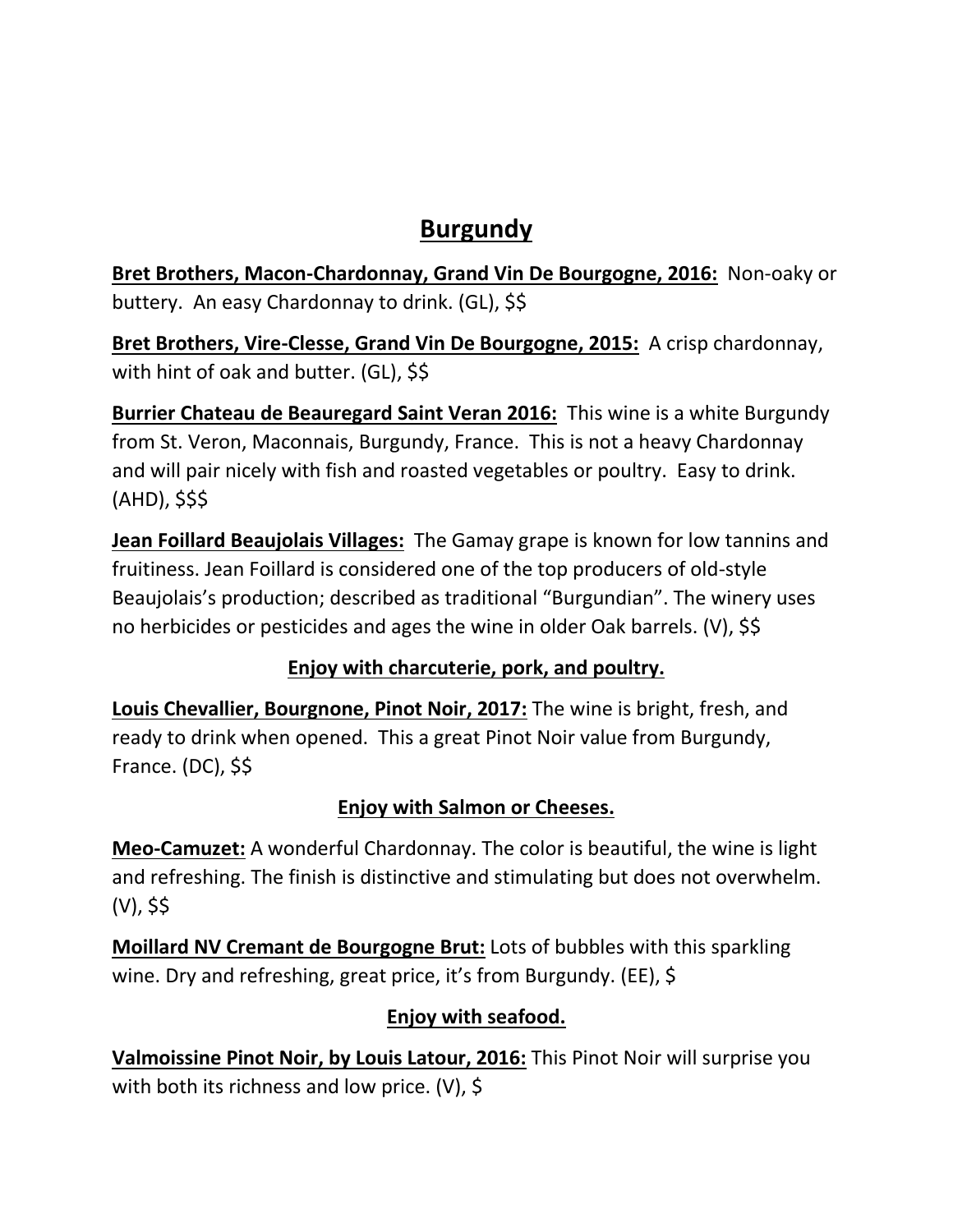## **Beaujolais/Morgan**

**Chateau Grange Cochard, 2015:** This chateau was established in 1759. The Chateau is still producing a quality Pinot Noir which is very affordable. (AHD), \$

# **Chablis**

**Fourrey Bourgogne Pinot Noir 2018:** This wine is produced in the Chablis region of Burgundy by a  $4<sup>th</sup>$  generation family. A medium body and acidic wine with smooth tannins, and an easy finish. A good value from Burgundy. (AHD) \$\$

**Simonnet-Febvre Chablis:** This wine exhibits a beautiful color, a very pleasant fruitiness on the nose and ends in an extended gentle finish. (V), \$\$

### **Enjoy with appetizers on a summery day.**

# **Macon-Villages**

**Deux Roches "Tradition", 2020:** This wine is light and easy to drink. (AHD), \$

## **Enjoy with food or by itself.**

# **Maconnis/Vire-Clesse**

**Verpalle Grand Vin de Bourgogne Vire-Clesse, 2018:** A delightful Chardonnay which is reasonably priced. Don't drink immediately after opening; let the wine take five minutes to breathe. (EE), \$\$

# **Cotes de Nuits/Marsannay**

**Domaine Collotte, En Combereau, 2017:** This is a reasonably priced red burgundy wine, medium to full-bodied, packing plenty of berry flavor, and is masculine. A good complement to heavy seafood and chicken dishes. (AHD), \$\$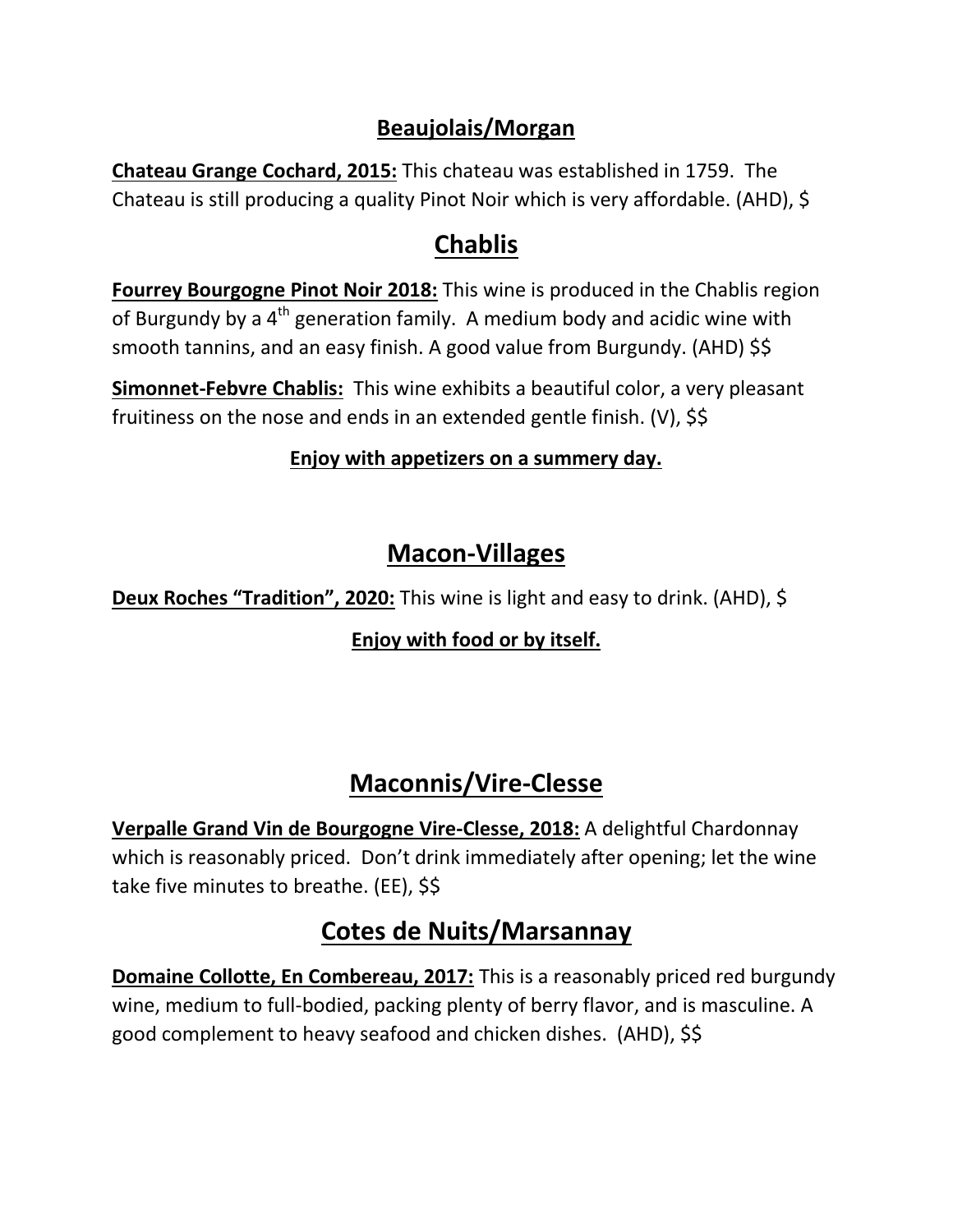# **Cahors**

**St. Dieder Parnac, Prieure De Cenac, Malbec:** A rich and elegant wine which is dry and very quirky on the palate, with the color and fragrance to go with it. (C), \$\$

#### **Enjoy with duck and lamb.**

**Clos Siguier, 2018:** This is a medium bodied Malbec, with light tannins and easy to drink. The wine is very versatile to pair with meat and heavy pasta dishes. (i-L). \$

# **Languedoc Rousillon**

## **Corbieres**

**Chateau Camplong, Grand Reserve, 2020:** (Carignan, Grenache, Mourvede, Syrah) A full bodied wine with a nice fruit balance. (EE), \$

## **Enjoy with a hearty casserole or a heavier Frontier Soup, sold at the Butler.Pantry.**

**La Lumiere, 2015 3:** (70%) Syrah, (30%) Mourvedre, a well-structured, connected, and smooth wine. This is a delightful wine that will continue to open. (W), \$\$\$

## **Minervois**

**Le Lien, 2015 2:** (80%) Syrah, (20%) Grenache Noir. A wine with character, richness, and spiciness; the finish is great! (W), \$\$

# **Loire Valley**

**Breton Bourg Trinch 2018 Cabernet Franc:** A beautiful ruby red color and a pleasant fragrance on the nose and subtle soft tannins, this wine delivers a smooth and slight effervescence on the finish. (V), \$\$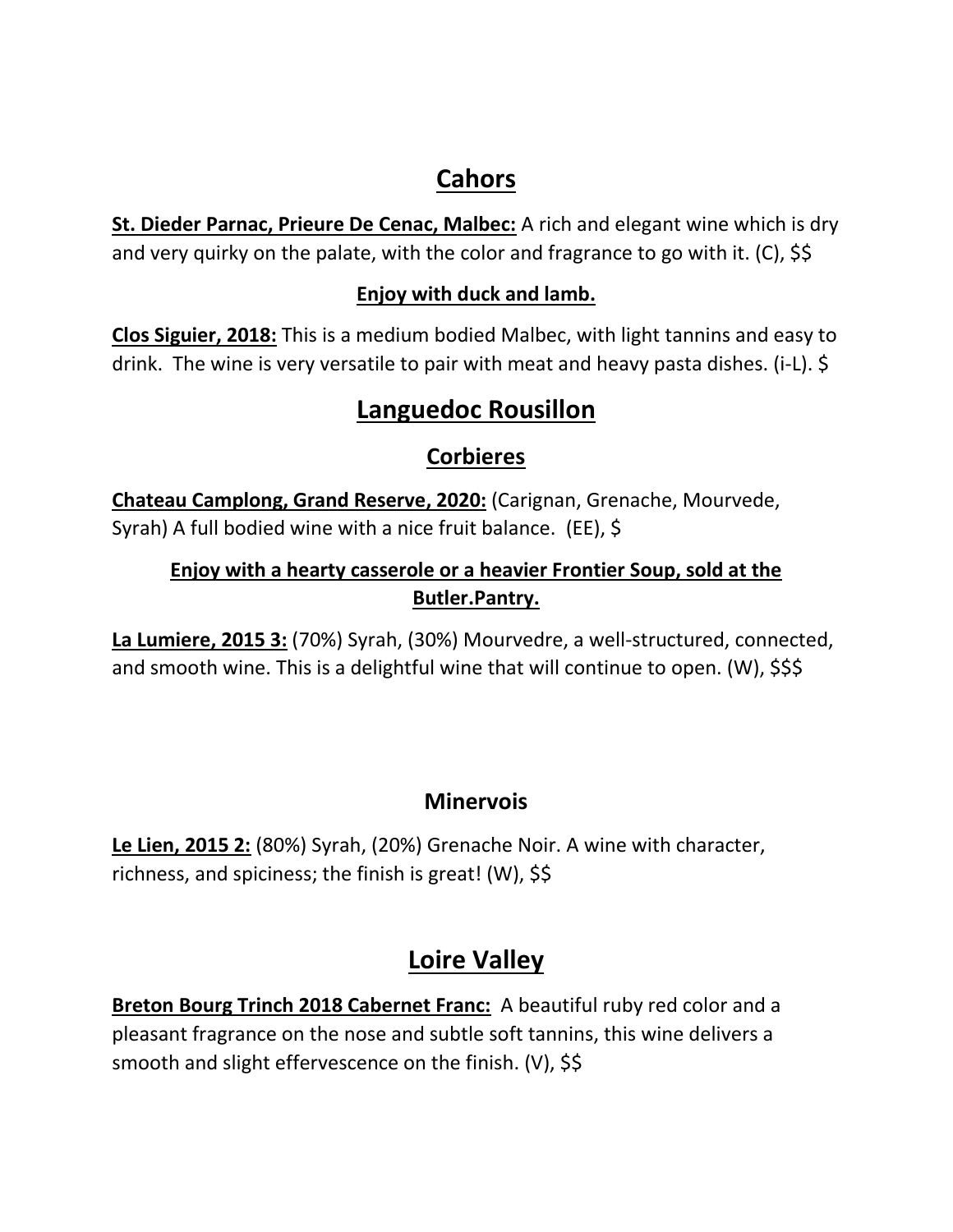**Champalou, Vouvray, 2018:** This wine comes from a certified Sustainable Farming Vineyard. 100% Chenin Blanc, the wine is neither sweet nor dry, a nice balance. (V), \$

**Muscadet Sevre Et Maine, 2019:** If you are looking for a wine that tastes part Chardonnay with the elegance of a French Sauvignon Blanc, this is your wine. The grapes are harvested by hand and are organic. This wine is dry, has weight, is lively, and a long finish. (W), \$

**Enjoy with cheeses, Seafood, and our Frontier vegetarian or chicken soups.** 

# **Sancerre**

**Comte Lafond Sancerre, 2018**: The Ladoucette family purchased the Chateau and vineyard in 1787 from the illegitimate daughter of the French king Louis XV. This is a lovely Sancerre that is elegant in style. The wine offers wonderful citrus and minerality. (VTG), \$\$\$

**Fournier Sancerrre, "Les Belles Vignes", 2020:** This is a nice, reasonably priced Sancerre. The wine begins with a punch of grapefruit but quickly mellows out. (C), \$\$

**Joseph Mellot, Destinea Sauvignon Blanc,2020:** This Chateau was founded in 1513 by Pierre-Etienne Mellot and is stilled owned by the same family. They must be doing something right! This is a good Sauvignon Blanc and an excellent value. (EE), \$

**Sancerre "Pascal & Nicolas Reverdy":** This wine has an understated bouquet that does not overwhelm but enhances the accompaniment of cheeses and seafood. (AHD), \$\$

**Enjoy with shellfish, white meats, vegetables.**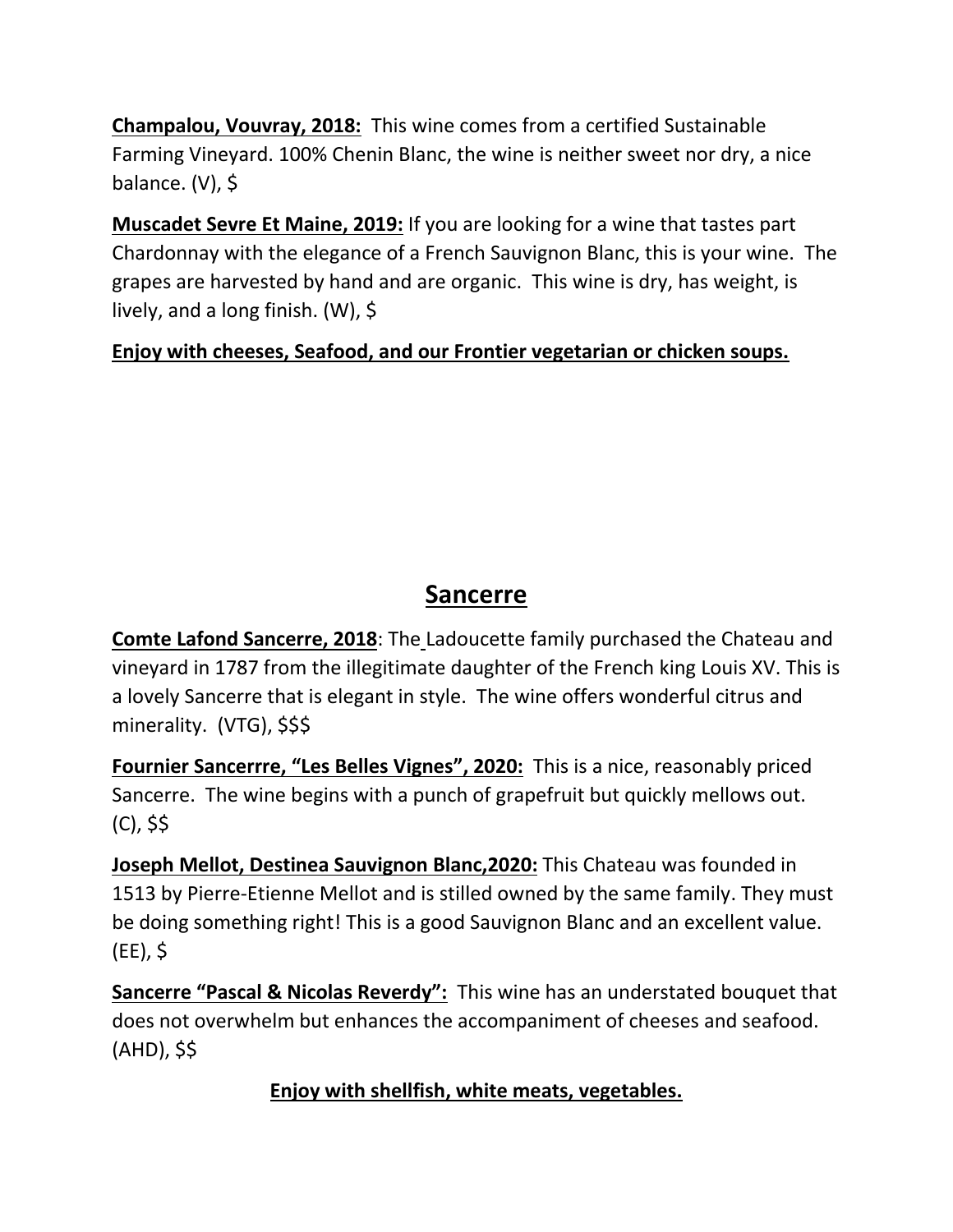# **Rhone Valley**

**Domaine de Beaurenard "Rasteau":** The Beaurenard family is an old château with a rich history of wine production in the Rhone Valley region going as far back as the late 1600's.

Rasteau is a parish in the Southern Rhone Valley. The appellation is known for their Grenache varietal grapes. This wine is (80%) Grenache, (17%) Syrah, and (3%) Mouvedre.

The wine is smooth and light and represents good value. (AHD), \$\$

#### **Enjoy with game or meat or serve for large gatherings.**

## **Chatauneuf-du-Pape**

**Beaurenard Chatauneuf-du-Pape, 2015:** (70%) Grenache, (10%) Syrah, (10%) Mourvedre, (6%) Cinsault, (4%) other AOC varieties.

Excellent ruby red color, wonderful aromas of berries and spices. A smooth wine with an elegant finish. (AHD), \$\$

**Boisrenard, Chateaneuf Du Pape, 2015:** (70%) Grenache, (10%) Syrah, (10%) Mourvede, (6%) Censault, (4%) other. The wine pours and opens with a bright ruby red color. There are wonderful aromas of fruit and spice notes. After 30 minutes of breathing, we found the wine to have smooth tannins and a very pleasant finish. (AHD), \$\$\$

#### **Enjoy with any hearty red meats.**

**Chateau Simian Atout Rouge, Chateauneuf-du-Pape:** (40%) Merlot, (40%) Cabernet Sauvignon, (10%) Caladoc and (10%) Syrah, this wine is referred to as a rare blend when the wine is blended with the Caladoc grape which was cultivated to be like the grenache grape.

The wine is smooth and exhibits very supple tannins. Reasonably priced. (i-L), \$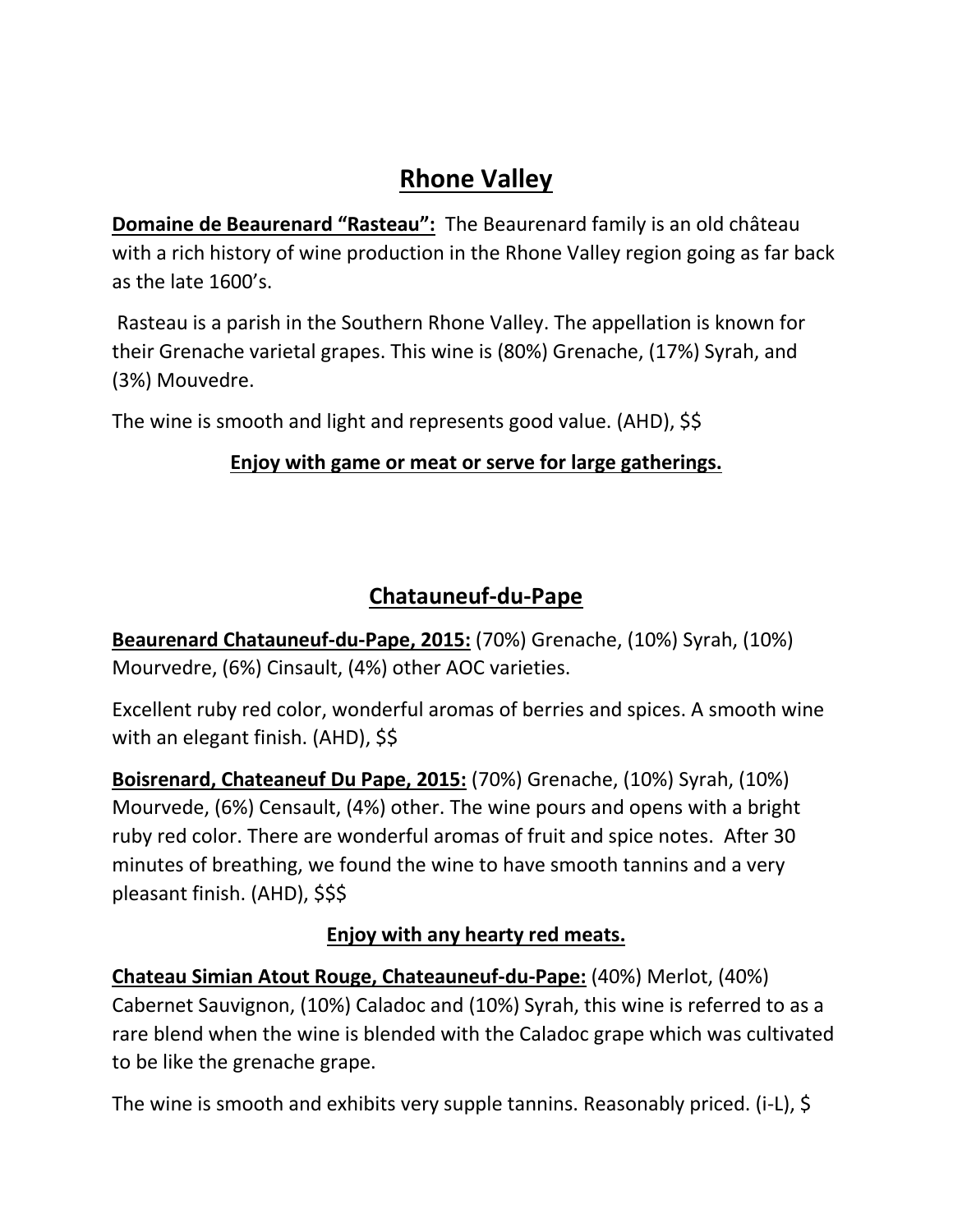#### **Enjoy with meat dishes.**

**Chateau Simian Chateauneuf du Pape Le Traversier:** (70%) Grenache, (20%), Syrah, (5%) Cinsaut, (5%) Mourvedre, this is a medium body wine that is silky and graceful. The wine conveys wonderful berry flavors and has a lovely finish. A good value Chateauneuf du Pape. (i-L), \$\$\$

#### **Enjoy with meat dishes.**

# **Cotes du Rhone**

**Domain Durand, Cornas Premieces, 2019:** A rich Syrah from the Cornas Appellation. This Syrah opens over an hour and drinks beautifully. (AHD), \$\$

**Domain Durand, Saint-Prey, 2020:** (50%), Marsanne, (50%) Roussane, a fresh and full-bodied white wine with an elegant finish. (AHD), \$\$

**Les Terres Vierges Cotes du Rhone, 2019:** Grenache, Syrah, Cinsault blend; a very easy and pleasing wine to drink. Enjoy on its own or with meat dishes. (R), \$

**M Chapoutier, Belleruche, 2019:** This is a well-known producer of fine French wines. Belleruche is an affordable easy to drink Grenache and Syrah which is smooth and delightful. Drink this wine as an everyday go-to or use for large gatherings. (GL), \$

# **Cotes du Rhone Villages**

**Saint-Anne,2019:** Grenache, Syrah, Mourvèdre. A good value wine. You will need to let this wine breathe for at least an hour before drinking; also, this wine can be refrigerated after being pumped and brought to room temperature the next day and will drink well. (AHD), \$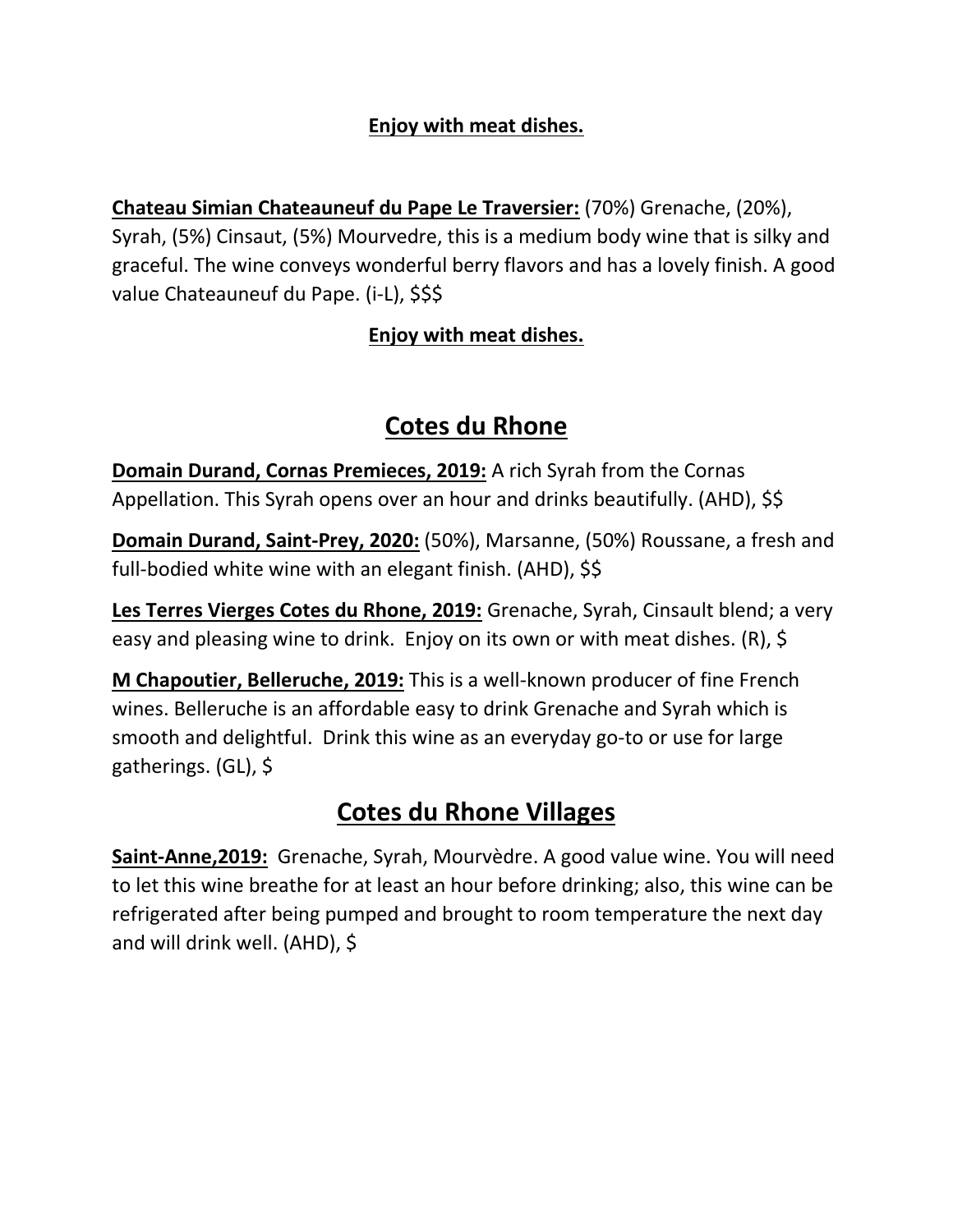# **Lirac**

**Domaine Pierre Usseglio, Lirac, 2017:** (50%) Grenache, (25%) Syrah, (20%) Mourvèdre, (5%) Cinsault. Just north of Avignon, where 580 years ago the pope vacationed for the summer and located directly across from Chateauneuf Du Pape and divided by the Rhone River is Lirac.

What a marvelous wine! With depth and body, this wine rests on your tongue and slides back with soft tannins. This wine has 15% alcohol-decant and let breathe for an hour. (AHD), \$\$

**Maby Lirac La Fermade 2018:** (70%) Grenache, (20%), Syrah, (10%) Mourvèdre. This wine has a deep purple color and is lush with soft tannins. (AHD), \$\$

# **Giogondas**

**Pierre Amadieu, Romane Machotte, 2018:** (80%) Grenache, this wine has a brilliant red color and opens into concentrated berry flavors. A charming and nicely textured wine with a long finish. (AHD), \$\$

**Pierre Amadieu, Roulepierre, 2018:** A Grenache and Syrah, ready to drink. A good dinner wine with a meat dish. (AHD), \$

#### **Enjoy with pasta meat dishes.**

## **Provence**

**Chateau Canadel, Bandol, 2015:** This wine is (65%) Mourvedre, (25%) Cinsault and (5%) Granache. The wine makers describe the wine as follows, "Pretty deep red dress. On the nose, the wine reveals aromas of red fruits and spices. We find these aromas in the mouth, coated with tannins of extreme finesse. The finish is long and fresh, with minty spicy notes." We agree. (GL), \$\$

**Domaine Fredavelle Cuvee Aromance:** Syrah and cabernet sauvignon, dry and easy to drink. The grapes come from old vines and is the 2<sup>nd</sup> largest appellation from this wine region. (R), \$

**Mirabeau Rose 2019:** Easy to drink, food friendly, and a fresh minerality describes this, Rose. Great Price. (i-L), \$

#### **Enjoy with meats and eggplant dishes.**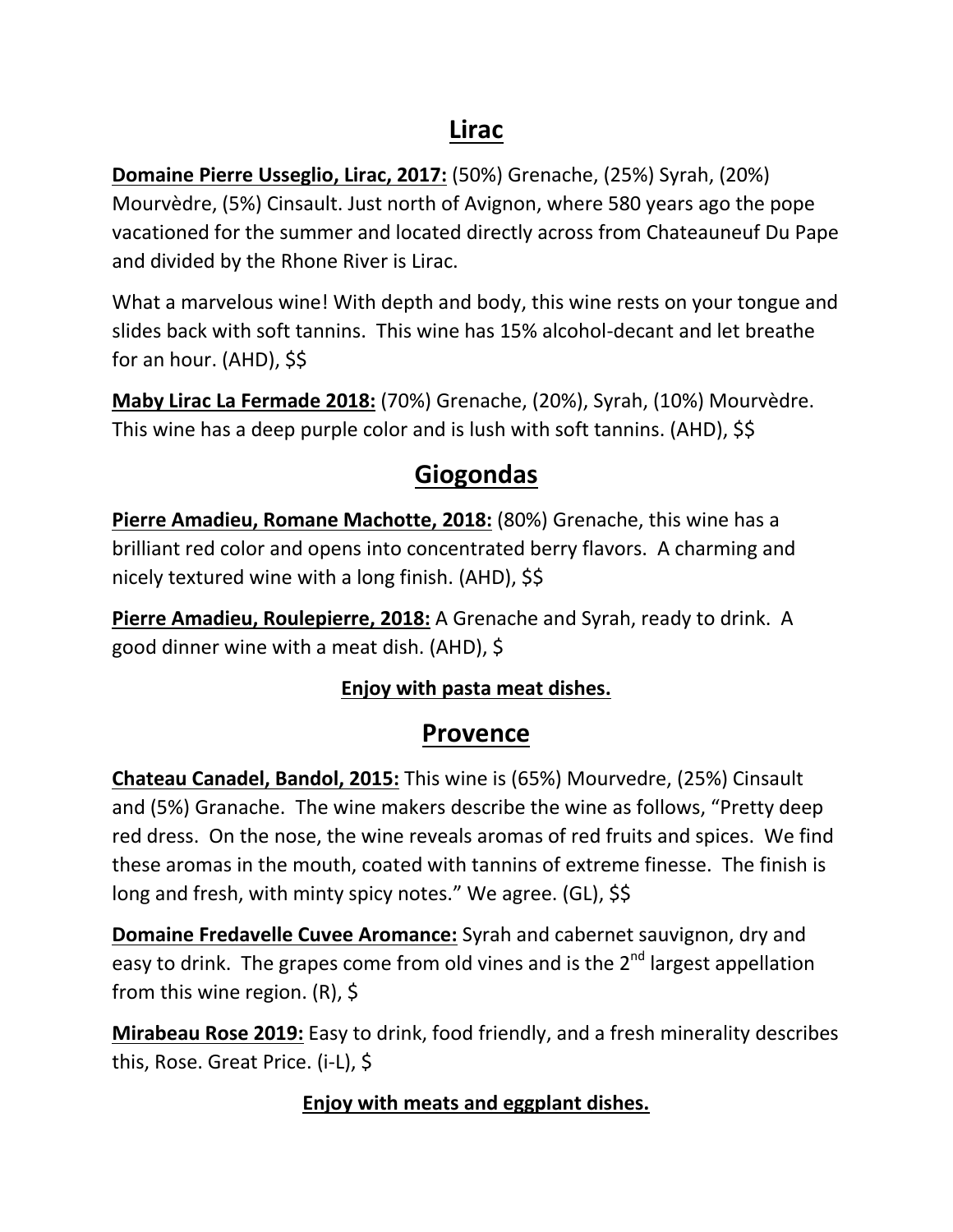**Tempier Rose, Bandol, 2018:** This is an allocated wine and is sold out immediately upon arrival. Only a few bottles in stock. (V), \$\$\$

**Tempier Rouge:** Located in Bandol, Provence of France, on the Mediterranean coast, the winemaker, Peyraud family, are icons of Bandol. Tempier Rouge is (70- 75%) Mourvedre, one of the major grapes used in the Bandol Provence to provide structure to reds and roses. Also, the wine is a mixture of (25%) Grenache, adding luscious berry flavors, (20%) Cinsault, for spiciness, (2%) Carignan. (A grape that is earthy, acidic, and adds tannins. (V), \$\$\$

#### **Enjoy with meat and game dishes.**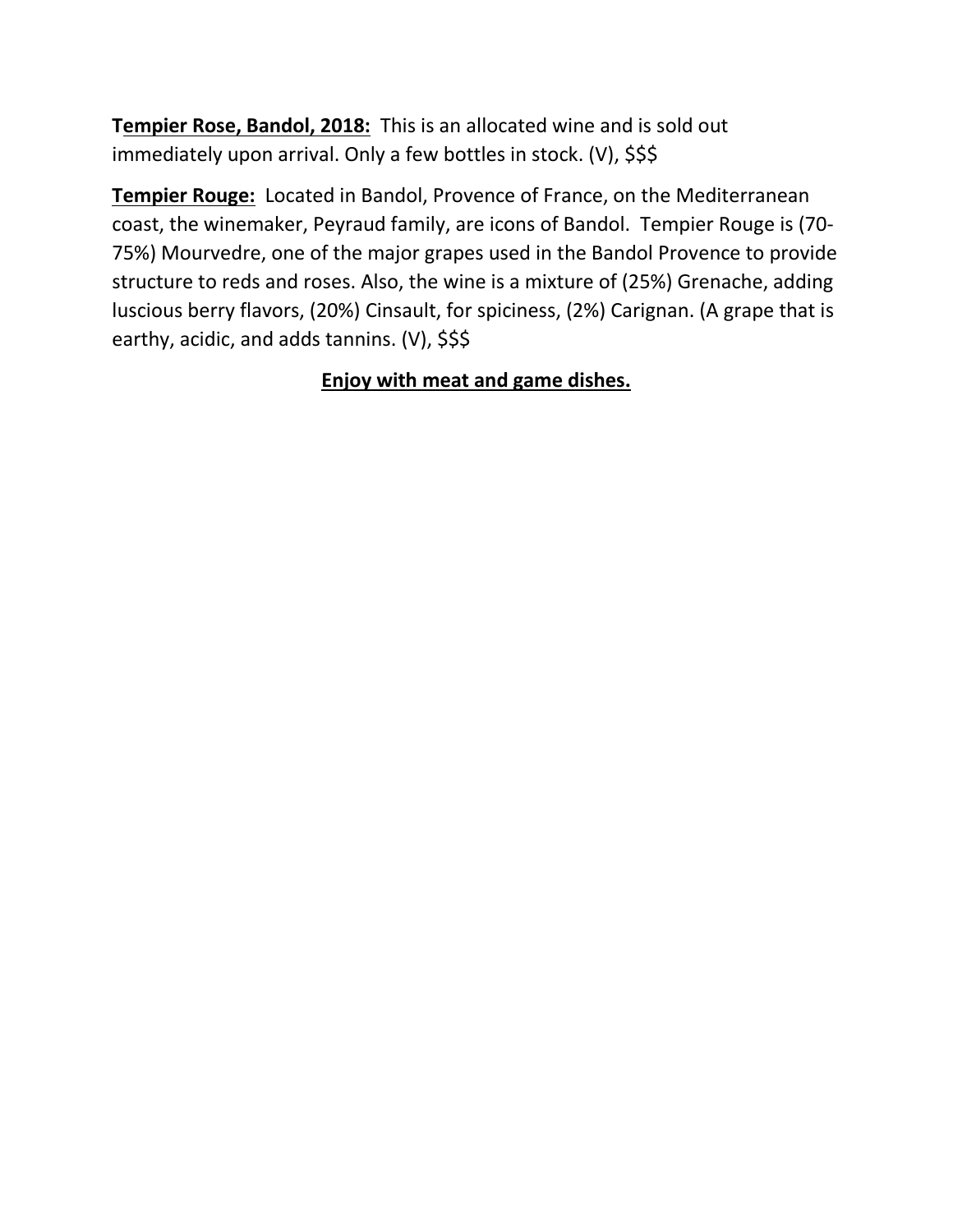# **Germany**

#### **Nahe**

**Paul Anheuser, Blanc de Noir, 2018:** Nahe is considered a wine region of Germany that produces quality Rieslings and Pinot Noir Blancs. This Blanc de Noir has a touch of pink but is also transparent. This wine has a freshness which bursts with a fantastic acidic finish. (AHD), \$

**Paul Anheuser, Schlossbockelheimer Konigsfels Riesling Kabinett:** This Riesling is not overly sweet and is refreshing. This wine is a good accompaniment to spicy dishes. (AHD), \$

### **Enjoy with appetizers, Asian, seafood, and other dishes that have a bit of spiciness. This wine is perfect for a hot summer day!**

#### **Rheingau**

**Schloss Vollrads, Riesling, 2015, Spatlese, Rheingau:** This is a sweet delicate Riesling, clear in color with a long finish. This Riesling will accompany nice spicy foods and is great to drink on those hot summer days. (RBC), \$\$

# **Georgia**

**Zurab Tseretchi:** Located in The Alazani Valley on the eastern side of the Republic of Georgia, this white wine offers a mild, light, semi-sweet, pleasant drinking experience with a smooth finish. (i-l), \$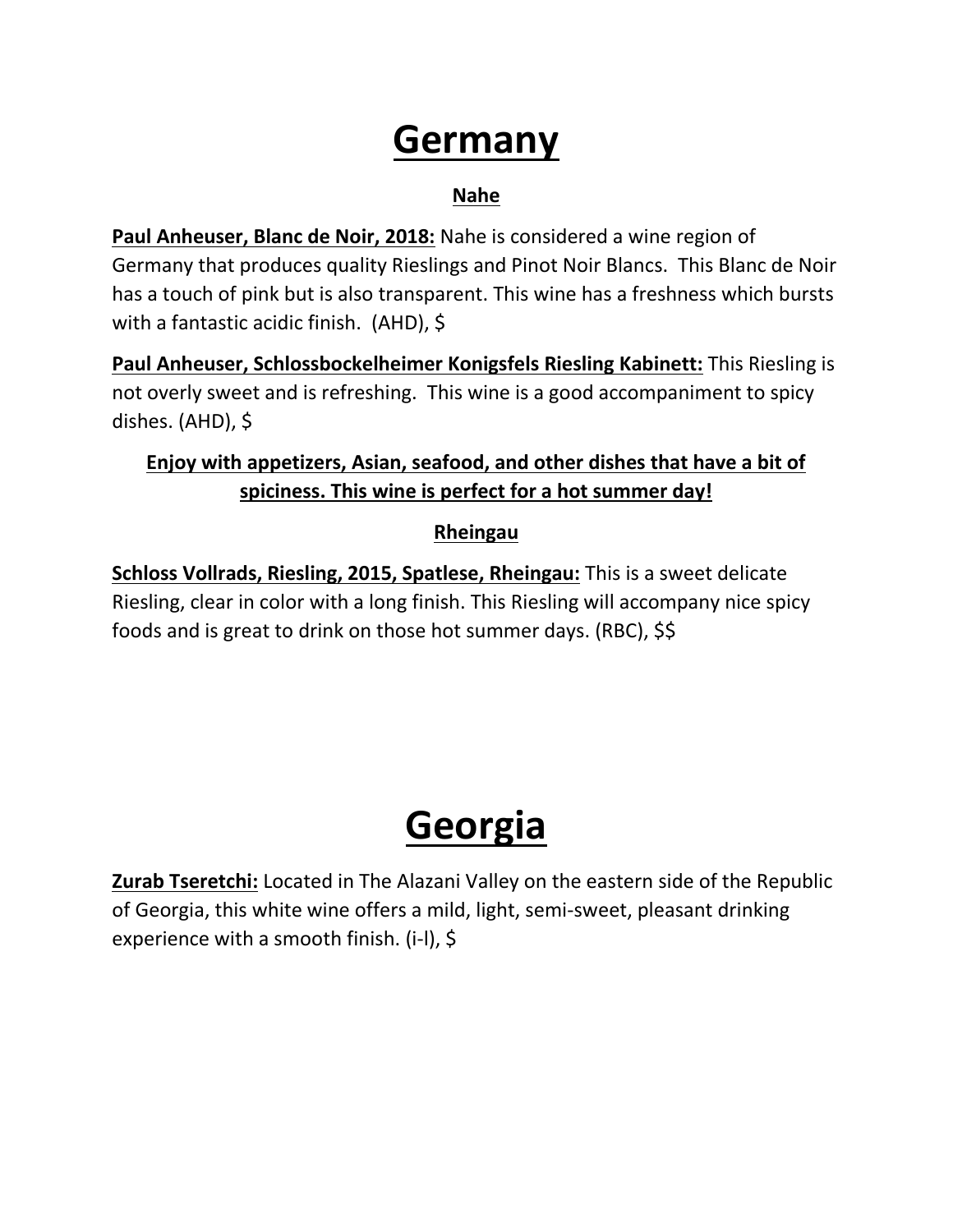# **Italy**

**Villa Cardini, 2019, Edizione Privata:** Sangiovesse, (Merlot), Primitivo, (Zinfandel), Nero D'Avola. Nero D'Avola is a black grape that originated in Sicily and is used for blending to add complexity and structure. This wine is quite easy to drink, and the price is fantastic! (AHD), \$

## **Abruzzo**

**San Zopito**: The Montepulciano grape is rustic, powerful, and full of spices. This wine offers great value and delivers the Montepulciano grape strengths. They include wild black cherry, plum, chocolate, cinnamon, licorice, and a savory finish that is soft and lingering. (AHD), \$\$

#### **Enjoy with hearty appetizers, casseroles, and meat dishes.**

**Tiberio, Trebiano D'Abrruzzo, 2018:** A full bodied white wine with fresh melon and tree fruit flavors. The wine has a very pleasant minerality; Vinous magazine describes the wine as "drinking a baby white, burgundy". (C), \$

## **Emilia Romagna**

**Drei Dona, Pruno, Sangiovese Riesrva, 2015:** One of Italy's renowned wine makers produces this fantastic Sangiovese; this beautiful is a darkish ruby red, subtle but powerful fullness, ending with a lingering warm and soft finish. (EE), \$\$

# **Alto Adige**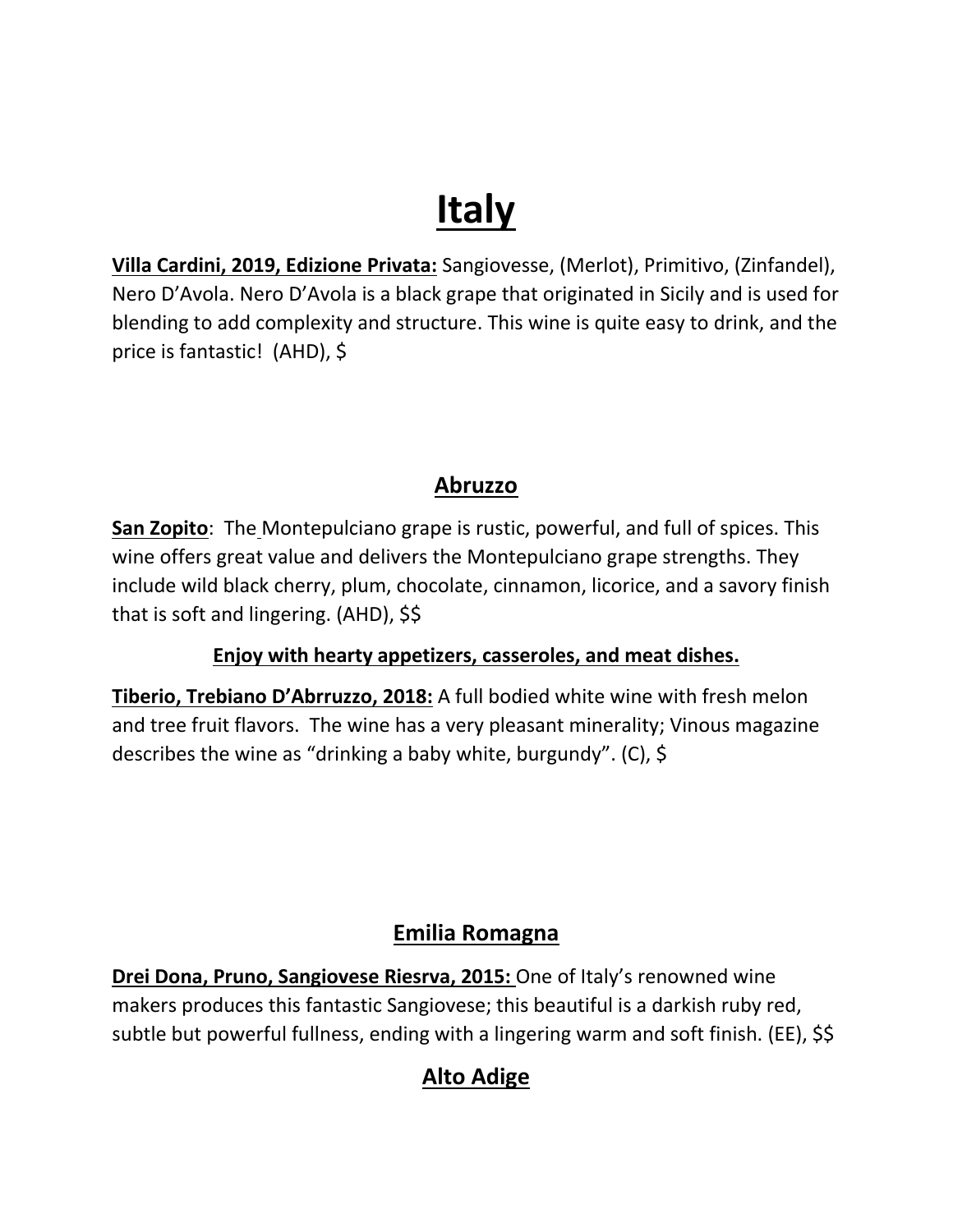**Abbazia di Novacella, 2019:** The wine has a light straw yellow color and fresh melon and citrus flavors. This wine comes with a rich history dating back to 1142 in the Alto Aldige region. A rich Riesling with a nice acidic finish. (AHD), \$

**Andrian, Pinot Noir, 2018:** The wine is ruby red in color, delicate and medium dry, an elegant wine. (V), \$\$

**Andrian, Pinot Grigio, 2018:** The wine has a light straw color with fresh fruit aromas and a soft, long finish. The 13.5% alcohol content makes this pinot grigio nice and dry. (V), \$

**Terlan Pinot Grigio:** Wine Spectator, James Suckling, and Robert Parker give this wine high scores. The description of this wine includes fresh apples and melons. A dry Pinot Grigio that is rich, creamy, and elegant. (V), \$

### **South Tyrol**

### **Abbazia Dei Novacella**

**Abbazia di Novacella, 2020, Kerner:** The Kerner grape is a crossover between a red Trolinger grape and a white Riesling. The result is an amazing fresh, dry,vibrant, and fantastic minerality wine which the Valle Isarco is known for. This winery dates to 1142 which makes it one of the oldest active wineries in the world. (AHD), \$\$

**Abbazia di Novacella, 2019:** The wine has a light straw yellow color and fresh melon and citrus flavors. This wine comes with a rich history dating back to 1142 in the Alto Adige region. A rich Riesling with a nice acidic finish. (AHD), \$

## **Very food friendly, cheeses, spicy seafood, and Asian dishes.**

## **Klaus Lentsch Winery**

" Start the day with a smile and end it with a glass of Klaus Lentsch.", Klaus Lentsch.

Klaus Lentsch grew up in an established wine making family in the South Tyrol region, an area known for producing exceptional whites.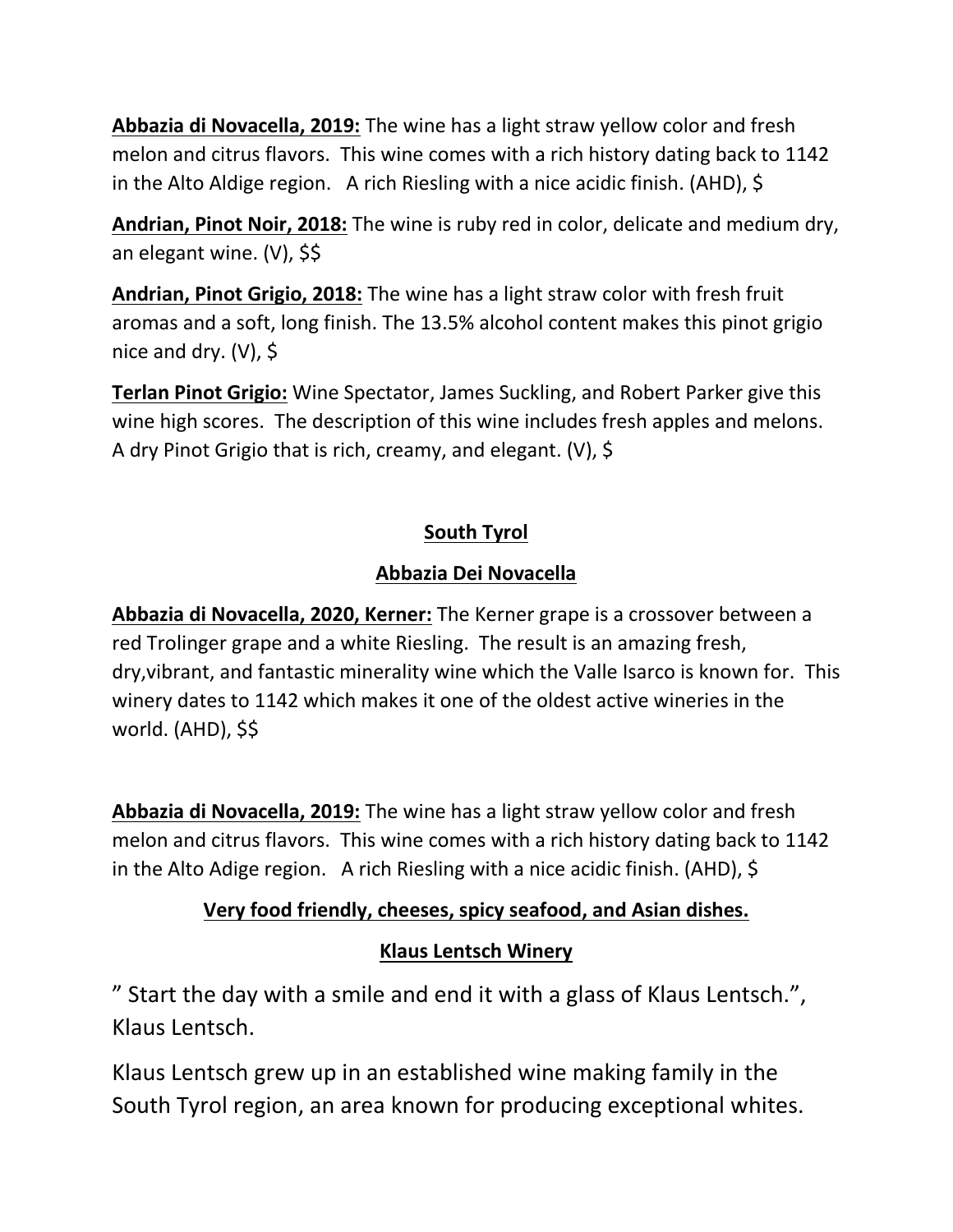In 2008 he decided to go out on his own and start producing his own wine.

We think that the following two whites, Pinot Blanc and the Pinot Grigio, are some of the best that we have tasted.

**Amperg, 2020:** This is a Pinot Grigio made from The Weissburgunder grape, which is a Pinot Blanc, the German Pinot Grigio grape. (AHD), \$

**Klaus Lentsch Pinot Grigio, 2020:** Buy this wine. There is nothing more to add.  $(AHD)$ , \$

## **Enjoy with cheeses, seafood, poultry, or by itself.**

# **Campania**

**La Capranere Falanghina:** The Falanghina grape is thought to be the Falernum wine revered by the Romans. An easy drinking white wine at a good price. (V), \$

## **Enjoy with cheeses, shellfish, and seafood.**

# **Piedmont**

# **Barbara D'Alba**

**Gomba Boschetti Riofava Barbera D' Alba, 2017:** (100%) Barbera. The color is ruby-purple red, a balanced wine that is silky and elegant. (R), \$

**Serve with light meat and pasta dishes.**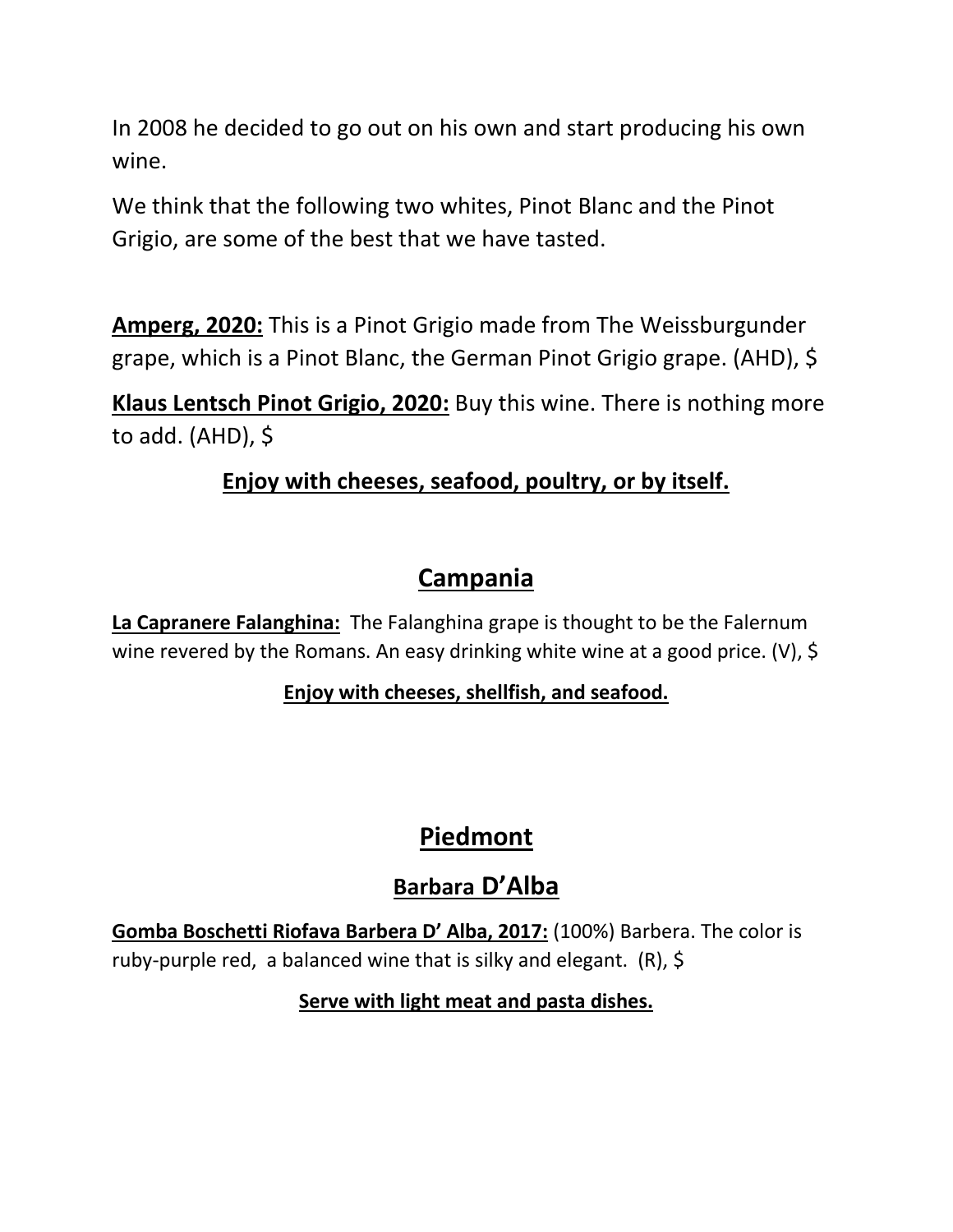#### **Barolo**

**Manzone Merieme Barolo, 2015:** With a color of light rose red, this wine delivers a punch. It is dry, chalky, and earthy. A terrific wine with steak and pasta. (AHD), \$\$\$

**Paolo Manzone, Barolo, Serralunga D'Alba, 2015:** This is a dry red wine-fresh acidity, earthy and elegant. (AHD), (\$\$\$)

**Paolo Scavino, Barolo:** Piedmont, Italy is the home to Barolo. The Scavino family is a fourth-generation winery located in Castiglione Falletto, Piedmont. Their Barolo exhibits fresh fruit flavors, is delicate and well balanced. The wine has a long finish and should age beautifully through 2030. (V), \$\$\$

**Reverdito Barolo, 2016:** Organically grown grapes with no pesticides, Barolo lovers will find this wine a bargain. (AHD), \$\$

**Scavino Dolcetto D'Alba:** From Piedmont region of Italy, this is an affordable wine and can be utilized as an everyday drinking wine for those that would like a glass or two a day. The wine is light and bright with low tannins. (V), \$

# **Sicily**

**Tascante Buonara 2017:** This wine is made from the Carricante grapes of Sicily. It is spicy and fresh, a yummy white wine. (V),  $\oint$ 

**Terra Costa Ntino, deAetna, etna rosso doc, 2016:** The grape for this wine is Nerrello-Mascalese. The grape is related to Sangiovese and from the Italian region of Sicily. This a savory and classic wine. (V), \$\$

**Terra Costa Ntino, deAetna, etna Bianco doc, 2017:** The two main grapes that make up this wine are Carricante, an acidic white grape indigenous to Sicily and Catarrato, a blending grape grown in Sicily.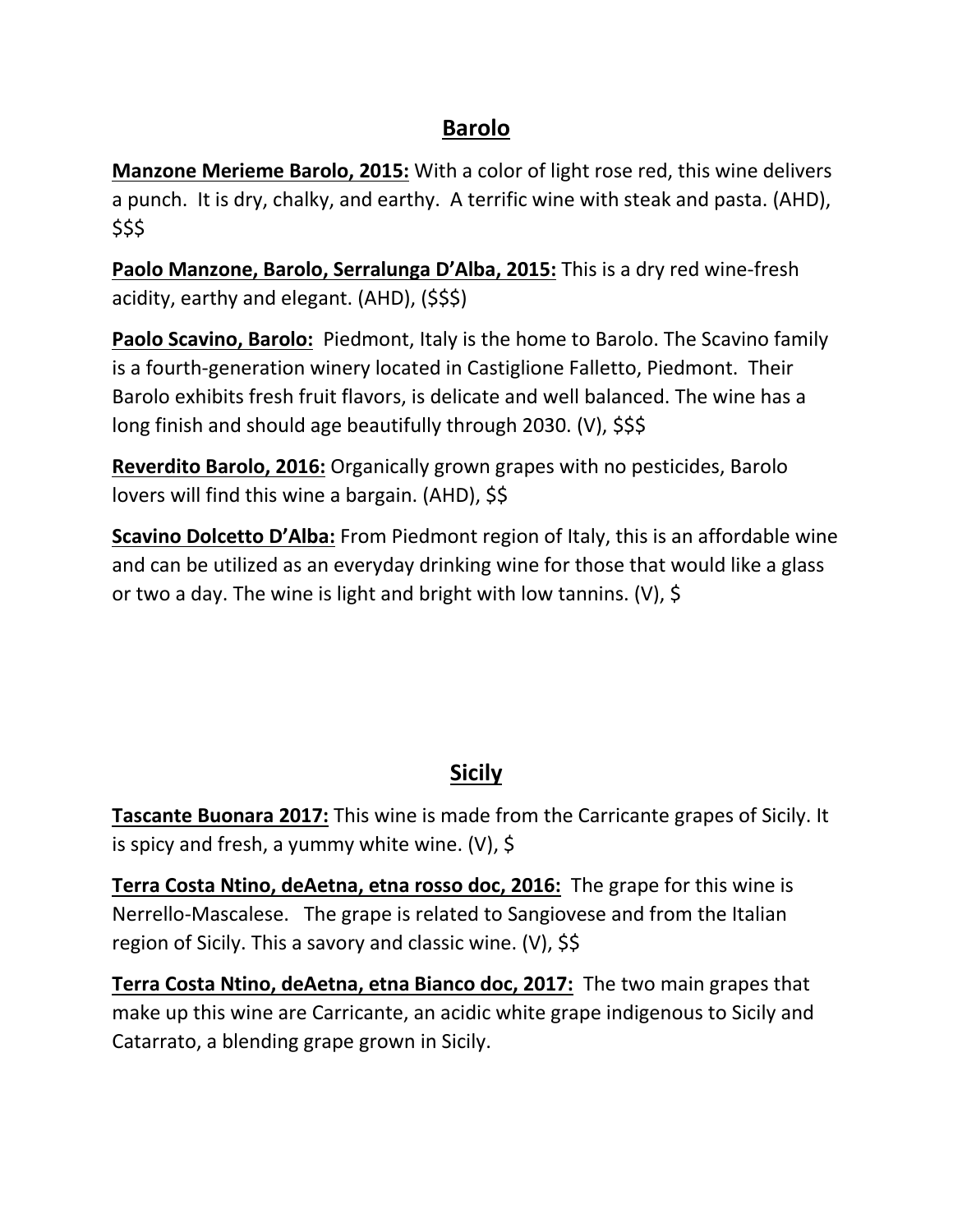The combination of these two grapes makes a delicate white wine that is medium dry and full bodied with citrus flavors. A nice wine with seafood. (V), \$\$

#### **Tuscany**

**Cantaloro Bianco:** Surprisingly refreshing. See Vintners fact sheet. (I), \$

**AIA Vecchia Sor Uugo, 2017:** This wine pours into the glass a beautiful red garnet color, the taste is smooth and exhibits a unique richness. The grape combination that delivers these fine qualities are Cabernet Sauvignon, Merlot, Cabernet Franc, and Petit Verdot. The finish is smooth and lasting. (I), \$\$

#### **The vintner's food recommendations are red meat, game, hard cheeses; we resoundingly agree.**

**Laagone, AIA Vecchia, Tuscany, 2017:** This wine is smooth and delivers soft tannins. A particularly good value for a Tuscan wine. (I), \$

**Piaggia, Riserva 2017, Carmigmano, Mauro Vammucci:** (70%) Sangiovese, (15%) (5%) Cabernet Franc. This a super Tuscan wine from the oldest appellation in Italy. This is not a cocktail wine but a "wine for the table", says wine maker Emiliano Falsini. All super Tuscan wines need breathing. (AHD), \$\$\$

**Vietti, Roero Arneis, 2017:** This wine comes from Santo Stefano Roero, a municipality in the Provence of Cuneo, the Italian region of Piedmont.

The wine is (100%) Arneis grape; the varietal is known for its floral, citrus, and dry attributes.

Vietti's fact sheet is available to view. This is a wonderful summer wine to enjoy with a variety of foods.  $(V)$ , \$\$

**Villa Cardini:** This wine is a blend of Sangiovesse (Merlot), Primitivo (Zinfandel), and Nero D'Avola, a black grape from Sicily that is complex and adds structure. The wine is a bargain and super easy to drink and will complement any meat or pasta dish. (AHD), \$

**Torre Raone Rosso, 2011:** A grape blend of Montepulciano/Merlot/Cabernet Franc. By adding the Merlot and Cabernet Franc., these two grapes tone down the Montepulciano spiciness, and creates a wine that is more refined and smoother.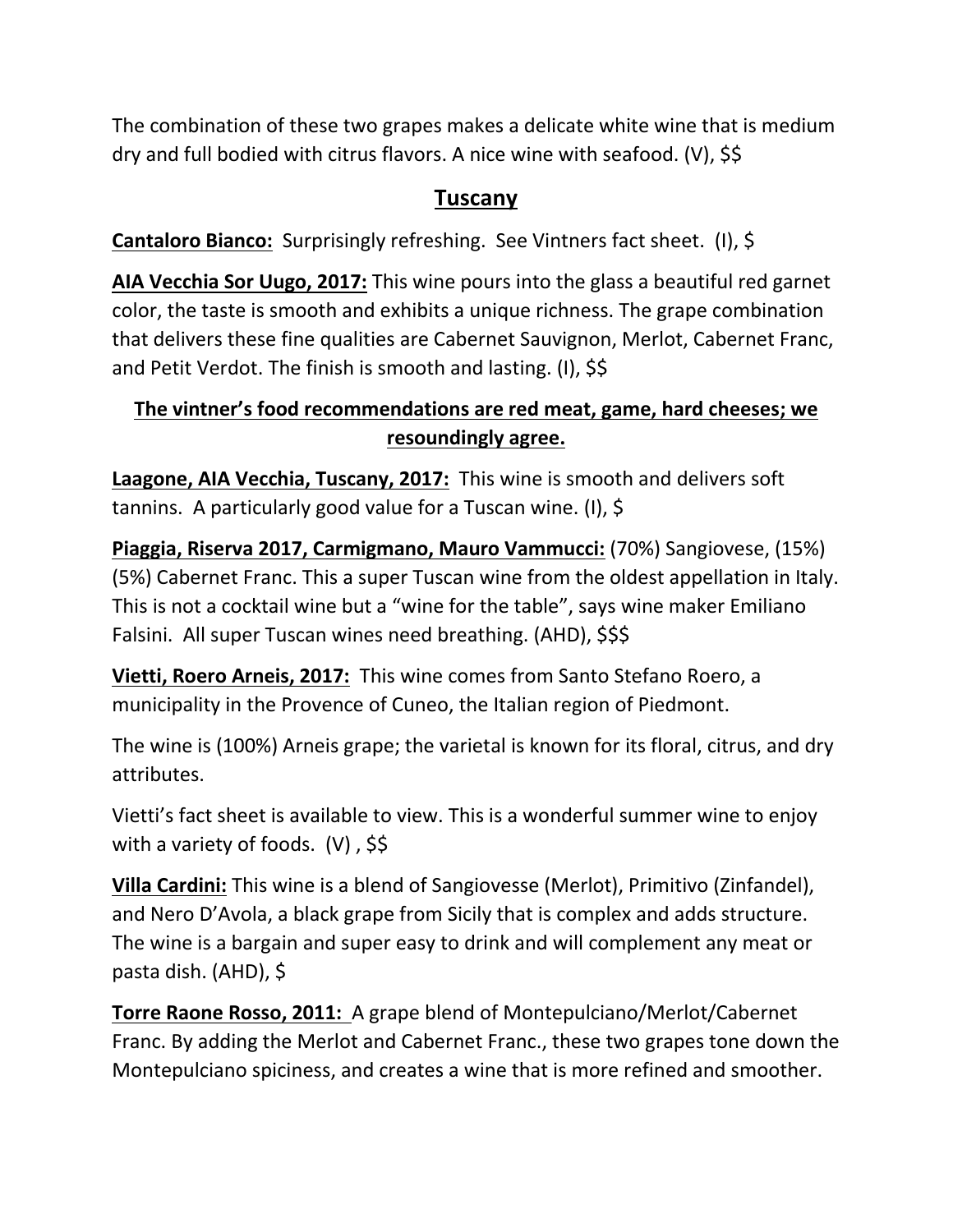A good value wine! (AHD), \$

**Enjoy with appetizers and socializing with friends.**

## **Chianti**

### **Bibbiano Vinyard is one of the oldest vineyards in Chianti now in its fifth generation.**

**Bibbiano, Chianti Classico:** The wine has a bright ruby red color and can be decanted several hours before drinking. (i-l), \$\$

**Bibbiano, Chianti Riserva:** A wonderful wine, dark red color, smooth and silky with soft tannins. (i-l), \$\$

**Bibbiano, Chianti, Capannino, 2016:** This is an impressive wine that is rich and full-bodied. (i-l), \$\$\$

**Ormani, Borro del 'diavolo, Chianti Classico, Reserva, 2015:** A good Sangiovese from the Chianti region of Tuscany. A wonderful wine to serve with your favorite Italian dishes. (W), \$\$

**Podere Ciona, Chianti Classico, 2018:** This a great wine for Chianti lovers, drink every day or purchase for parties. (AHD), \$

**Podere Ciona, Chianti Classico Reserve:** Sangiovese (92%), Merlot (7%), Alicante (1%). An Earthy wine with tight tannins and good length. Great with hearty dishes and a step up from their Chianti Classico. (AHD), \$\$

**Valdisanti, Tolaini, 2014, Chianti, Tuscany:** Cabernet Sauvignon, Sangiovese, Cabernet Franc, this wine is full bodied and elegant. (V), \$\$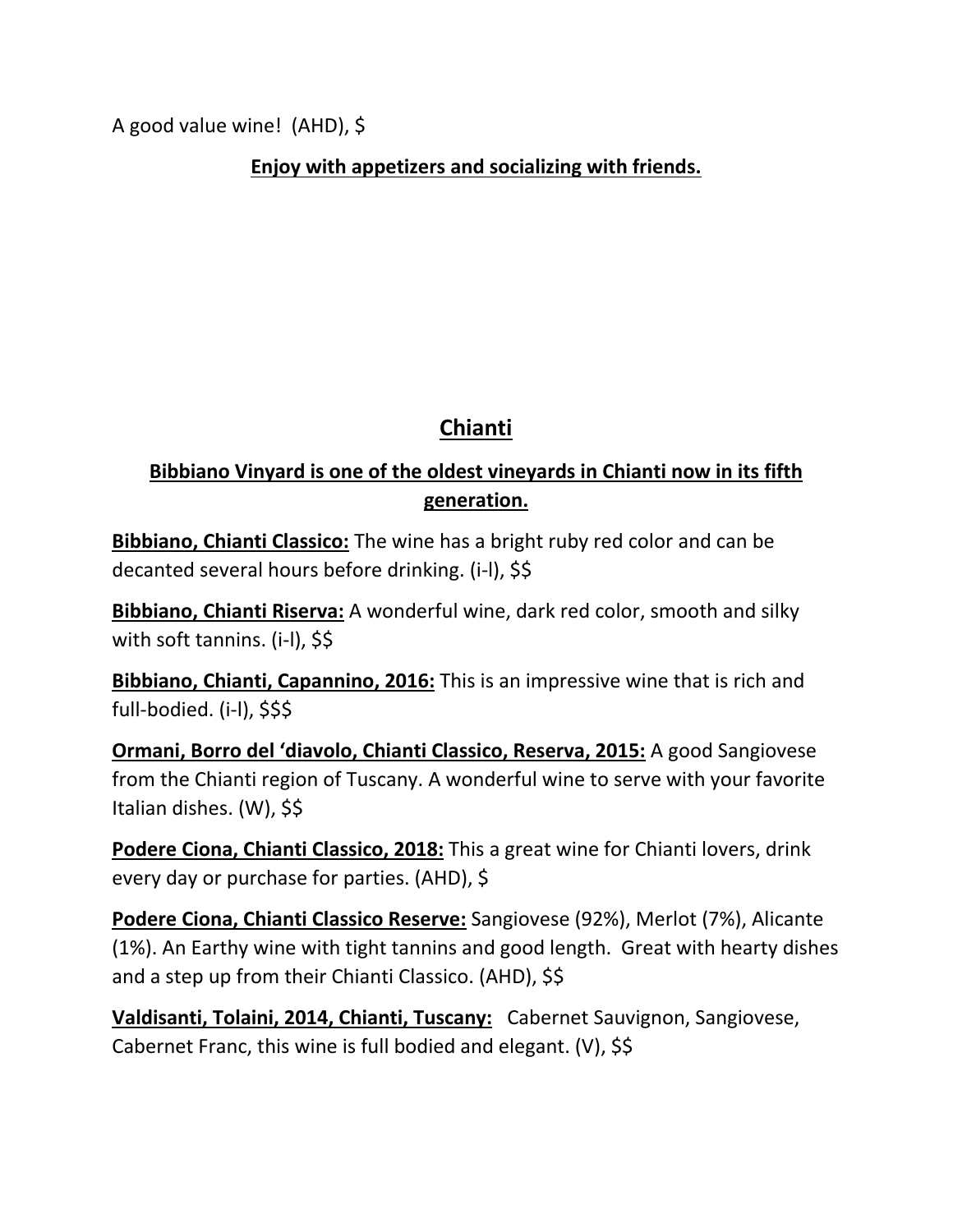## **Veneto**

**BiancoVigna:** BiancoVigna is in Veneto which is considered the origin of Prosecco. The vineyard has received many awards and accolades. It is dry, crisp, and elegant. (I), \$

**Colle Dei Tigli:** Light, fruity, and refreshing but dry. An alternative to Pinot Grigio. (AHD), \$

#### **Enjoy with appetizers, fried chicken, and special occasions.**

**Ottella Valpocicella Ripasso:** With ripe red fruit on the palate, a raisin accent, a color of intense deep red, the wine possesses velvety soft tannins which entice you to you drink more. You will find this wine priced up to \$45.00 in some fine wine stores. (AHD), \$\$

#### **Della Valpolicella**

**Speri, Amarone, Della Valpolicella, Classico:** The Speri family winery dates to 1874. They are one of the established family-owned wineries in the Valpolicella Classico areas. This Amarone is outstanding with heavy appetizers. A word of caution; you need to decant this wine for at 6-7 hours before serving. (I), \$\$\$\$

#### **Ripassa Della Valpolicella**

**Tenuta Santa Maria Valpolicella Ripasso, "Classico Superiore":** The grapes in this wine are Corvina, Rondinella and Corvinone. This wine has a ruby red color and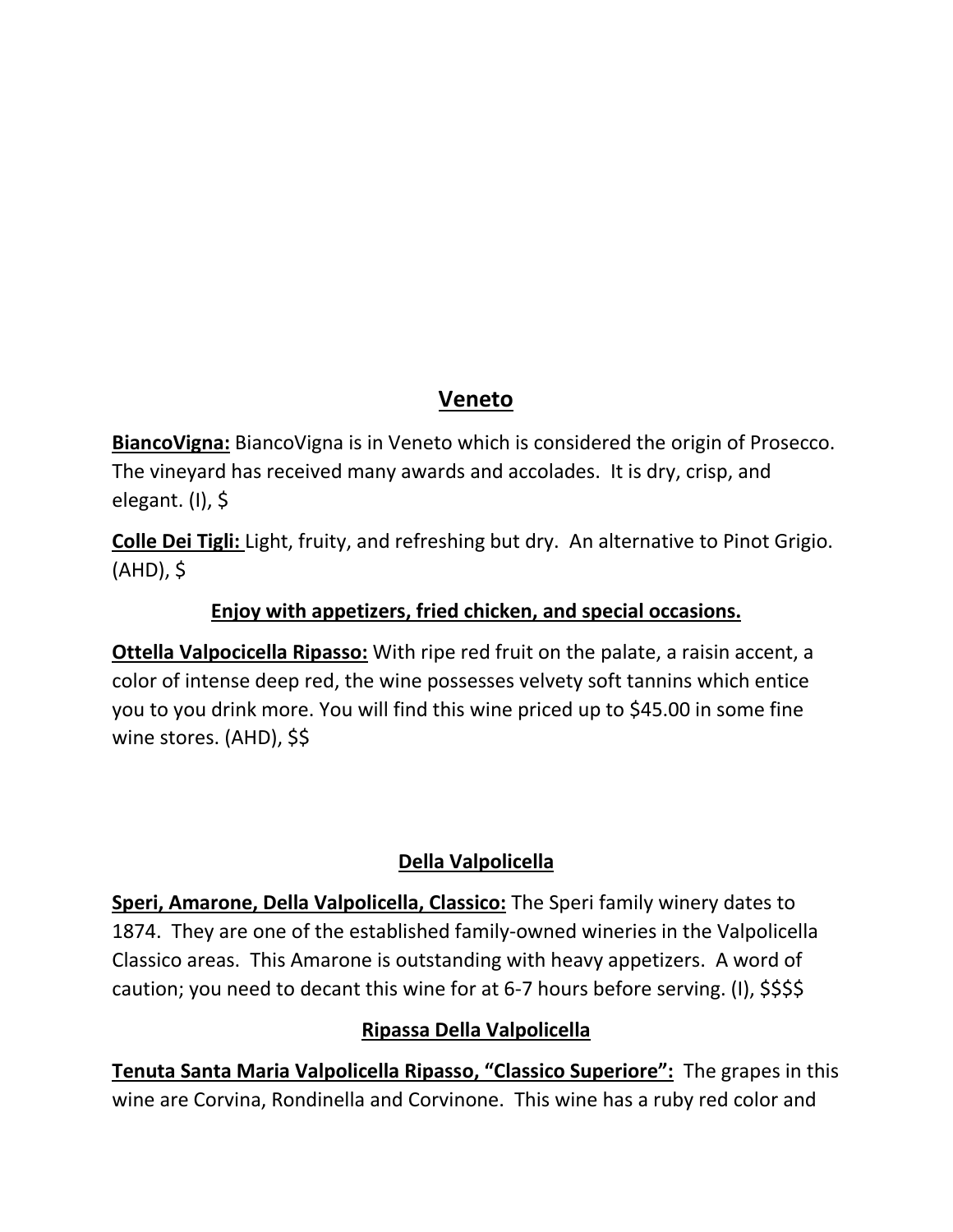aromas of intense berry and spice flavors. The Valpolicella wine is achieved by a secondary maceration fermentation over the Amarone grape skins, called the "Ripasso method". The wine is fruity but dry, with a long finish. This is a great way to enjoy a wine like Amarone at the price. (I), \$\$

#### **Enjoy with meat, game, and savory cheese.**

## **Verona**

**Marchesi Biscardo, 2018, Corvina:** This winery was started in the late 1800's and is now in its fourth generation of a family business. Corvina is a good summer red wine that you can enjoy outdoors with appetizers, a great value. (EE), \$

# **MiddleEast**

**Massaya:** From Lebanon and the Beqaa Valley, with a tradition of producing wine that dates back 6,000 years, this is an interesting wine. (35%) Cinsault, a blending grape that adds spiciness', a grape crossed over with Pinot Noir to create, Pinotage. (35%) Grenache Noir, a white Grenache grape, adding spiciness and savory notes. (15%) Syrah and (15%) Tempranillo, a black grape that is full bodied and closely resembles the Pinot Noir grape of Burgundy.

The wine maker recommends serving chilled. We opened the bottle and let the wine breath for a half hour and found the wine a pleasure to consume. (V), \$\$

# **New Zealand**

# **Hawke's Bay**

**Paritu 2018, Syrah:** This is a nice spicey Syrah that smooths out and develops into a rich wine and ends in a long finish, with great tannins. A good wine when you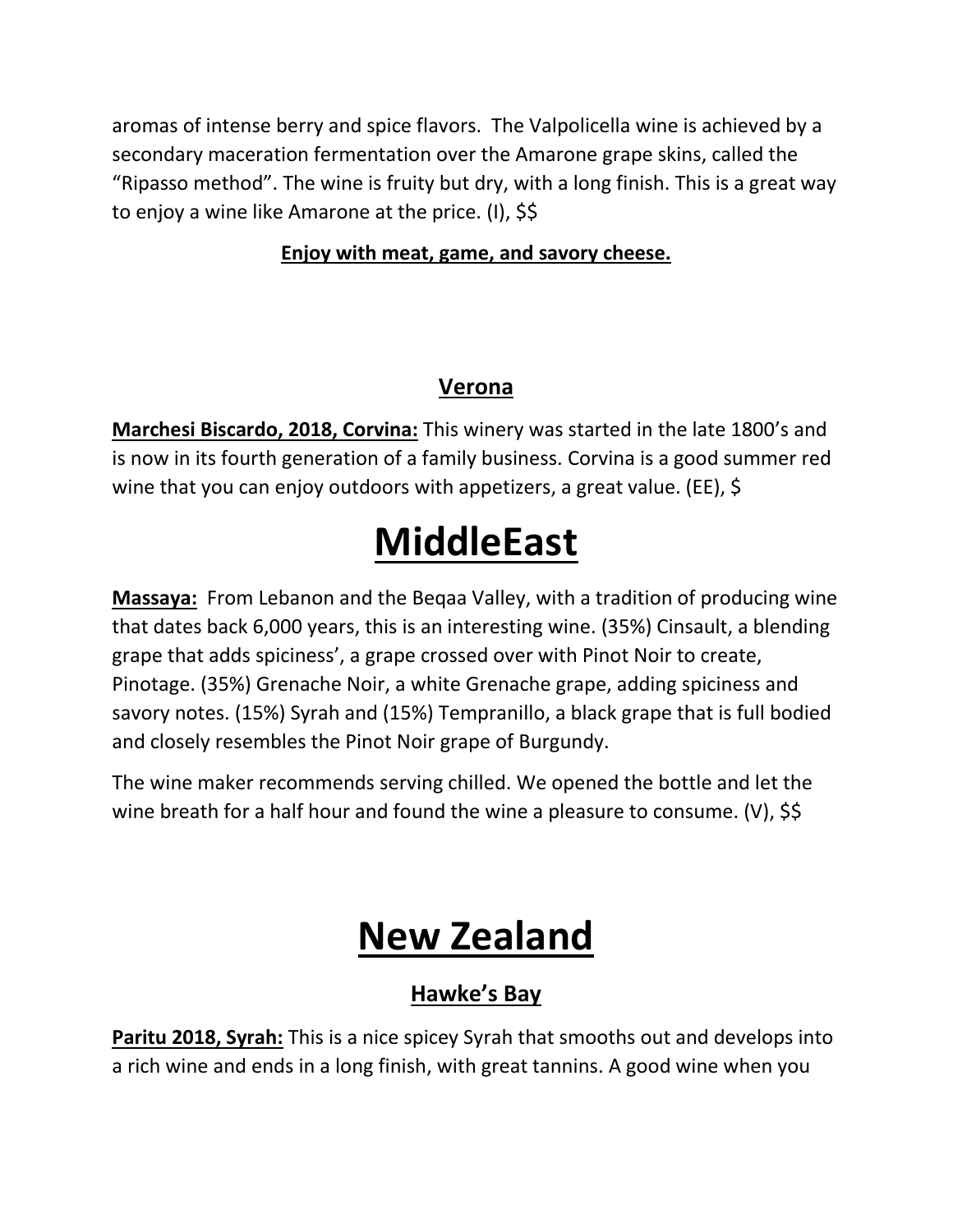are in the mood for something a little edgy; serve with a zesty vegetarian, seafood, or poultry dish. (W), \$\$

## **Marlborough**

**Arona Sauvignon Blanc, 2020:** A nice and distinctive fruit forward Sauvignon Blanc. Very reasonably priced. (W), \$

**toi toi, Sauvignon Blanc, 2021:** Fresh, crisp, and big citrus notes; this wine offers all the ingredients for the fans of Sauvignon Blanc produced in New Zealand. (EE), \$

**Wairau River Sauvignon Blanc, Marlborough, 2018:** Wairau River Winery is family owned and operating in the Marlborough region of New Zealand.

This wine is a good representation of an affordable New Zealand Sauvignon Blanc that offers grapefruit finesse and other citrus notes. The wine has a nice supple finish. (GL), \$

**Zephyr, Sauvignon Blanc, 2019:** This wine is part of the Glover Family Vineyards located in Dillion Point. The term Zephyr refers to "a gentle westerly breeze". The wine has a very pleasant grapefruit nuance that opens in the glass with other supple fruit notes that come with a New Zealand Sauvignon Blanc. (i-l), \$

## **These Sauvignon Blancs can pair well with Asian food and the soups sold in the Butler Pantry.**

# **Portugal**

**Silk and Spice, 2019, Red Blend:** This wine is produced by Sogrape of Portugal, but which also have properties in Argentina, Chile, New Zealand, and Spain. The wine is (40%) Touriga National, (30%) Alicante Bouschet, and (30%) Baga. The wine is spicy and has silky tannins. A very popular wine that has earned 90 points several times and comes at a great value. (EE), \$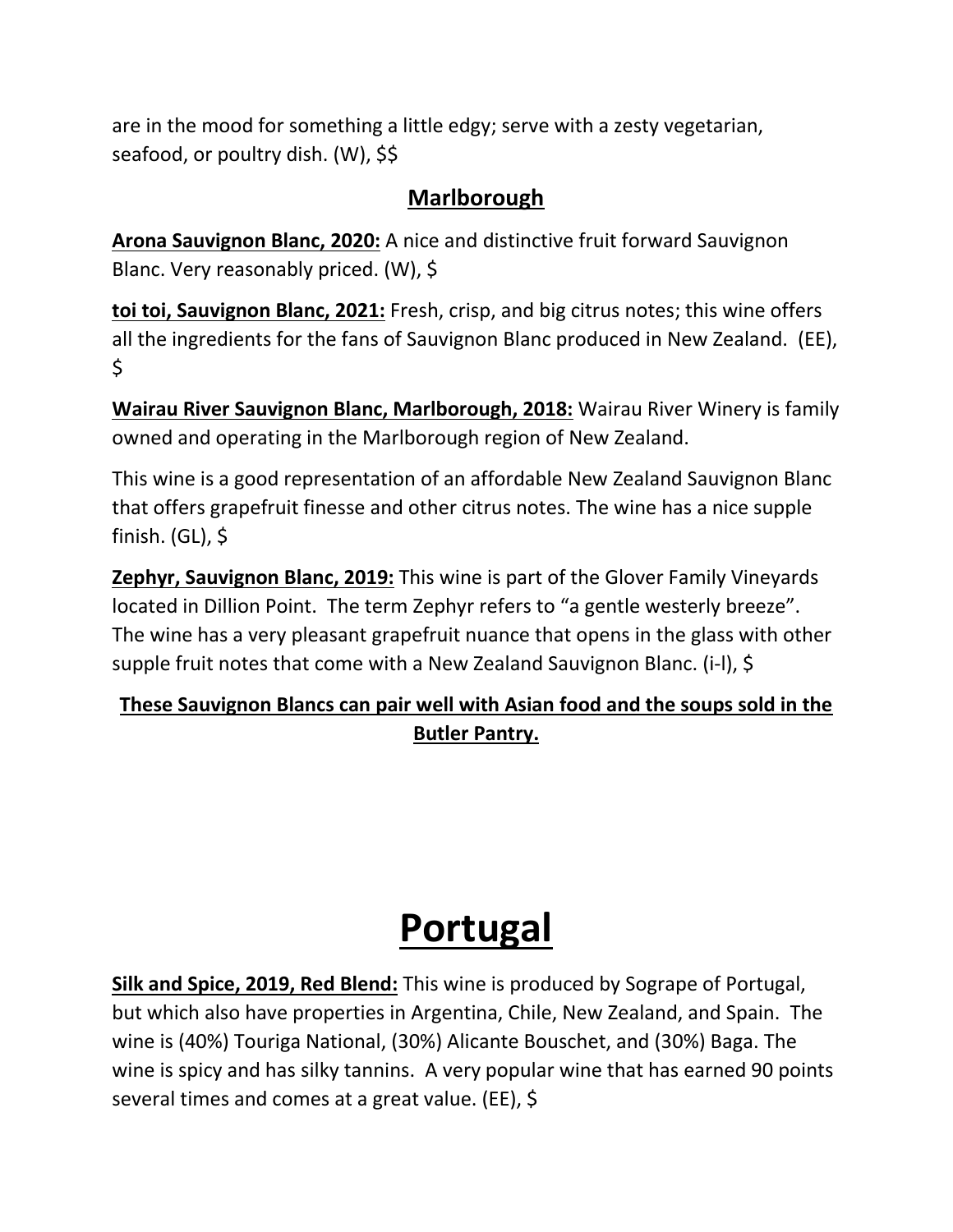### **Douro**

**BOA-VISTA, Reserve, 2015:** A big and bold red blend which is complex but also refined. The grapes that make up this wine are Tempranillo (like the Burgundy Pinot Noir grape), Alicante Bousehet (Grenache), Touriga Franca (a blending grape usually used in Ports), and Touriga National (the leading grape used in blending with Ports to add richness, depth, aromas, deep coloring, and structured tannins). (W), \$\$\$\$

**Churchills Port, 2000:** This Port and vintage is some of the world's best. The color is like black ink, full bodied, with a long finish and slight sweetness. (A), \$\$\$\$

**Meneres LBV Porto, 2013:** This winery is in its 15<sup>th</sup> generation; records indicate that the winery was started between the years 1620-1640, and it is believed by some folks to have in inventory some of the most precious Ports today. Meneres LBV Porto is a rich and full-bodied Port with a modest price tag. (AHD), \$\$

#### **Enjoy with hearty cheeses and chocolate desserts. Use small port glasses.**

**Pousada Special Reserve Tawny Port:** A good rich Port, that gets better the next day; one of the standout features of this port is its raisin long finish. (W), \$\$

**Quinta Do Noval, Colheita, 2005, Tawny Porto:** This is a small production Port by Noval. Rich and creamy with a pleasant fruit forward finish, it is a great addition to cheese, chocolate, and desserts. (I), \$\$

**Quinta Do Noval, Late Bottled Vintage Unfiltered, Port:** The winemaker describes this Port as follows, "intense and elegant…and a mouthful of ripe black fruit and spices"; we will leave it at that. (I), \$\$

**Quinta Das Tecedeiras, Reserva, 2015:** The grape combo in this wine includes Touriga Nacional (the leading grape used in blending with Ports to add richness, depth, aromas, deep coloring, and structured tannins), Tinta Roriz (Tempranillo), Tinta Boreca (called the "Black Baroque", a red blending grape native to Douro region), Touriga Franca (a red blending grape adding finesse), Tinta Coa (called "red dog", a blending grape specific to Portugal), Tinta Amarela (a grape specific to Portugal, known for its rich color, nice acidity, injecting a peppery and aromatic nose).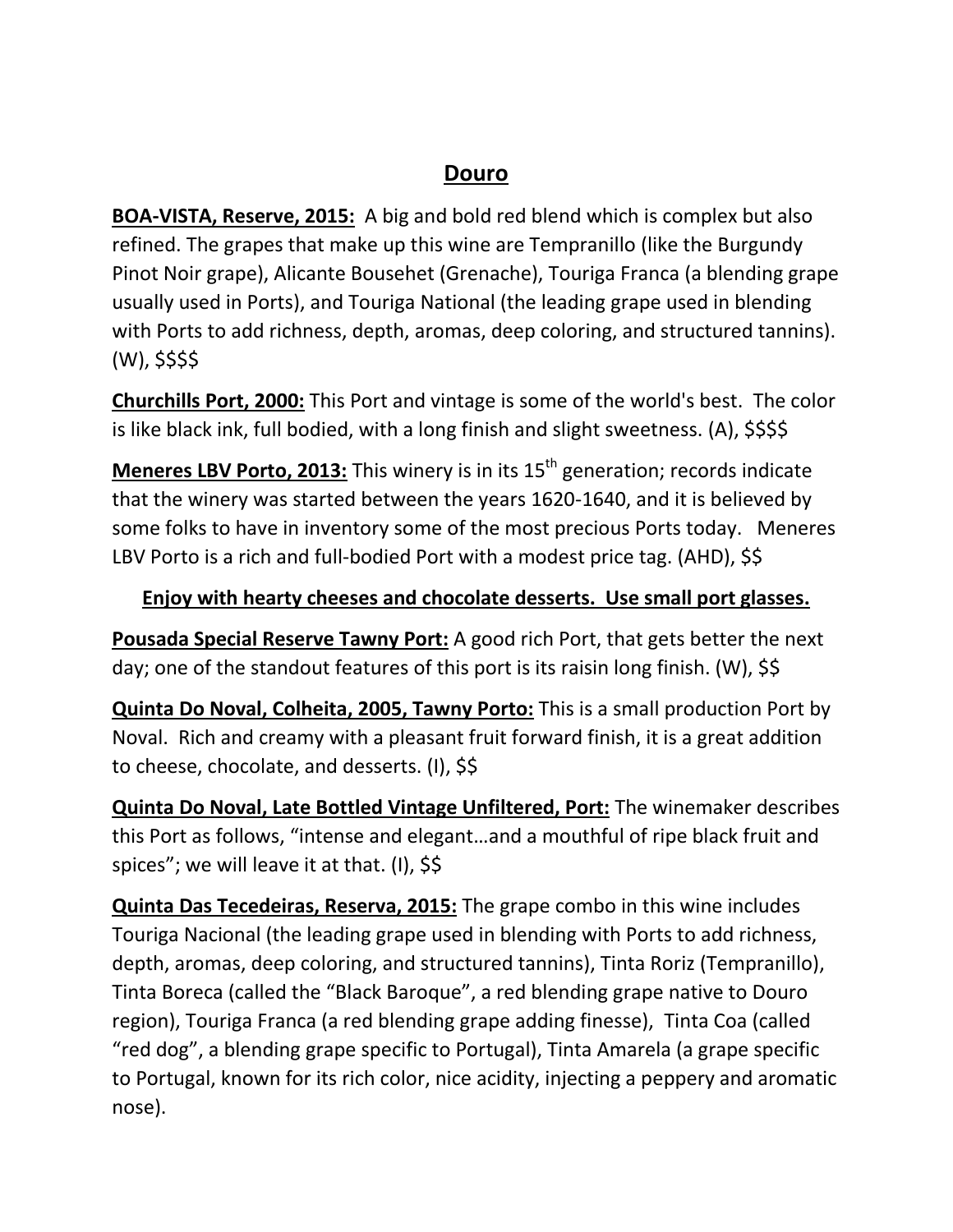The wine is dry and needs time to breath but is a rich heavy wine. Contains some dairy allergens. (W), \$\$

**Ferreirinaha Callabriga 2019:** 100% Tempranillo. This wine has received up to 93 points. It is bold and intense. One hour of decanting is required before serving. (V), \$\$

**Vinha Grande Douro Red, 2018:** (40%) Touriga Franca and (30%) Touriga National which are the two big Port blending grapes; (25%) Tinta Roriz and (5%) Tinta Barroca, which are two table wine grapes. This blend creates a rich and intense wine which has a nice long finish. Good value. (V), \$\$

**Warre's Optima 20, Tawny Porto:** This is a well-balanced Port, slightly sweet but refined and elegant. (RBC), \$\$

**Enjoy with any variety of desserts.**

# **South Africa**

## **Cape of Good Hope**

**Bloem Chenin Blanc-Viognier, South Africa:** An easy to drink Viognier and very reasonably priced, resulting in a good value. (i-L), \$

## **Paarl/Wellington**

**Doolholf Single Vinyard Collection, Pinotage, 2017:** Thick on the middle of the tongue and a smooth lasting finish with that Pinotage finesse. Good value. (EE), \$\$

## **Stellenbosh**

**Babylonstoren Candide, 2020:** A dry, crisp, medium body white wine with tropical notes. This wine is (45%) Chenin blanc, (28.5%) Viognier, ((16.5%) Chardonnay, and (10%) Semillon. This is a good wine to serve with fruits, salads, light dishes, or to enjoy drinking on the patio. (AHD), \$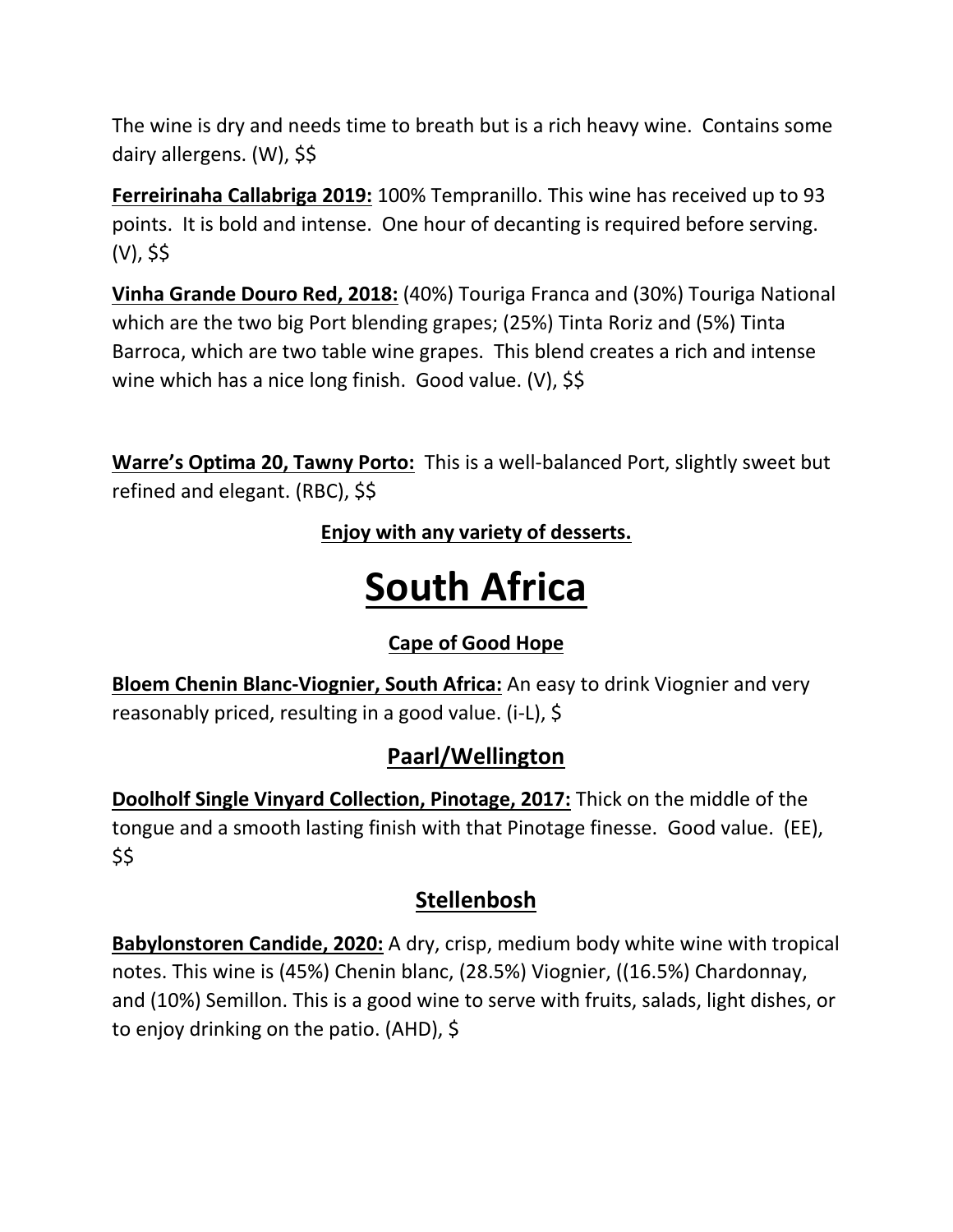**Bockenhoutskloof Cabernet Sauvignon:** This is a Cabernet Sauvignon with 8% Cabernet Franc added. The wine maker describes the style as "Claret like in its profile". This cab is rich and elegant with smooth tannins. (RBC), \$\$\$

## **Groot Constantia**

Groot Constantia is a winery with a deep history. With a beginning that started in 1685, customers of this winery were Frederick the Great of Prussia, King Louis Philippe of France, and Napoleon Bonaparte.

**Constantia Glen, Two, 2014:** Sauvignon Blanc (70%), Semillon (30%), this is a rich white blend of these two grapes resulting in a delightful tropical fruit flavor. 13.5% percent alcohol. (W), \$\$

**Grand Constance, 2015:** The story goes that Napoleon, during his exile on the island of Elba, in his final days, would ask the wine Steward to retrieve a bottle of this aperitif daily, which the former Emperor would consume before retiring for the evening.

Made from 100% red and white Muscat, this wine is sweet but incredibly delicious. The color is stunning, and the flavors of caramel, toffee, and honey are delicate. This is a treat for special occasions or to end an evening.

Pair this wine with cheeses, chocolates, nuts, dried fruits, and fruit-based desserts. (I), \$\$\$\$

**Groot Constantia Shiraz, 2016:** All the grapes are from a single vineyard. The wine is full bodied and can use an hour of breathing to reach the wine's full potential. This a good wine to accompany a hearty meat dish. (I), \$\$

**Groot Constantia Pinotage:** You will think that you are drinking a Burgundian style wine from Burgundy, France. It is good representation of a Pinotage. (The Vintner's fact sheet is available for review with a full description of the wine.) (I), \$\$

**Groot Constantia Sauvignon Blanc:** Lively and fresh with tropical fruit tones. (I), \$\$

**Klein Constantia, Estate Red 2016:** (40%), Cabernet Sauvignon, (25%) Malbec, (19%) Shiraz, (16%) Petit Verdot. A nice full-bodied and elegant red blend. (I), \$\$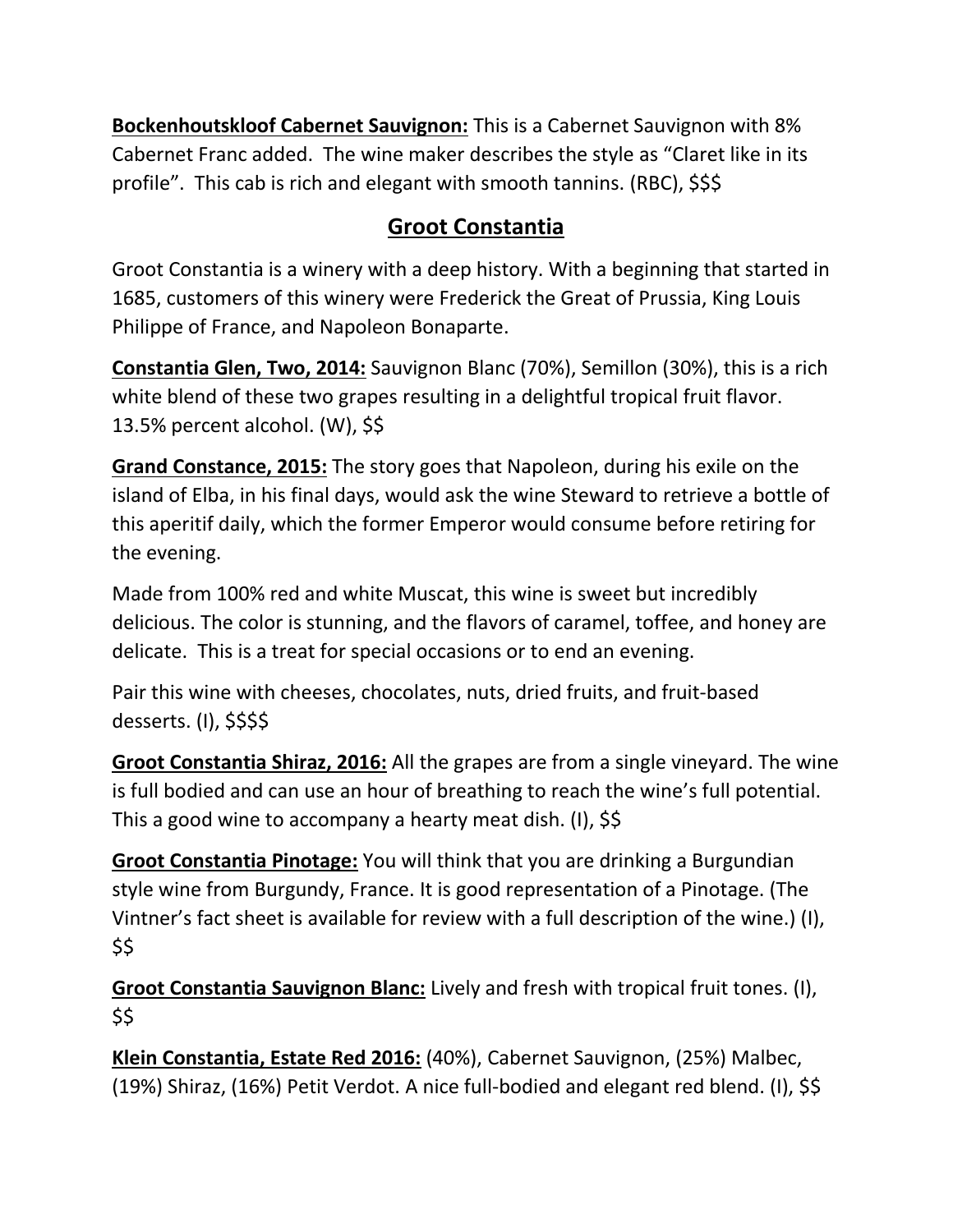**Rustenberg John X Merriman, 2013:** (52%) Merlot, (38.5%) Cabernet Sauvignon, (4.5%) Malbec, (3.7%) Cabernet Franc, (1.3%) Petit Verdot, this wine, can be described as a Bordeaux blend. The winery was started in 1892 by John X Merriman. The wine will excite you and tease your taste buds. You can drink now but decant for an hour prior to serving. According to Wine Spectator, this wine can be cellared until 2023. (I), \$\$

**Simonsig Chenin Blanc:** This wine has a light straw color with a tint of green. On the nose, the wine has moderate acidity with melon and tree fruit. An easy drinking wine that is well balanced and would be great to serve at a luncheon. (I),  $\zeta$ 

### **Serve with Asian, cheeses, salads, shellfish.**

# **Swartland**

**A. H. Badenhorst, Curator, Red Blend:** Shiraz, Cinsault, and Mouvedre. A medium bodied wine with fruit and spiciness. This wine truly opens after an hour and continues to improve. A good summer wine. (V), \$

**A.H. Badenenhorst, Curator, White Blend:** Lots of great layers come together in this fun white. (V), \$

**A.H. Badenhorst, Red Blend:** Shiraz, Grenache, Cinsault. This wine is not as spicy as the Curator Red blend but still has a nice body and fruitiness. A good summer wine that needs an hour to open will continues to improve. (V), \$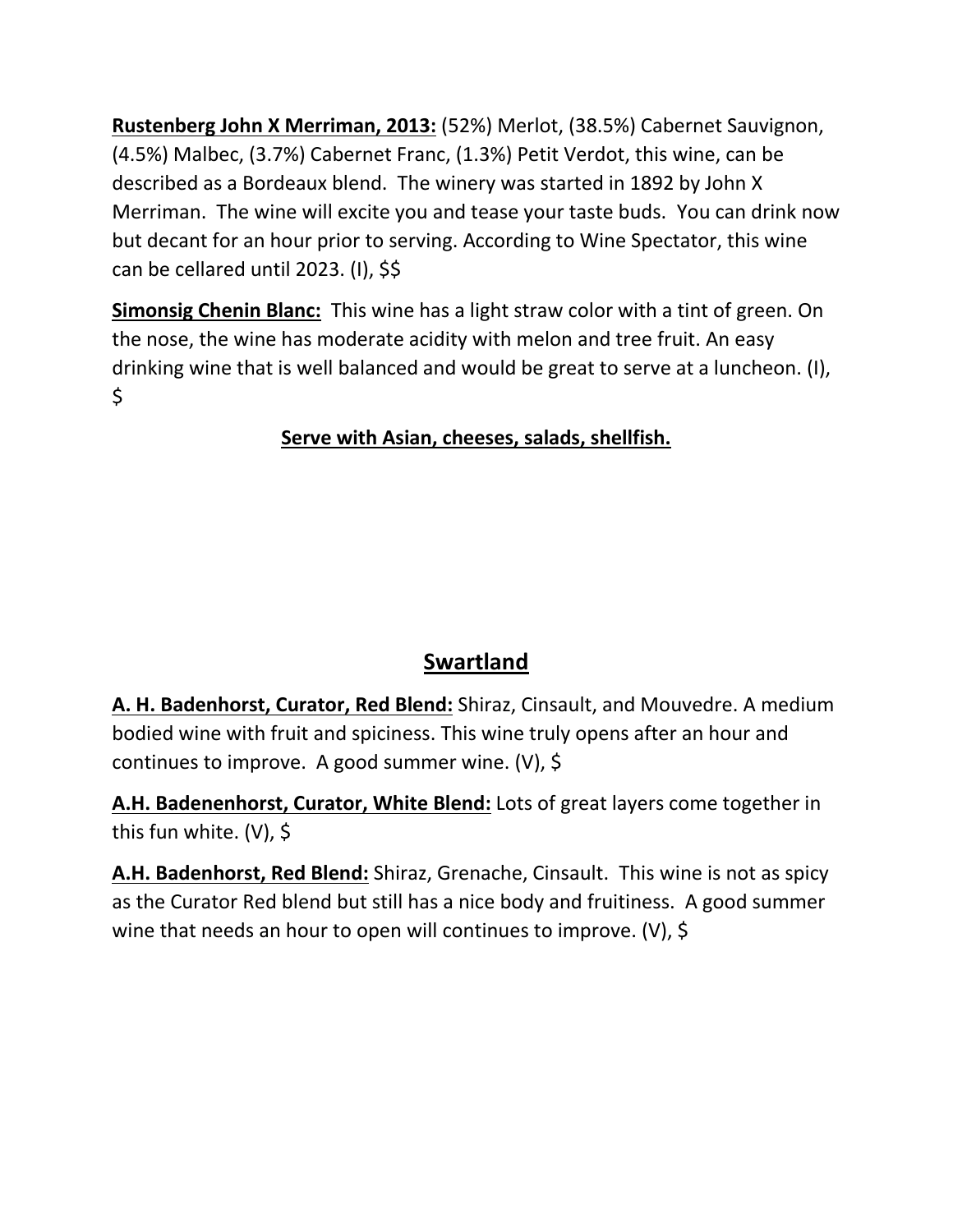**Boekenhoutskloff, Chocolate Block, 2019:** (71%) Syrah, (11%) Grenache, (11%) Cinsault, (9%) Cabernet Sauvignon, (7%) Viognier. The blending of the Cinsault and Viognier adds nice complexity to this medium to full bodied wine. This wine can easily take an hour to open, and we found that it is best consumed in one evening (usually an asy task). This wine can possibly be aged up to 2032. (RBC), \$\$

### **Enjoy with big meat dishes.**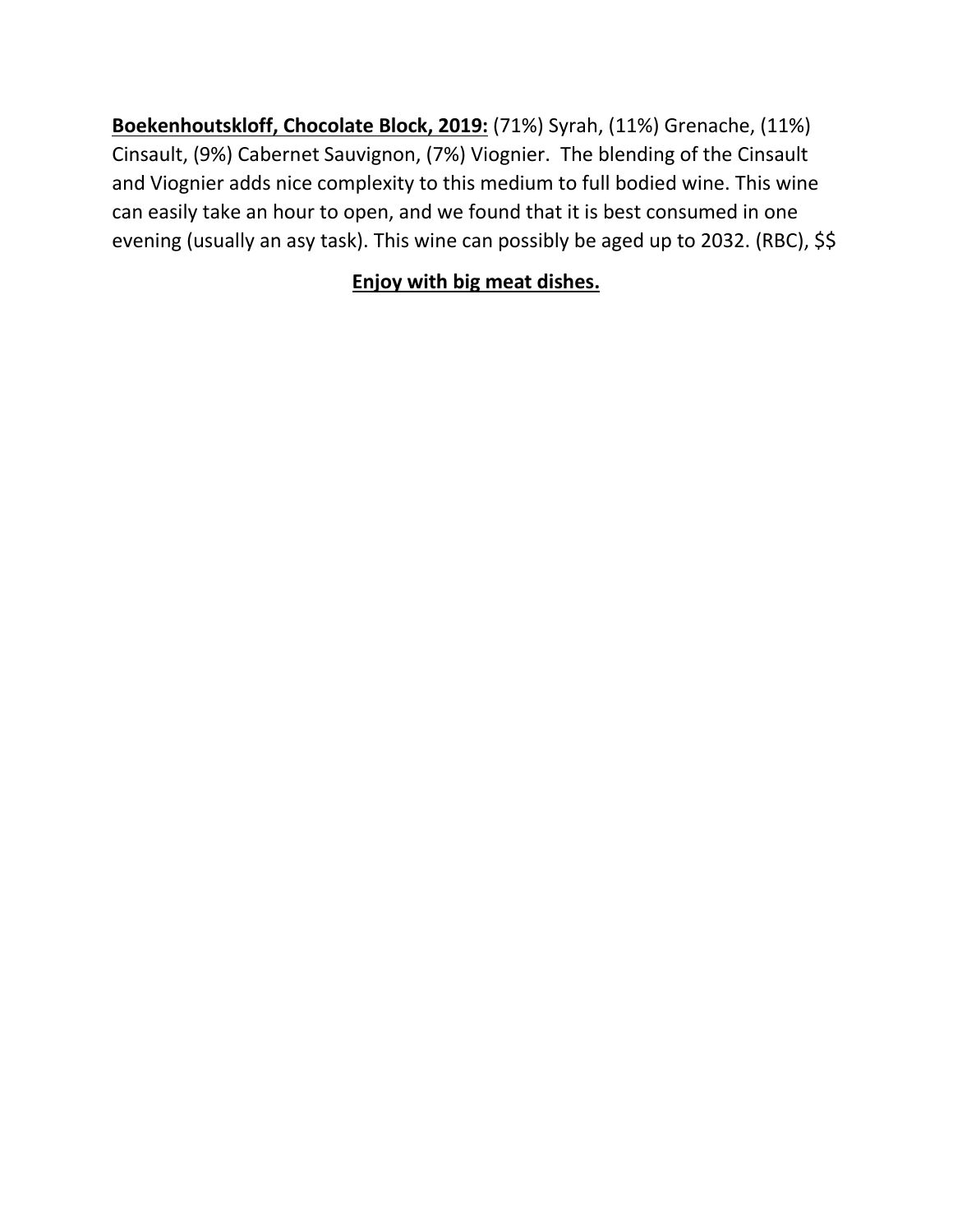# **Spain**

# **Andalucia**

#### **Jerez-Xeres Appellation**

**Vina 25, Pedro Ximenez:** Pedro Ximenez is the white grape used to produce sherry. Vina 25 is sweet but also dry; it has a silky flavor and is dense with raisin notes. This sherry is good value. (AHD), \$

#### **Enjoy with chocolates, hearty chesses, and desserts.**

### **Aragon**

**Legado del Moncayo Garnacha Vendimia Selectional Compo de Borja: I**ts floral notes and bright citrus flavors makes this a wonderful wine for a hot summer day ride on the water. (W), (NO), \$

# **Castilla y Leon/Biezo**

**Matsu-El Picaro:** 100% Temprenillo-this is a young wine, but the grapes are from 50- to 70-year-old vines. This wine is hearty and ready to drink. Great value. (R), \$

**Petalos, (Bierzo), Descendientes De J. Palacios, 2017:** A blend of Mencia (a spicy grape), and Alicante Bousechet (Grenache), this wine is highly rated by Robert Parker and James Suckling. (GL), \$\$

## **Cataluna**

**Valdalevia Brut:** A very good sparkling wine that is fresh and dry. (I), \$

**Flama D'Or Cava Brut:** This Cava has some weight. Dry and yet the berry flavors are ever so present. The 100% Trepat grape that makes up this wine is delicate to grow yet produces a rugged and intense wine that exudes balance and a complex structure. Absolutely worth trying. (R), \$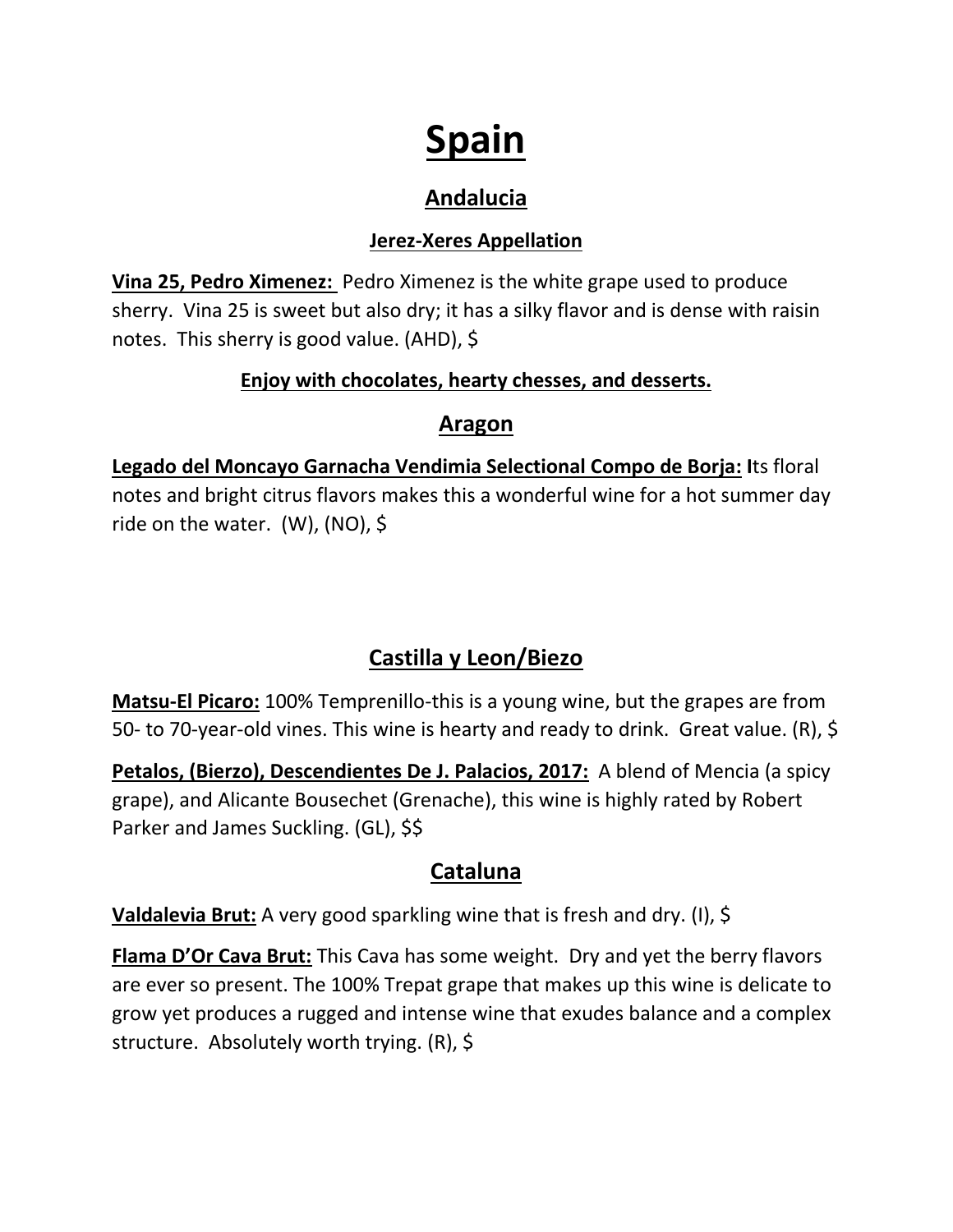#### **Jumilla**

**Clio, Jumilla, Spain, 2017:** (70%) Monastrell and (30%) Cabernet, this is one of our favorite wines; with its opaque purple color that paints the wine glass and posh fruit notes, it rounds out to a savory long finish. (V), \$\$\$

**Juan Gill, Blue Label 18 Months:** Monastrell, Cabernet Sauvignon, and Syrah. Monastrell is a late ripening grape used to blend with other grapes to produce an intensity in the wine. Please see the Vintner's fact sheet. (V), \$\$

#### **Enjoy with meat and heavy pasta dishes.**

## **Priorat**

**Camins del Priorat, 2018, Alvaro Palacios:** (40%) Grenache, (30%) Samso, (Samso is a grape native to northern Spain with the characteristics of the Carignan grape.),

(20%) Cabernet Sauvignon, (10%) Syrah, this wine needs 30 minutes of breathing, preferably by the decanting method. After a half hour of breathing, the wine will change color from a dull red and transform into a deep ruby red. Initially the wine will have a distinct sweetness but loses that intense sweetness and mellows out into a soft wine. (GL), \$\$

**Salmos, 2016, produced by the Torres family:** (65%) Carinena, (30%) Granacha, (5%) Syrah. This is a premium red blend; bold, full-bodied, intense, and concentrated. A quality wine for the lover of big reds. (VTG),  $$$ \$\$\$

## **Terra Alta**

**Edetana, 2017:** (60%) Grenache, (30%) Syrah, (10%) Samso, this wine displays a beautiful ruby red color, is pleasant, savory, and finishes with a slight sweetness that is delicate. A good bargain. (AHD), \$\$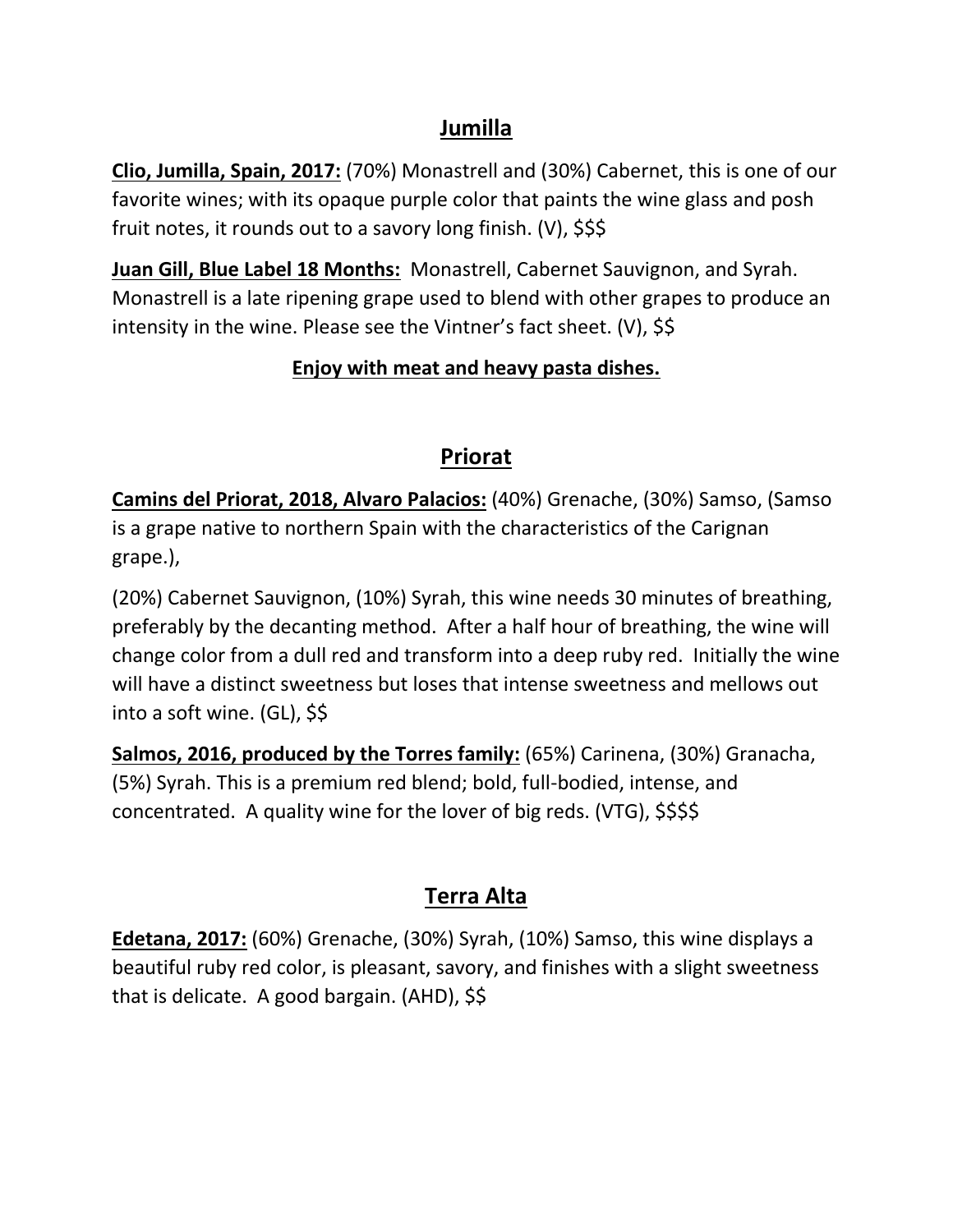## **Toro**

**Teremes:** The Pinot Noir grape is considered fragile and difficult to cultivate. In the tough Spanish region of Toro where Teremes produces their Tempranillo grape, this winery owned by the Moet-Hennessy Louis Vuitton Group, grows a robust full bodied wine worthy of recognition. Teremes is their entry level bottle for their Tempranillo line up and will more than satisfy. (GHL), \$\$

#### **Valencia**

**Biutiful Cava, Brut:** A dry and delightful sparkling wine. (W), \$

**Biutiful Cava Rose:** A nice dry sparkling Rose, great for beginnings or sipping on the deck.  $(W)$ , \$

#### **Enjoy with meats and rich cheeses.**

## **Alicante/Boarding Jumilla**

**Mira Salinas, 2016:** (Monstrell) The Bodegas Sierra Salinas winery is located at the foot of Sierra Salinas Mountains in Spain. James Suckling gives this wine 90 points and describes the wine as follows, "fruity and straightforward with plum and cherry flavors, medium body…soft tannins and fruity finish to drink now". Let this wine breath for an hour, you will be very pleasantly surprised. (V), \$

**Alaya Garnacha, 2015:** (100% old vines) Alaya is produced by the Juan Gil wineries that also produce Clio and Shaya. Juan Gil maintains an impeccable reputation for producing high quality wines.

This wine has a 16% alcohol content and needs aerating and decanting before serving. The wine is dry but finishes with a distinctive bit of sweet Garnacha. (V), \$\$

#### **Drink with spicy pasta dishes.**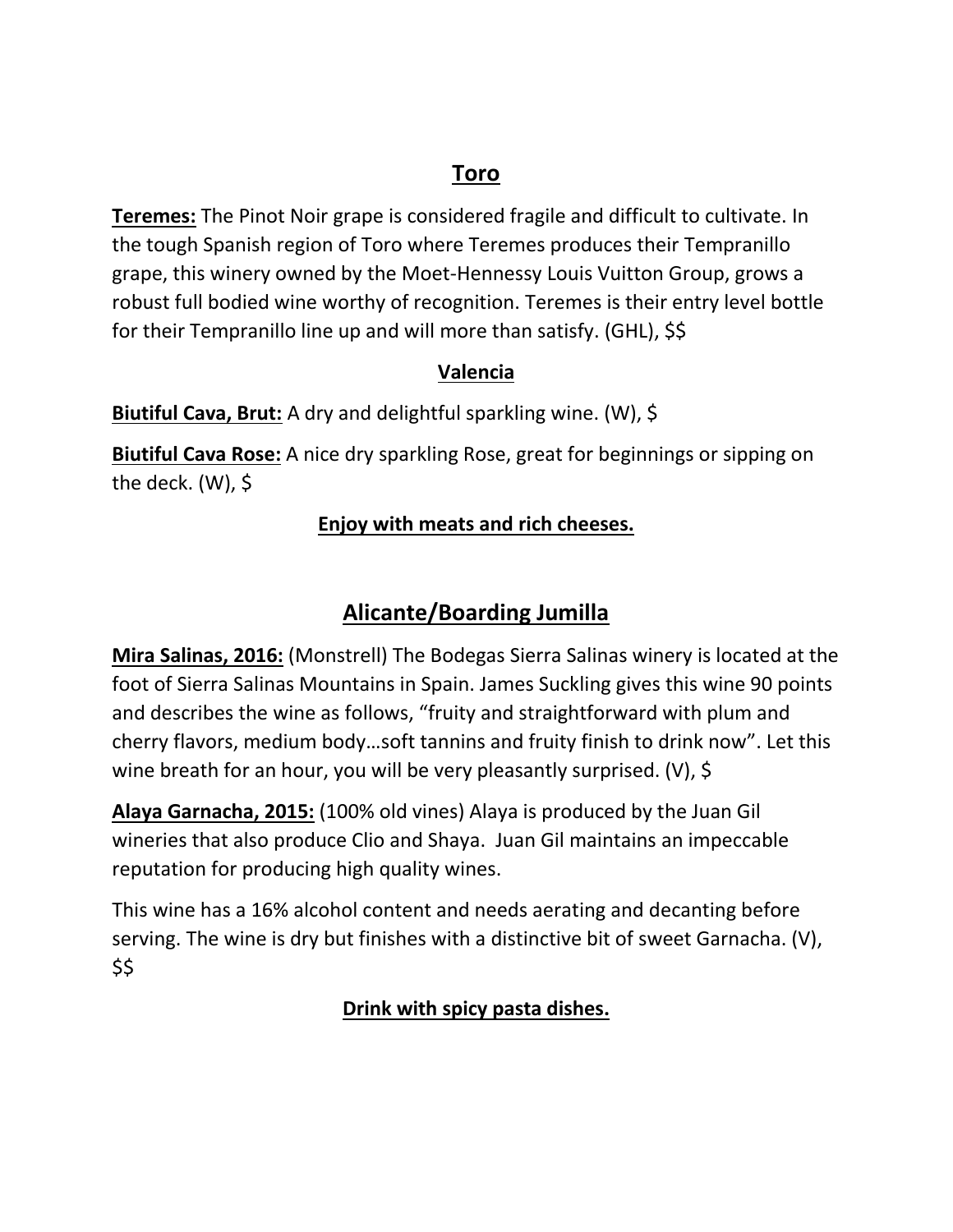#### **Duero River Valley**

**ABADIA RETIERTA:** From the Castilla y Leon region of Spain, this wine is composed of (75%) Tempranillo, (15%) Cabernet Sauvignon, (10%) Syrah. Immediately you pick up aromas of black fruit and find the wine elegant to drink. The wine maker describes the wine as possessing the "richness of Tempranillo, the suppleness of Syrah, and aromatic elegance of Cabernet Sauvignon, which result in a well-balanced wine." (AHD), \$\$

#### **Enjoy with meat and hearty casserole dishes.**

## **Ribera Del Duero**

**Bodega de Bardos Romantica Crianza, 2016:** 100% Tempranillo and located in the Castile y Leon district, this wine offers depth, liveliness, and complexity. Extremely well priced. (R), \$

## **TheTorres Family has been producing wines in Spain since the 17th century.**

**Torres Altos Iberices Crianza, 2016:** This is a medium bodied Tempranillo with a lovely cherry color and soft tannins. A particularly good value. (VTG) \$

**Torres Celeste Crianza:** This is a full-bodied Tempranillo with a dark cherry color that is savory and rich. (VTG) \$\$

## **Central/Castille y Leon**

**Tinto Pesquera, Ribera Del Duero, 2017, Crianza:** (100%) Tempranillo, rich, intense, and bold. (I), \$\$

## **Rioja**

**Hacienda Lopez De Haro, White, 2019:** Fresh and dry, this wine is a great summer appetizer and food wine. The wine comes from old vines and represents amazing value. It also has a very long finish. (R), \$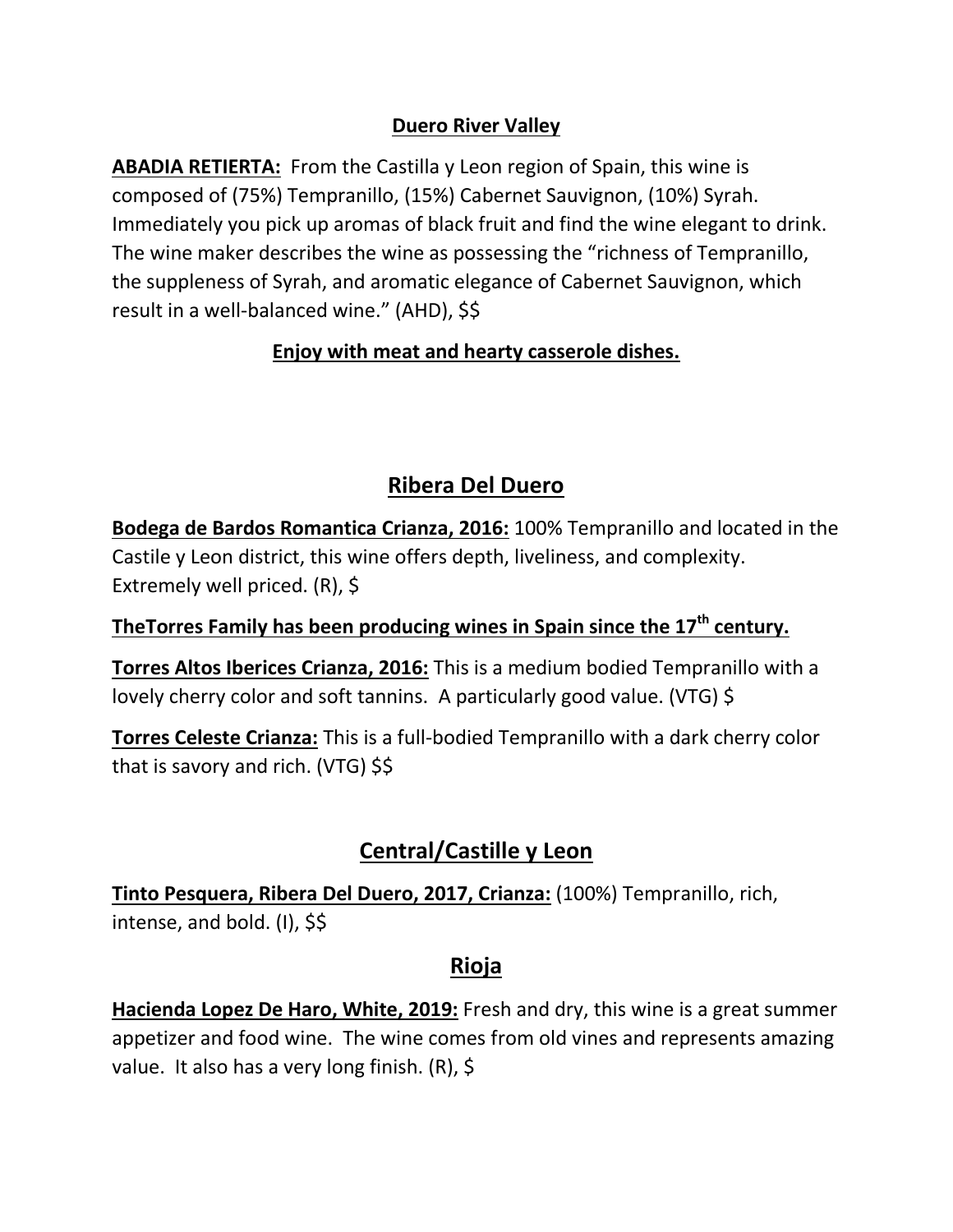#### **Muga Vinyards**

**Muga Rioja Blanco, 2018:** (90%) Viura, a leading white grape of the Rioja region, is used to make dry whites with (10%) Malvasia added for floral notes. This white wine is highly rated and described as bright and citrusy. A particularly good table white for almost all dishes. (V), \$

#### **Vegetable dishes, fish and tapas are the recommended foods.**

**Muga Reserve, 2015:** (70%) Tempranillo, (20%), Granacha, (7%) Mazuelo, (3%) Graciano; this is a nice blend of grapes from the Spain's most popular wine growing region. (V), \$\$

**Urbina Gran Reserva Especial, 2004:** 100% Temperanillo, this wine finishes with that very distinctive Temperanillo bite. (W), \$\$\$

#### **Enjoy with game or meat.**

**Sierra Cantabria Reserve Unica 2014:** (98%) Tempranillo, (2%) Graciano old vines, this wine has a rating of 90-94 points. The wine is often described as opulent, decadent, full-bodied, and velvety. It has beautifully layered textures with a great finish. This is a quality wine and outstanding value. (V),  $\frac{1}{5}$ 

#### **Rueda**

**NISA Rueda Verdejo, Old Vine 2016:** The Verdejo grape is the Spanish Sauvignon Blanc. The wine is citrusy, floral, and dry but not too fruity. (V), \$

#### **Enjoy with appetizers or light meals.**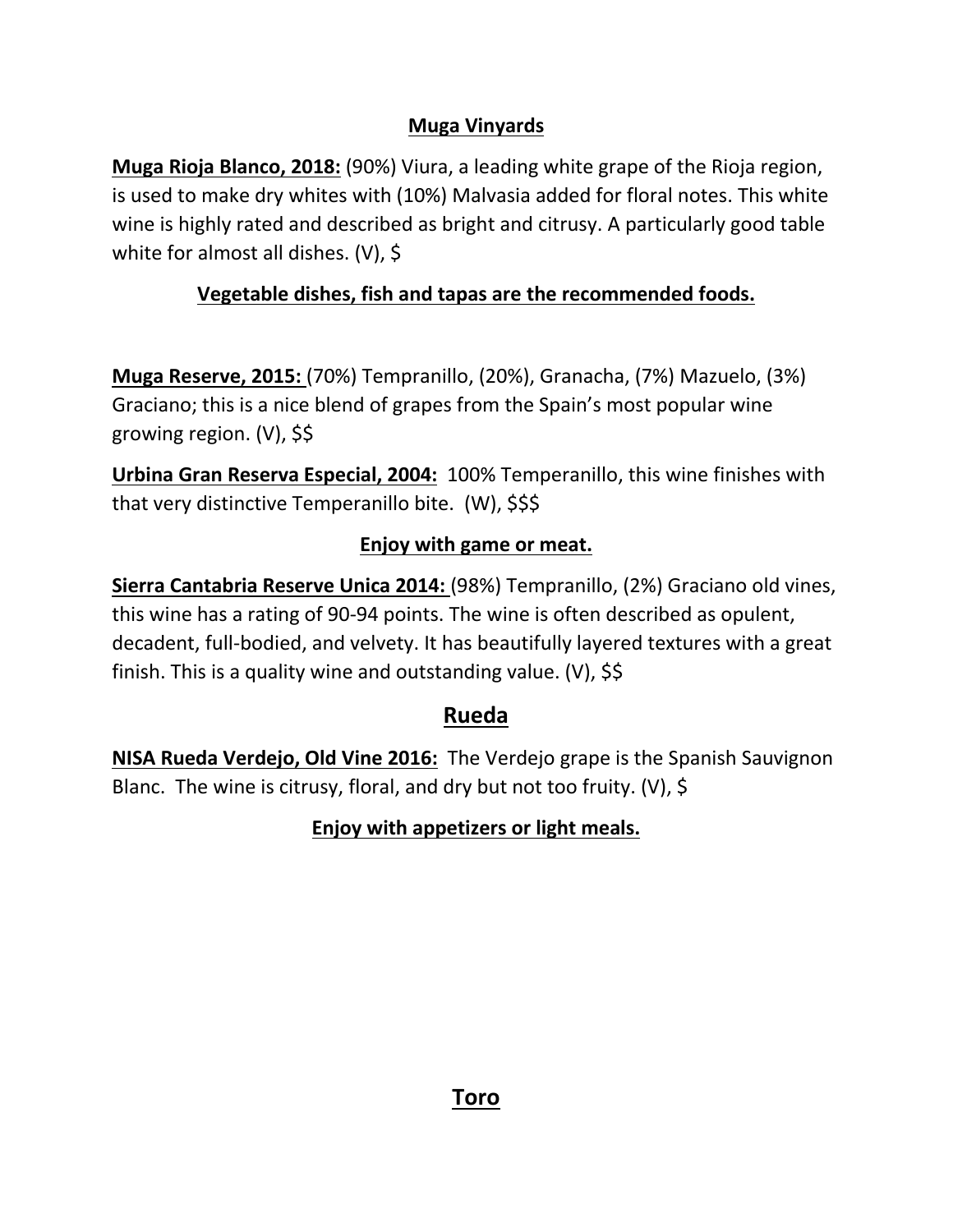#### **Erbo River Valley**

**Alto Moncayo Veraton:** This is a Spanish winery and the wine Veraton is (100%) Grenache, produced from 30- to 50-year-old grape vines and aged 16 months in French oak barrels. 90+ points. (V), \$\$

#### **Enjoy with Pasta, Pasta, Pasta.**

**Alto Moncayo:** This wine is an old vine (100%) Grenache produced from 40-70 year-old vines and aged in French oak barrels for 20 months. This wine is a bit fuller than the Alto Moncayo Veration, the wine is more complex, and it finishes with a nice spiciness. (V), \$\$\$

#### **Enjoy with Pasta, Pasta, Pasta.**

**Bodgas Breca:** (100% Old Vines Garnacha) With a taste of black cherry, blackberry, and raspberry, this wine delivers a smooth and velvety richness and easy finish. (V), \$

#### **Enjoy with pasta dishes served in a red sauce.**

**Godina Garnacha, 2016:** This is another highly rated Garnacha from the Juan Gil family of wines. This wine is produced in what is known as the "Empire of Garnacha" that rests at the foot of the Moncayo Mountain in Spain. The wine is not heavy, nor too sweet on the finish. A pleasant wine. (V), \$\$

**Gota De Arena, 2016:** (100%) Tempranillo, Gota De Arena is an inexpensive Tempranillo, a nice wine to serve a large group. It can replace more expensive Pinot Noirs. Please visit the fact sheet. (V), \$

**Macan Classico, 2016, Rioja:** This wine is produced by Bodegas Benjamin Rothschild and Vega Sicilla, S.A. (100%) Tempranillo, this wine is full bodied, with depth. A breathing time of 2 hours will bring out the detailed elegance that this wine offers. (AHD), \$\$\$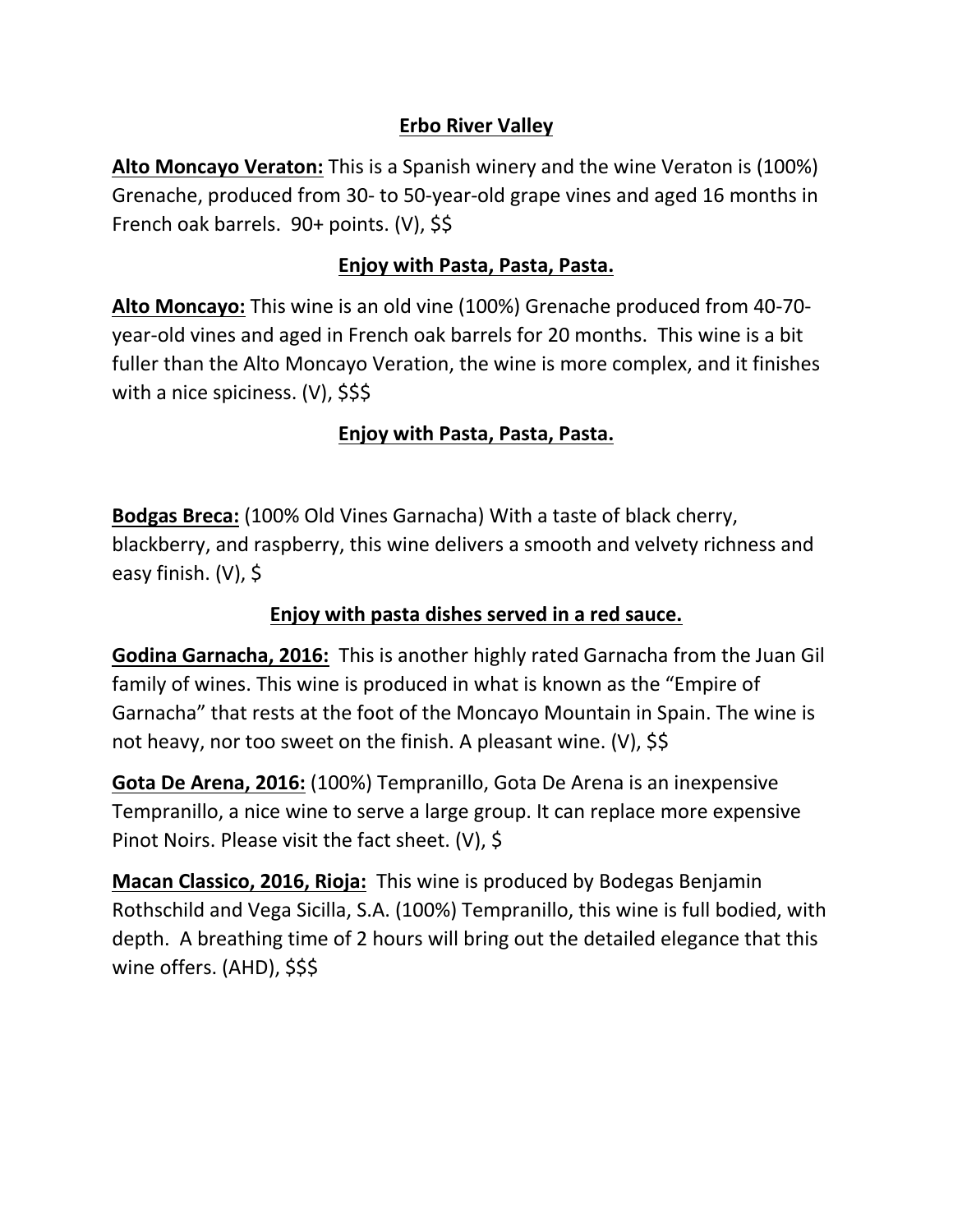## **Getariako/North**

**Txakoli Txomin Etxaniz, 2018:** (90%) Hondurribi Zuri, a specific grape of the Basque region of Spain, and (10%) Hondurribi Beltz, a grape which is a descendant of Cabernet Franc, are blended to produce this specific wine.

This wine is described as crisp, ethereal, with lime zest, minerality notes and a fresh acidic finish. This wine is refreshing and an up lifter for any seafood or spicy dish. (V), \$

## **Galicia**

## **Rias Baixas**

**Granbazan Albarino Etiqueta Verde:** This wine is bright and exhibits nice fruit aromas. An easy to drink wine with a smooth finish. (AHD), \$

**Neboa:** Refreshing and lively, the vintner's fact sheet is available for review. (V), \$

**Enjoy with seafood and particularly with mussels.**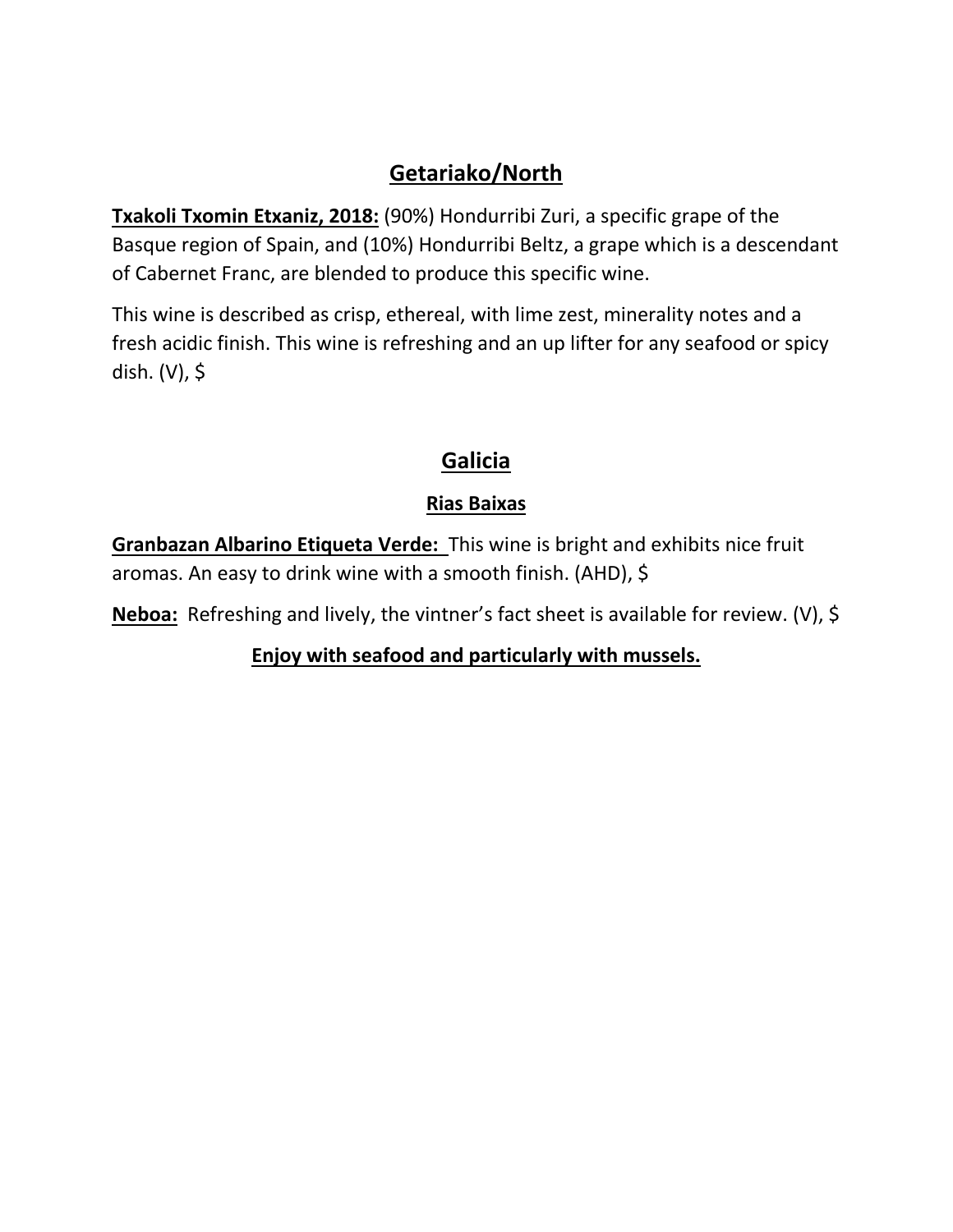# **United States**

# **California**

# **Central Valley**

## **Lodi**

**Michael-David Chardonnay:** A good value Chardonnay for the budget minded wine buyer. The wine has a slight buttery taste and oak flavor. (A), \$

#### **Napa**

**Abstract:** A complex wine that brings together the strengths of the grapes Grenache, (rich, smooth, cherry flavors, elegant texture), Syrah, (California Syrah that is fruity and peppery), and Petite Syrah, (nothing petite about this grape; concentrated, flavorful, it provides a great bite to the wine). (GL), \$\$

**Beaucanon Cabernet Sauvignon:** A beautiful deep ruby red color engulfs this wine. It is dry with smooth tannins and a supple finish (I), \$\$

#### **Enjoy with hearty appetizers, poultry, and meat.**

**BonAnno Cabernet Sauvignon:** For the Cabernet Sauvignon drinker, BonAnno is a reasonable priced Cabernet from California that is easy to drink and affordable. (I), \$\$

**Chaos Theory:** This wine is (50%) Merlot, (25%) Petite Sirah, (25%) Zinfandel. The minute this wine touches your tongue, it pops and sizzles and continues to be vibrant! What a fun wine. (I), \$\$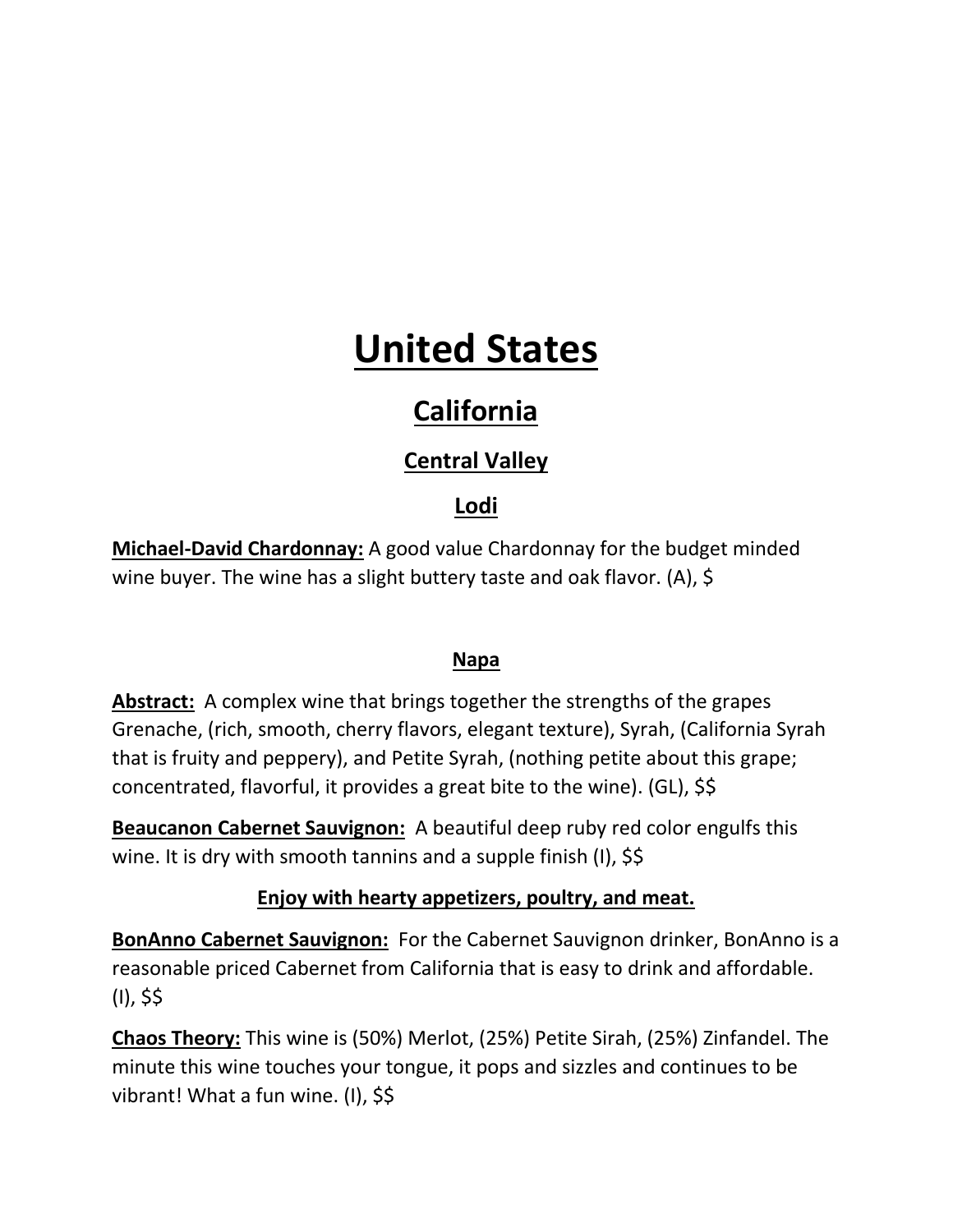#### **Just enjoy.**

**Conundrum Red:** The wine makers fact sheet provides a complete and descriptive picture of this reasonably priced bold wine. (GL), \$

**Darioush Caravan Estate Cabernet Sauvignon, Napa:** See the wine maker's description. (GL), \$\$\$

**Eight Years in The Desert, Orin Swift, 2018:** Zinfandel blend, vintner's fact sheet available for review. A beautiful Zinfandel, hard to obtain. (GL), \$\$\$

**Girard Petite Sirah:** An intense wine produced from old vine Petite Sirah grapes. The color of this wine is incredibly vibrant displaying a deep ruby red color. This wine needs at least a half hour of breathing. (VTG), \$\$

**Girard Old Vine Zinfandel:** This wine has soft tannins and a beautiful red color. This is an outstanding Zinfandel and is offered at a very reasonable price point. (VTG), \$\$

**Hendry Albarino:** The description that you will find on the web describes this wine as **"mouthwatering";** that phrase captures the essence of this wine. (I), \$\$

#### **A great wine to enjoy with seafood, bar food.**

**Hendry Primitive, Block 24:** A medium to full bodied wine, a great example of a California Zinfandel that provides all the attributes that a Zinfandel lover expects. (I), \$\$

#### **Long Meadow Ranch Winery**

**Peter Franus Napa Valley Zinfandel, 2014:** This wine pours from the bottle into your wine glass a ruby red color; the wine is bright with a nice aroma of berries. The wine is soft and spicy, medium bodied and has a lovey finish. (I), \$\$

**Paraduxx, 2017, Proprietary Red Wine:** (Duck Horn), (48%) Cabernet Sauvignon, (15%) Petite Verdot, (12%) Zinfandel, (8%) Petite Sirah, (8%) Syrah, (6%) Tempranillo, (3%) Merlot. A young and bold, spicey wine with a long-lasting finish. (GL), \$\$\$

## **Enjoy with savory cheeses and hearty red meats.**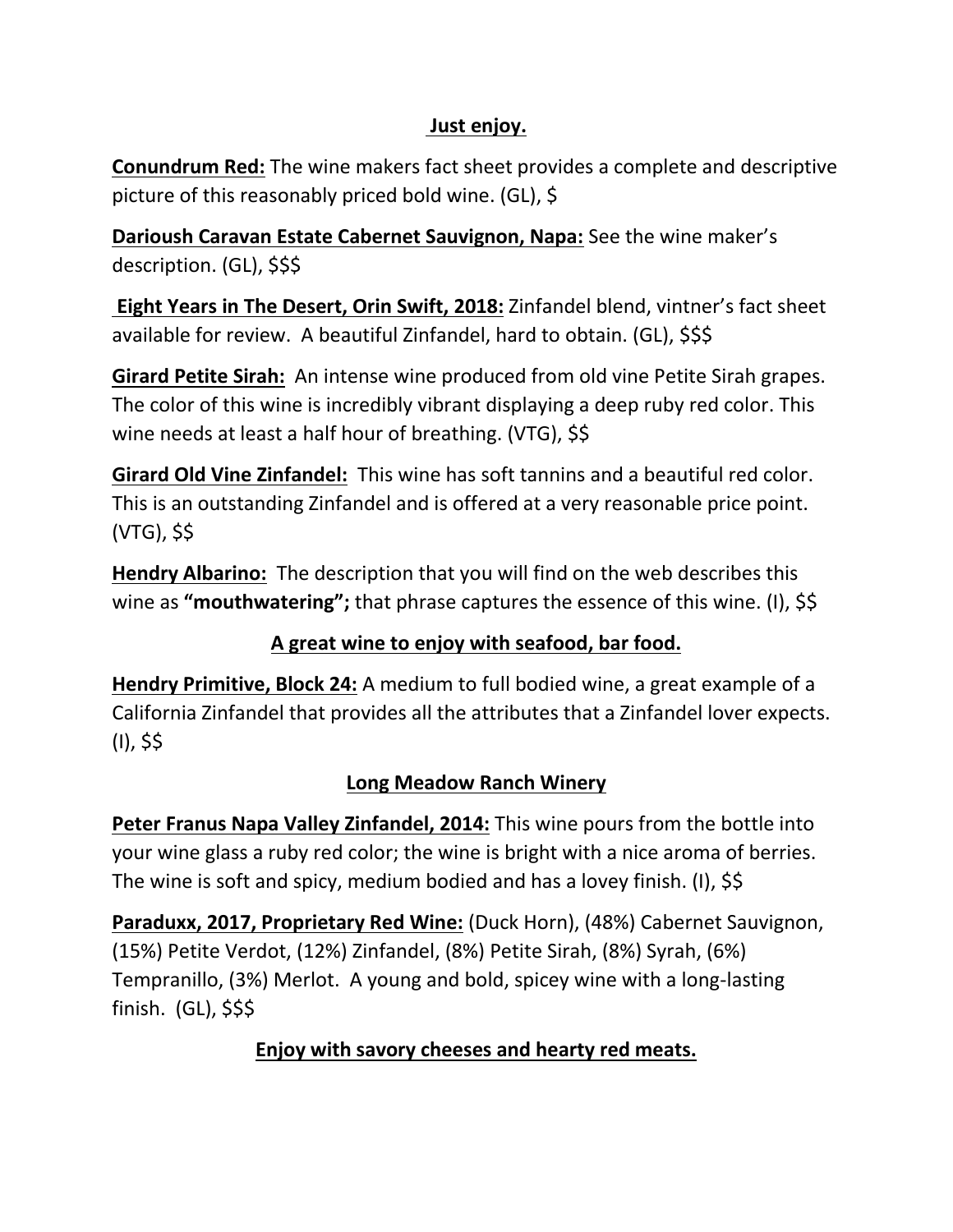**Robert Foley "The Griffin":** (38%) Merlot, (18%) Petite Sirah, (17%) Petite Verdot, (11%) Syrah, (9%) Charbono, (5%) Cabernet Sauvignon, and (2%) other reds.

The Charbono Grape is generally used for blending and adds wild berry aromas, acidity, a rich darkness. The Petite Verdot grape adds spice, depth, and tannins. When fully ripe, people associate aromas and tastes of flowers, olives, and very ripe blueberries.

The winemaker describes the wine as a "ripe blackberry fruit with floral hints".

You can drink it now, but it will cellar nicely and should age well. (V), \$\$

## **Saddleback Cellars Winery**

**Saddleback Chardonnay:** This Chardonnay is bright and lively. The wine has just the right amount of oak and butter, beautifully balanced. The finish is fantastic! (I), \$\$

## **Enjoy with cheeses, seafood, and food with cream sauces.**

**Saddle Back Merlot:** This wine has a rich purple color in the glass with classic Merlot flavors (blackberry, cassis, baked cherries, plums, dark chocolate, and mocha) which all come together in this wine. The wine is bright and juicy and has a long finish. I think this wine stands up to any big Cabernet. (I), \$\$

## **Enjoy with hearty meat dishes.**

**Saddleback Cellars, Ranchers Red, 2014:** (83%) Cabernet Sauvignon, ((10%) Petite Syrah, (7%) Syrah. This wine exhibits a nice cherry color and is not overly bold. We encourage you to see the technical sheet written by the wine maker to get a full profile on this wine. (I), \$\$

#### **Enjoy with meats and barbecue.**

**The Vice, "The House" Cabernet Sauvignon, 2018:** This winery is considered one of the luxury brands of Napa Valley; their wines can sell for up to \$200.00 dollars a bottle. If you are a fan of Napa Valley Cabernet Sauvignons, this wine priced under \$25.00 dollars is a bargain. We recommend that you decant this wine. (AHD), \$\$

**The Vice, Rutherford, Cabernet Sauvignon, 2018:** This is a wine from the prestigious area of Rutherford-offers great value. (AHD), \$\$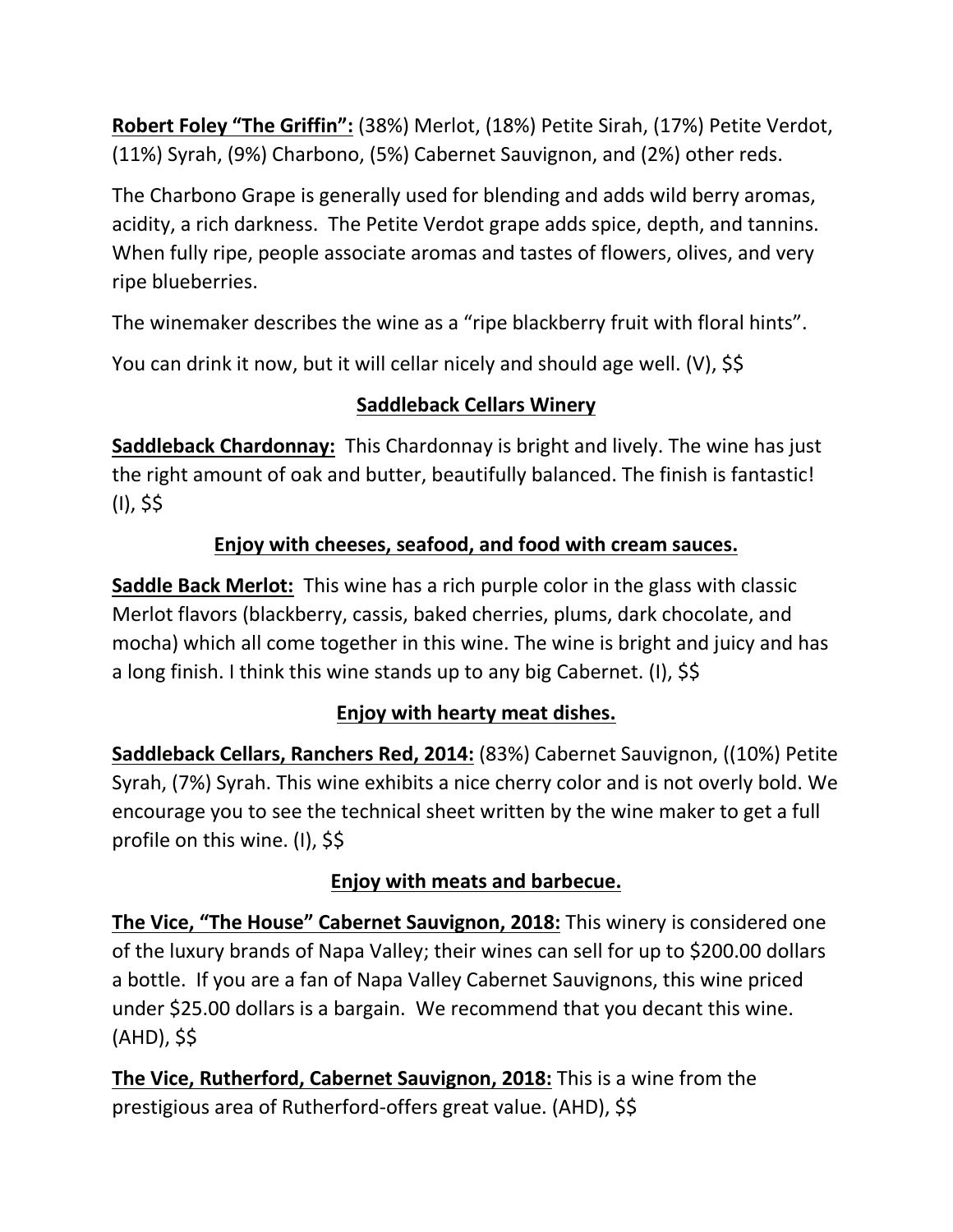**Venge Red Scouts Honor.** (70%) Zinfandel, (14) Charbono, (9%) Petit Sirah, (7%) Syrah, the wine displays a nice purple color and is full bodied. This is a rich wine and has a great finish. (I), \$\$\$

**Y3 Taureau, 2018:** (50%) Cabernet Sauvignon, (47%) Merlot, (3%) Petit Verdot. Rich, concentrated, and lots of depth in this wine. Needs to breathe about 30 to 40 minutes prior to drinking. (I), \$\$

### **Enjoy this wine with meat and hearty pasta dishes.**

# **North Central Coast**

**Andrew Murray Vinyards Syrah:** With its hint of cherry and a Syrah spiciness, this wine opens to be very approachable, drinkable, and affordable. (W), \$

**Santa Barbara Winery Chardonnay, 2018:** This is an all-around wonderful Chardonnay. A solid food wine at a bargain price. (RBC), \$

**Au Bon Climat Santa Barbara Pinot Noir, 2018:** A lighter Pinot Noir with a lovely strawberry and cranberry color. Nice. (I), \$\$

**Au bon Climat Santa Maria Valley, Pinot Noir, "La Bauge Au dessus", 2016:** This Pinot Noir is more of a Burgundian style wine, structured and richer. (I), \$\$

#### **Monterey**

**Bonny Doonvinyards, 2018 Le Cicigare Volant, "Cuvee Oumuamuca":** (52%) Grenache, (35%) Cinsault, (13%) Syrah, a nice Rhone style wine, lots of light berry flavors come through. (W), \$

**DFV, Donati, Cabernet Franc, 2017:** A fair and balanced representation of a Cabernet Franc that is medium bodied with has soft tannins. (VTG), \$

**Sisters Forever, Unoaked Chardonnay:** Bright, fresh, and crisp. Enjoy this wine by itself with cheeses or chicken dishes. (VTG), \$

**Tassajara, Pinot Noir, 2019:** The description on the back of the bottle captures the essence of this wine- "rich black cherry flavor, and a smooth silky finish". This is a really good value Pinot Noir. (i-L), \$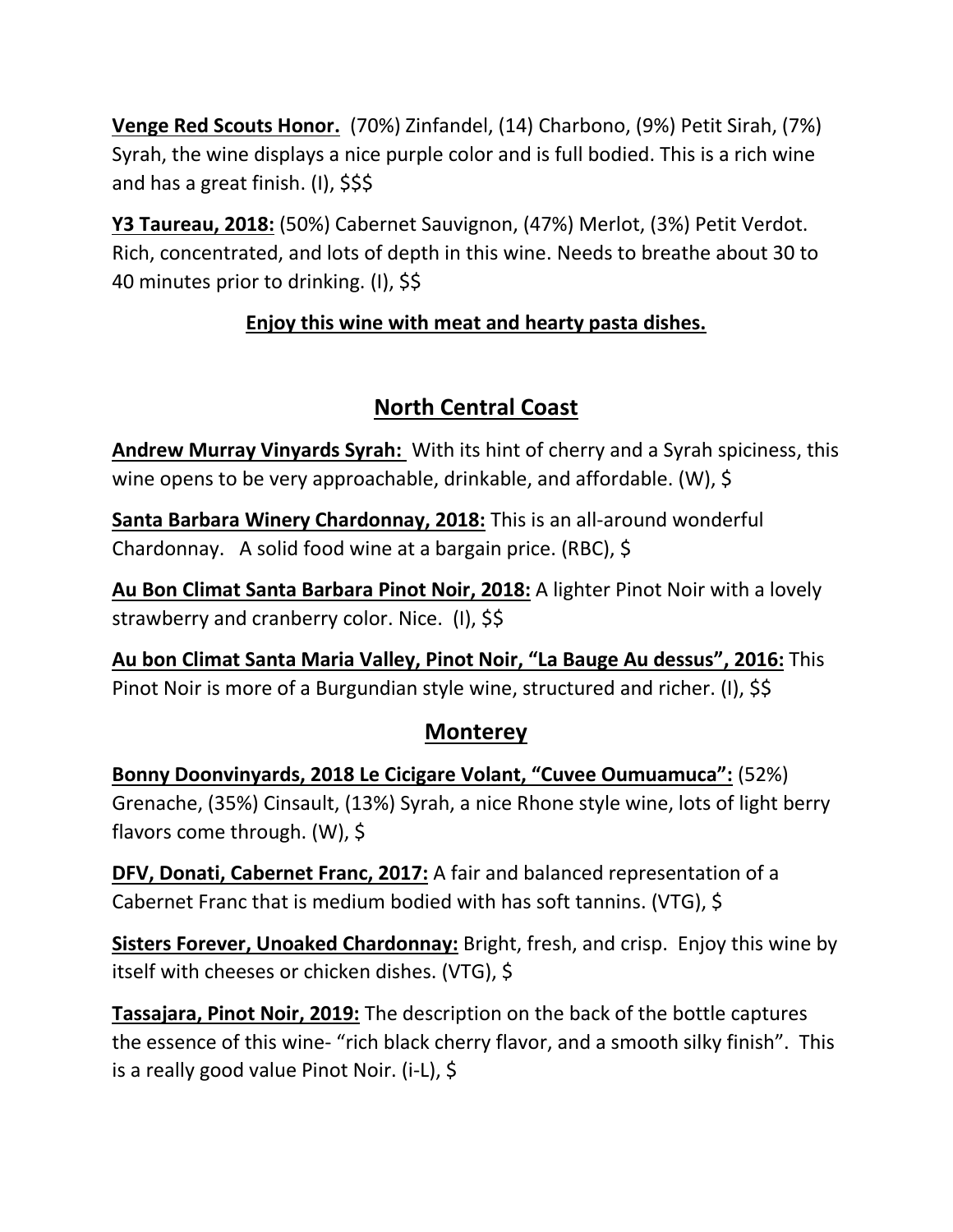## **Santa Lucia Highlands**

**Diora La Petite Grace Pinot Noir:** Produced by Delicato Vineyards, this Pinot Noir is moderately light and opens with a little spiciness. (RBC), \$

#### **Enjoy with light meat dishes and Salmon.**

## **Santa Rita Hills**

**Sanford Pinot Noir:** (Santa Rita Hills) A good representation of the Pinot Noir grape, the wine reveals fruity flavors and a smooth finish. An elegant Pinot Noir. (GL) (NO), \$\$\$

# **North Coast**

**Kuleto India Ink Red:** They are calling this a Rhone style wine but never be confused that this is a California interpretation. The grape combination is cabernet sauvignon, petite sirah, zinfandel, and merlot. The grapes are sourced from Foley vineyards throughout the North Coast AVA. The wine has achieved a 90-point score. Even with a 15 plus alcohol content, the blackberry flavors explode while decanting and the has a great finish. A great value. (I), \$

**Sebastiani Cabernet Sauvignon:** This wine displays a nice ruby red color, is medium-bodied, with a blackberry flavor, and finishes with soft tannins. This wine has been rated between 87-92 points. (I), \$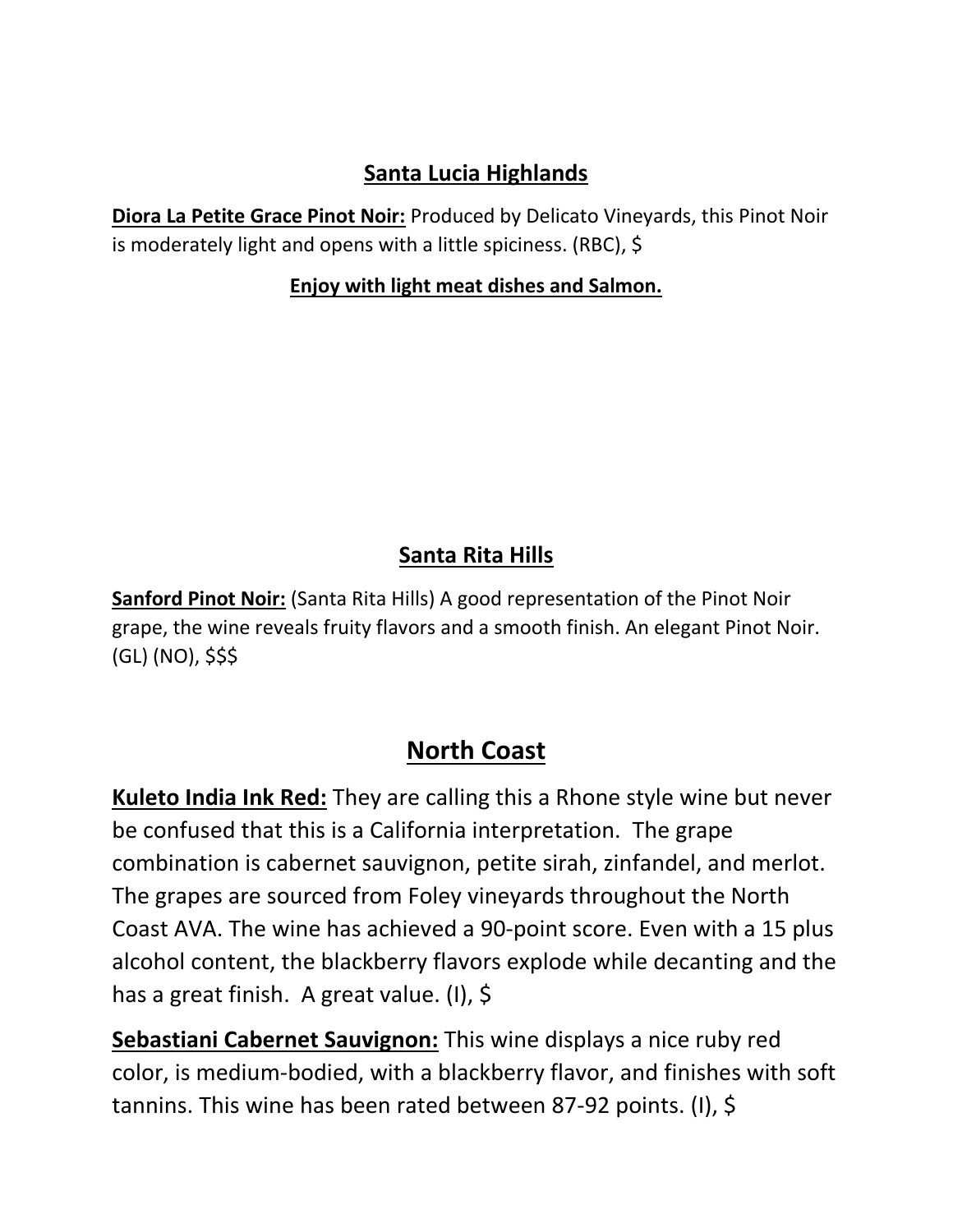## **Alexander Valley**

**Alexander Valley Vineyards, Merlot, 2019:** A full-bodied merlot with big berry layered flavors. This wine was quite the surprise. Merlot (89%), Cabernet (11%). (GL), \$

**Belacana Vinyards, Cabernet Sauvignon, 2016:** This wine has several levels of complexity. At the begging the wine displays a rich and dark succulent color with many flavors. Blackberry and a hint of vanilla are prominent, with a tantalizing spiciness. The wine smooths out to be rich and full-bodied, each level being an enjoyable experience. This is a fun Cabernet Sauvignon. (EE), \$\$

**Husch Dry Gewurtraminer, 2020:** This family vineyard has deep roots as one of the North Coast pioneers. Their dry Gewurtraminer is described as follows, "fresh and delicate, full fruit, with distinctive spiciness and finishes dry". We cannot add anything else, but this wine is delicious. (V), \$

# **This wine screams for seafood and Asian dishes!**

**Rodney Strong, Alexander Valley, Cabernet Sauvignon, 2016:** (93%) Cabernet Sauvignon, (4%) Merlot, (2%) Petit Verdot, (1%) Malbec. This wine pours into the glass a rich deep red, with aromas of black fruit on the nose. The tannins give the wine a long finish. **Really good value.** (A), \$\$

**Rodney Strong, Alexander Valley, Brothers Cabernet Sauvignon, 2011:** This is a single vineyard Cabernet, that is rich and lush, with smooth tannins. (A), \$\$

**Seghesio Old Vine Zinfandel, 2016:** This wine has a charming ruby red color with warm berries on the nose, a hint of sweet spices, but is earthy with a long finish. A genuinely nice Zinfandel. (RBC), \$\$

**Silver Oak, Alexander Valley, Cabernet Sauvignon, 2014:** This wine has a dark red garnet color and connects immediately with its origin. The wine is full, smooth and maintains a long finish. (GL), \$\$\$\$

## **Enjoy with lamb, meats, or hearty meaty casseroles.**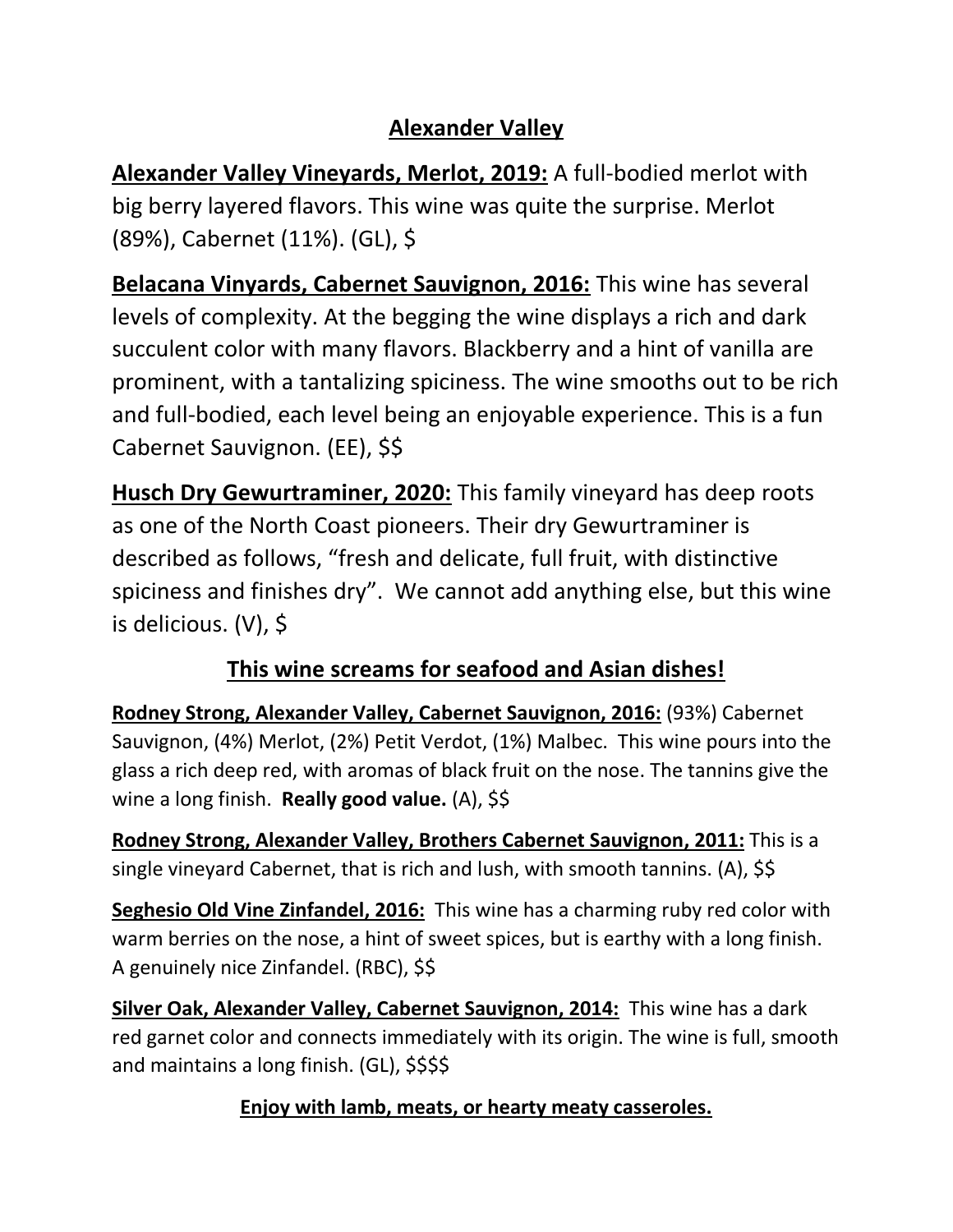### **Mendocino**

#### **Goldeneye Pinot Noir, Anderson Valley**: See wine maker's fact sheet. (GL), \$\$\$

**Kenwood, Cabernet Sauvignon, Jack London,2017:** A solid Cabernet Sauvignon, a definite buy. (RBC), \$

### **Parducci, True Grit, Reserve, Cabernet Sauvignon, Mendocino County, California:** A solid California Cabernet with low tannins. ready to drink. You will like the price. (A), \$\$

**Saracina, Malbec, 2018:** Founded by John Fetzer and his wife, along with Patty Rock, legendary figures of Mendocino County.

Critics all seem to agree that this Malbec has a heavenly silkiness, soft tannins, and balanced flavors. Simply a beautiful wine. RBC, (\$\$)

## **Sonoma**

**Chateau St. Jean, Cinq Cepages,2015:** This wine is a rich Bordeaux blend, deep purple in color and robust with a spicy finish. (RBC), \$\$\$\$

**Day Zinfandel:** This is a wine for the lovers of a Zinfandel who want it dry and not "jammy". A balanced wine that is pleasant and a smooth finish. (EE),  $\frac{1}{5}$ 

**Dry Creek Vineyards, Zinfandel:** (77%) Zinfandel, (21%) Petite Sirah, (2%) Carignane, please see the Wine Spectator review. (GL), \$\$

## **Ferrari Carano Vineyard**

**Ferrari Carano Chardonnay Reserve:** (Carneros) A beautiful dry Chardonnay with just the right balance of fruitiness, butter, and oak. (V), (RBC), \$\$

## **Enjoy with seafood and poultry.**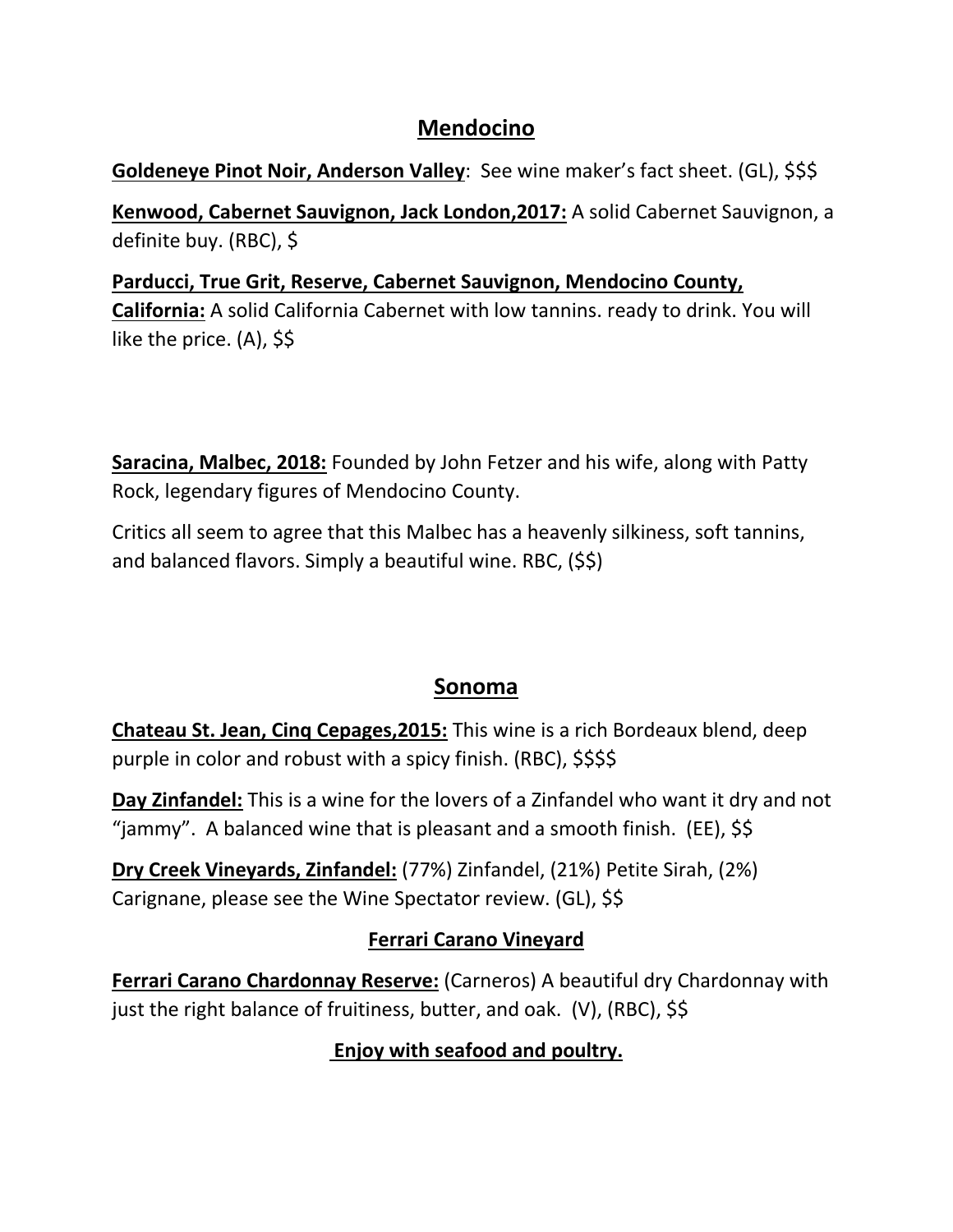**Ferrari Carano Cabernet Sauvignon:** From Alexander Valley, the wine maker describes this wine as follows, "aromas of cassis, mocha, dried cherries, mint, cola, and Smokey leather". This cab is a sheer pleasure to consume. (V), (RBC), \$\$\$

#### **Enjoy with barbecue, red meats, strong cheeses.**

**Ferrari Carano Dry Creek Zinfandel:** A particularly good Zinfandel; starts off spicy and smooths out within about 15 minutes into a lush, concentrated, rich, jammy Zinfandel. (VTG), \$\$

**Ferrari Carano Tresor:** A Bordeaux blend of (71%) Cabernet Sauvignon, (10%) Malbec, (5%) Petit Verdot, (5%) Cabernet Franc; this wine has very pleasant nuances and complexity. (VTG), (RBC), \$\$\$\$

**Other Ferrari Carano Wines that we recommend**: Fume Blanc, \$, Merlot, \$\$, Sangiovese Rose, \$, Siena, (A blend of Sangiovese, Malbec, Petit Sirah, Cabernet Sauvignon.) (VTG), \$\$

### **Enjoy with roasted meats and duck.**

#### **Gehricke Vineyards**

**Gehricke Chardonnay:** For those that want to drink a chardonnay but do not want a heavy buttery or oaky taste will find that this wine will fit the order. (I), \$\$

**Gehricke Cabernet Sauvignon, 2018:** This wine has even tannins and a slight sweetness with medium acidity. A very enjoyable Cabernet. (I), \$\$\$\$

**Gehricke Russian River Valley Zinfandel, 2018:** This wine is produced from old vines, has a touch of 5% Petite Sirah, which gives the wine a nice accent. The result is a full-bodied, nicely structured, smooth drinking Zinfandel., (I), \$\$

#### **Easy to drink and pair with a variety of light food.**

**Gundlach-Bundschu Cabernet Sauvignon 2015:** (89%) Cabernet Sauvignon, (6%) Petit Verdot, (3%) Malbec, (2%) Merlot. This wine is a good representation of a big California Cabernet from Sonoma County. A nice long finish. Rated from 90 to 92 points. (RBC), \$\$\$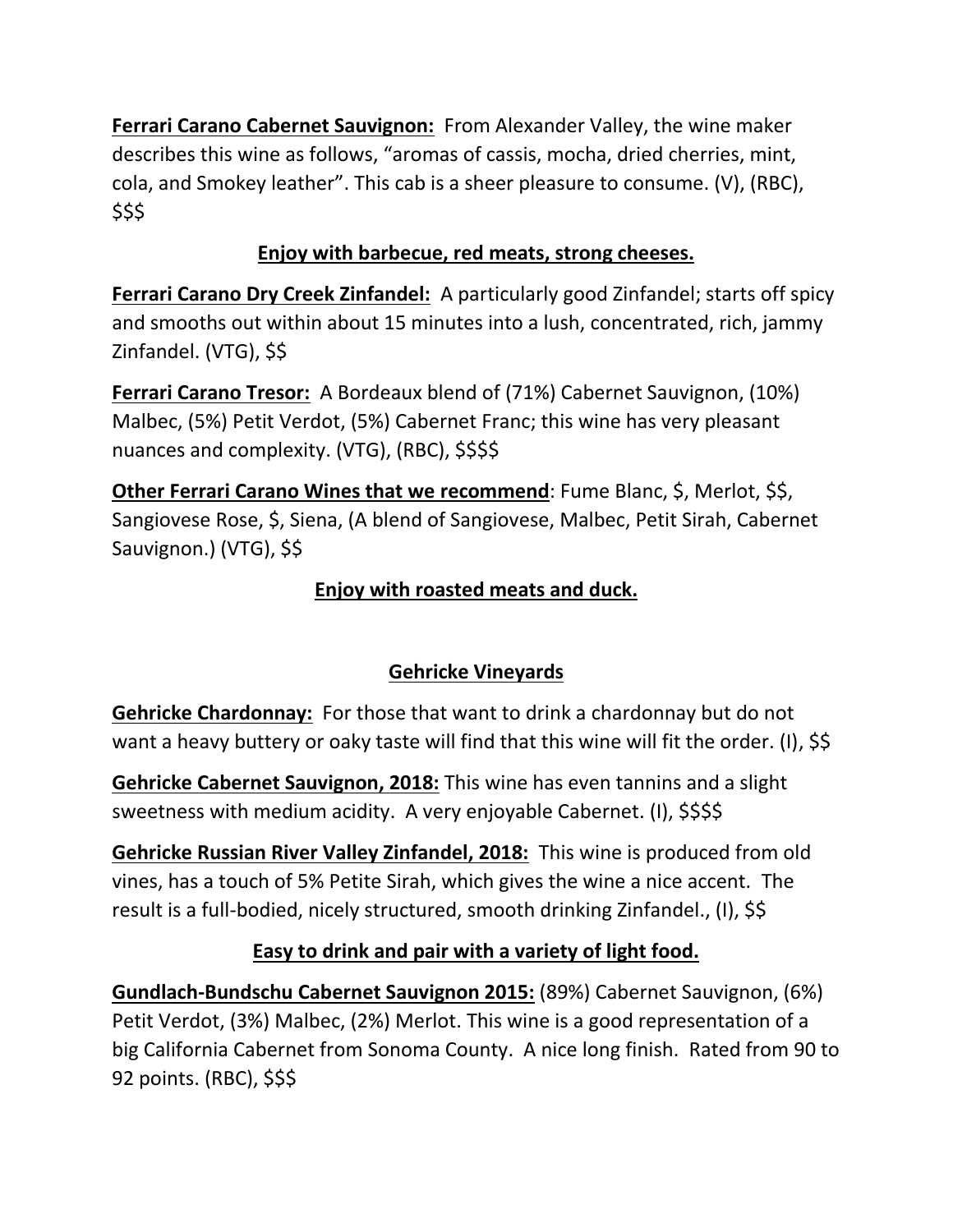**Gundlach Bundschu Mountain Cuvee:** (88%) Merlot, (12%) Cabernet Sauvignon, is a Bordeaux style blend, exceptionally drinkable. (RBC), \$\$

#### **Enjoy with almost any type of food.**

**Louis M. Martini, 2017, Cabernet Sauvignon, Sonoma County:** Louis M. Martini is a well-known and long-established winery in Sonoma County, California. This Cabernet Sauvignon with its recognizable name is an affordable red wine to purchase for an event. (GL), \$

**Ridge Three Valleys:** This wine offers lively acidity but a medium bodied, blend of Zinfandel, (soft textured, dry red wine, a jammy characteristic, with blackberry, boysenberry notes), Carignane, (high in acidity and tannins, but earthly flavored and dark in color) Petite Syrah (concentrated and strong), Grenache (smooth and velvety). Nice exotic spices, with a smooth and a delightful gravelly ending. (GL), \$\$

### **Enjoy with hearty appetizers, pork, and meat dishes.**

**Stuhlmuller Vineyards, Chardonnay:** Aromas of pear and apple with a hint of butter and oak. A nice and drinkable wine. (V), \$\$

## **Enjoy with seafood.**

**Ty Caton, Cabernet Sauvignon, 2018:** A dense and rich Cabernet Sauvignon that can stand a fair amount of breathing, but the result is quite rewarding. (C), \$\$

**Ty Caton, Red Wine, 2017:** (29%) Cabernet Sauvignon, (29%) Petite Sirah, (17%) Syrah, (14%) Petite Verdot, (7%) Merlot, (4%) Malbec. All the big grapes are in this wine, producing a full-bodied rich red. Open this wine and let it breathe. (C), \$\$

#### **Enjoy with meats and try with grilled sausages, onions, and peppers.**

## **Los Carneros**

**Vinca Minor, Cabernet Sauvignon, 2018:** Made with 100% organic grapes, with minimal sulfates, this wine has a nice spiciness and a pleasing effervescent finish. (AHD), \$\$

# **Sonoma/Russian River**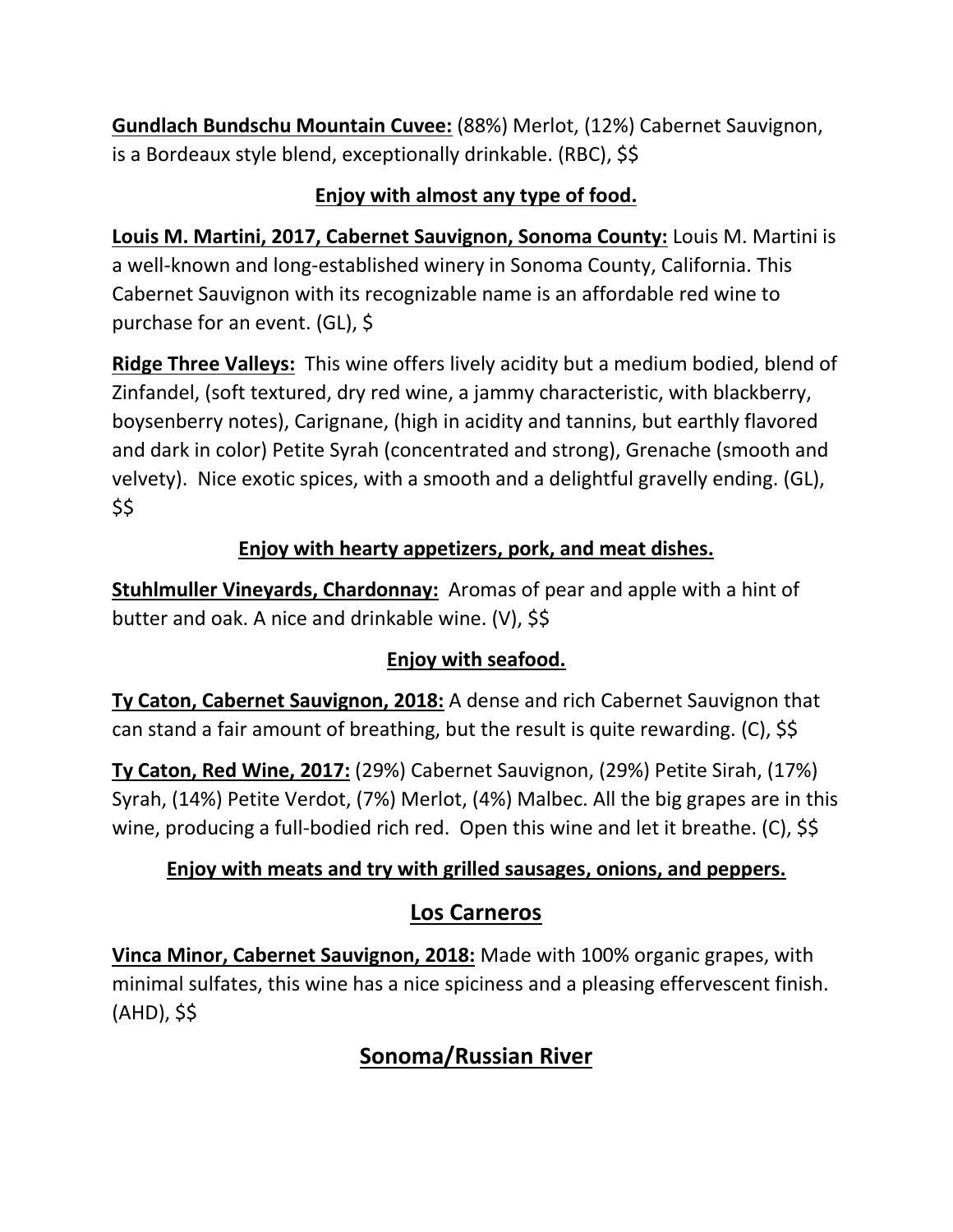**Deloach Chardonnay, Russian River Valley, 2015:** A crisp Chardonnay with a hint apple and butter with a pleasant finish. This reasonably priced Chardonnay will go well with any light dishes. (GL), \$\$

**Deloach Pinot Noir:** This wine is a full body Pinot Noir, which is dry, elegant, and packed with berry flavors. The wine maker produces this Pinot Noir in a traditional Burgundian fashion and demonstrates all those qualities. (GL), \$\$

### **Enjoy with salmon, pasta dishes in a red sauce, and poultry.**

**Edge Cabernet Sauvignon, 2017:** An easy to drink and reasonably priced Cabernet Sauvignon. (V), \$\$

**Hartford Court Pinot Noir:** A heavy hitting Pinot Noir that starts with concentrated berry flavors and end in a spicy finish. The wine has just enough sweetness to entertain the palate and is elegant. (A), \$\$

**Iron Horse, Wedding Cuvee:** (GL), \$\$\$

# **Sierra Foothills**

# **Amador County**

**Easton Zinfandel, 2015:** A full bodied and spicey Zinfandel. This wine is a really good value. (AHD), \$

**Scott Harvey, 2017 Zinfandel:** A medium bodied Zinfandel that is smooth and pleasing. A good budget selection for under \$20.00. (I), \$\$

**Scott Harvey, Zinfandel, J & J Reserve, 2015:** This is a big Zinfandel and will maintain its composition into the next day. (I), \$\$

## **Terre Rouge/Easton Vineyards**

This winery is in the Sierre Foothills/Amador County, they are one of the premiere producers of Cotes de Rhone style wines. The grapes are grown in high altitude elevations which requires aging the wines for 5 years or more. When finally released, they are ready to drink or cellar for years to come.

**Terre Rouge, Enigma, 2013:** (49%) Marsanne, (26%) Viognier, (24%) Roussanne, (1%), Grenache Blanc, this wine is creamy, with peach, apple, honey, and a hint of coconut. A nice white blend. (AHD), \$\$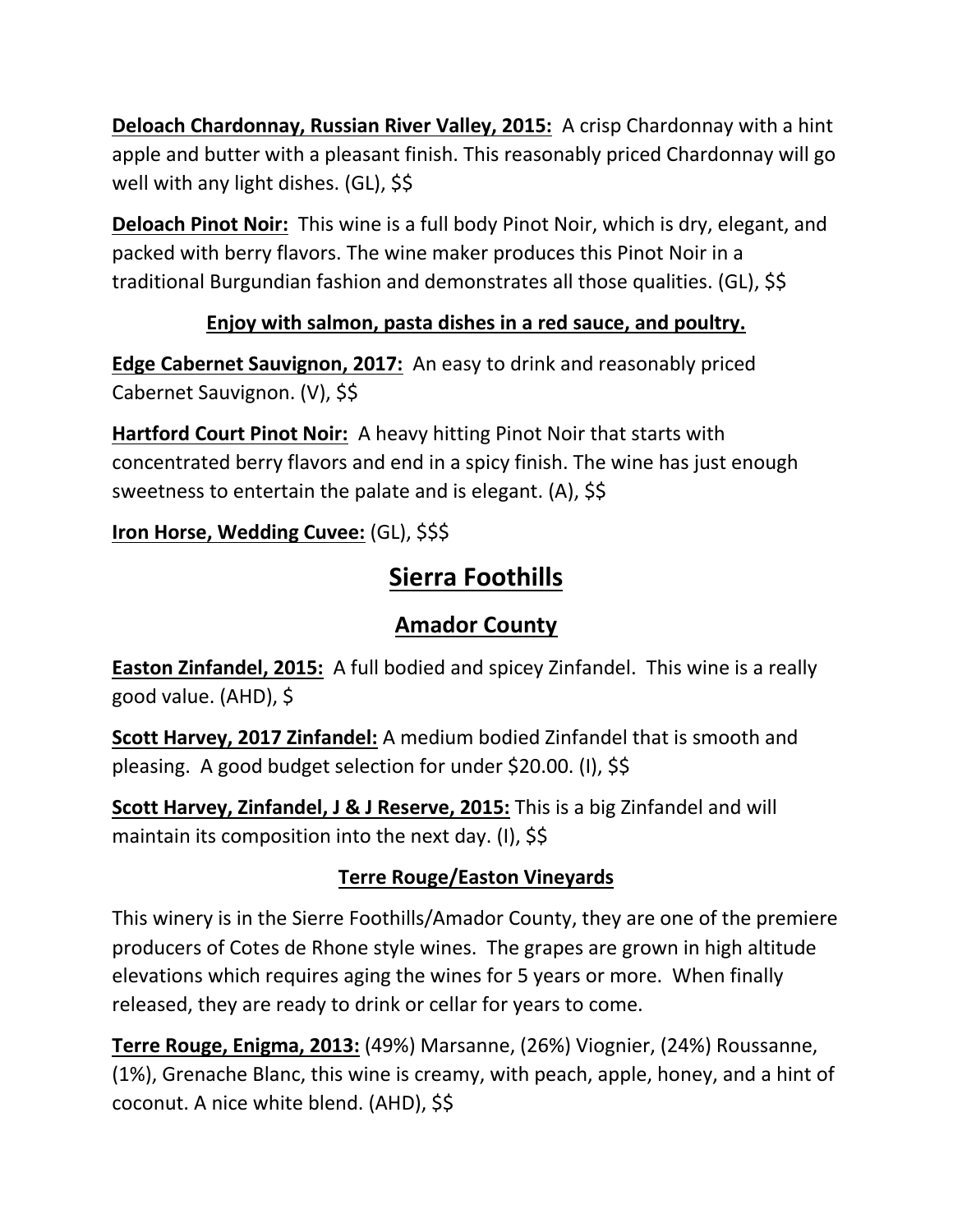#### **Enjoy with seafood or a seafood pasta dish.**

**Terre Rouge, Garrigue, 2013:** A pleasant Rhone style wine of Grenache and Syrah, representing a good value. Serve this wine for casual gatherings or everyday consumption. (AHD), \$

**Terre Rouge, Grenache Blanc, Hawk Creek Vineyards, 2009:** Golden in color and mouth filling, this wine has depth and you can exchange it for red with your food. (AHD), \$

**Terre Rouge, Roussane, 2013, Monarch Mine Vineyards:** With a nice golden color and honey taste, this wine expands into a rich, dry, and elegant white. (AHD), \$\$

**Terre Rouge, Syrah, 2015:** This one of the easiest Syrah we have drunk; the wine goes down so fast, before you know it the bottle is empty. (AHD), \$

**Terre Rouge, Viognier Fiddletown 2017:** This wine is round and chewy, aromatic with stone fruit nuances. A wonderful wine with appetizers, seafood, or Asian foods. (AHD), \$

#### **Terre Rouge/Easton Wines-Small Lots and Allocated**

**Easton Wines, Zinfandel Old Vine Rinaldi Vinyard Fiddletown 2014:** The grapes are from 150-year-old vines. An elegant wine with delicate nuances. (AHD), \$\$\$\$

**Terre Rouge, Syrah, DTR Ranch Fiddletown, 2007:** This is the best of Syrah, with pepper, spice, and bacon, nuances, produces a meaty wine with deep minerality. (AHD), \$\$\$\$

**Easton Wines, Syrah, High Slopes, Sierra Foothills, 2014:** This wine is produced from grapes grown at an of 3200 elevation. The result is the very best of Syrah flavors. A masterpiece Cotes de Rhone. (AHD), \$\$\$\$

## **South Central Coast**

## **Edna Valley**

**Wonderwall Chardonnay:** A good Chardonnay, easy to drink and has just the right balance of citrus notes. (i-L), \$\$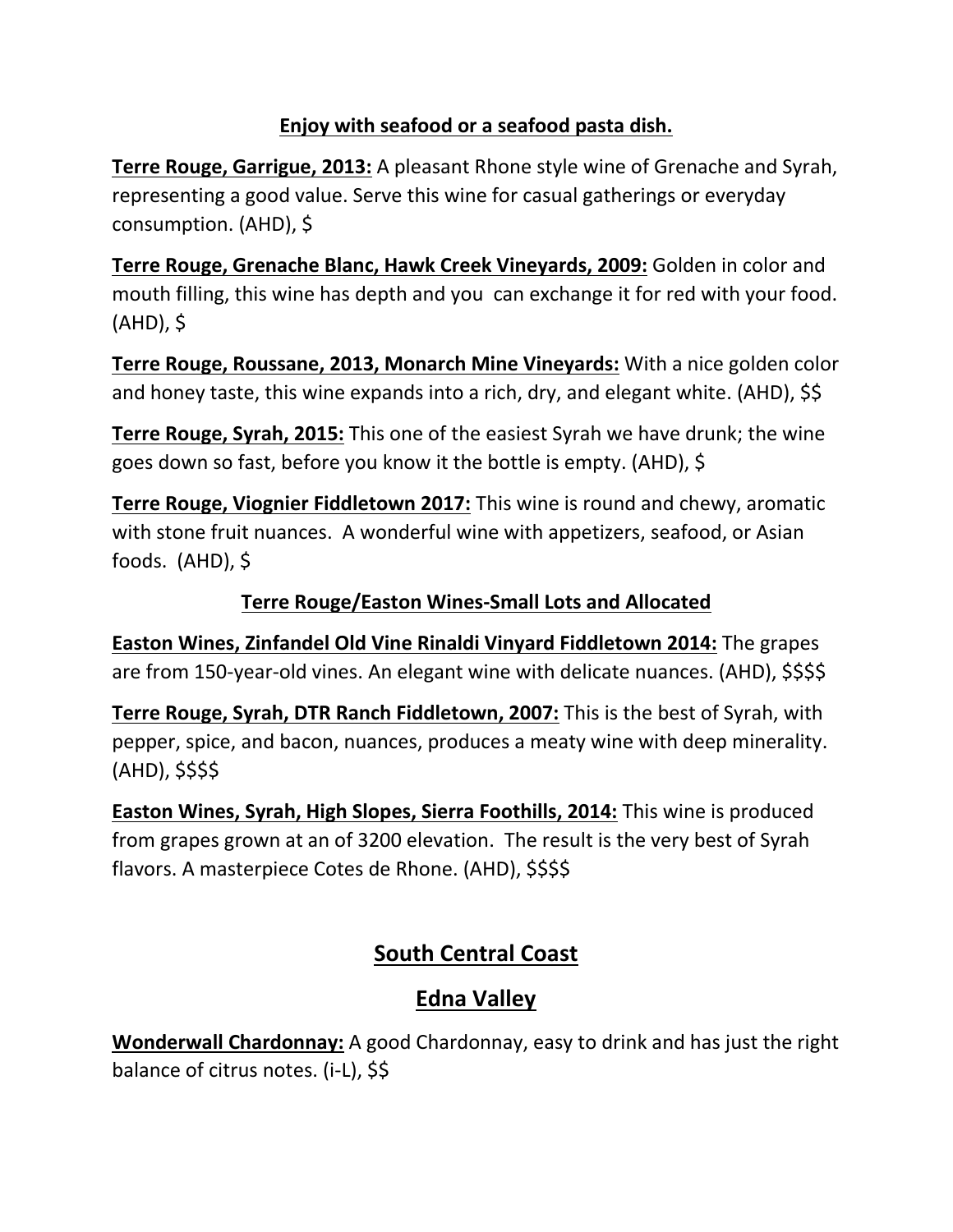#### **An easy wine to enjoy with appetizers, chicken, pizza, seafood.**

**Wonderwall Pinot Noir:** This wine is a light bodied Pinot Noir. The wine is reticent but still has a fresh ripe fruit element. Because the wine is aged in oak, there is a display of oaky elements. (I-L), \$\$

**Tolosa No-Oak Chardonnay:** A non-oaky Chardonnay and at a great price. (AHD),  $\mathsf{\dot{S}}$ 

## **Paso Robles**

**Daou "Bodyguard":** For the fans of Petit Verdot and Petite Syrah, the combination of these the two grapes produces a full-bodied wine. (RBC), \$\$

**Donati 2019 "Sisters Forever" Unoaked Chardonnay:** A delightful white wine for a hot summer day on the deck. A bargain. (VTG.), \$

**Days Gone By, Saint K, Syrah:** A big Syrah produced by Chris Kiranbay, who studied and trained under Herman Story. (i-L), \$\$

#### **Hearty dishes.**

**Herman Story-Nuts & Bolts, Syrah:** A rich and intense full-bodied Syrah. (i-L) (NO), \$\$\$

**J. Lohr Hilltop Cabernet Sauvignon, 2018:** (93%) Cabernet Sauvignon, (5%) Petit Verdot, (2%) Malbec. A full-bodied Cabernet with Black Cherry accents. (VTG), \$\$

**ONX Field Day 2017:** (63%) Sauvignon Blanc, (28%) Grenache Blanc, (9%) Viognier. A pleasing white wine for the outdoors with appetizers. (AHD), \$

**Paring Red Blend Cabernet/Merlot by Jonata of Paso Robles:** (50%) Cabernet, (20%) Merlot, (20%) Cabernet Franc, (10%) Petit Verdot, this is a very pleasant and brilliantly balanced red wine. (See the winery fact sheet.) (GL), \$\$

**Robert Hall Viognier:** Not too fruity or sweet, this wine is reasonably priced. (RBC), \$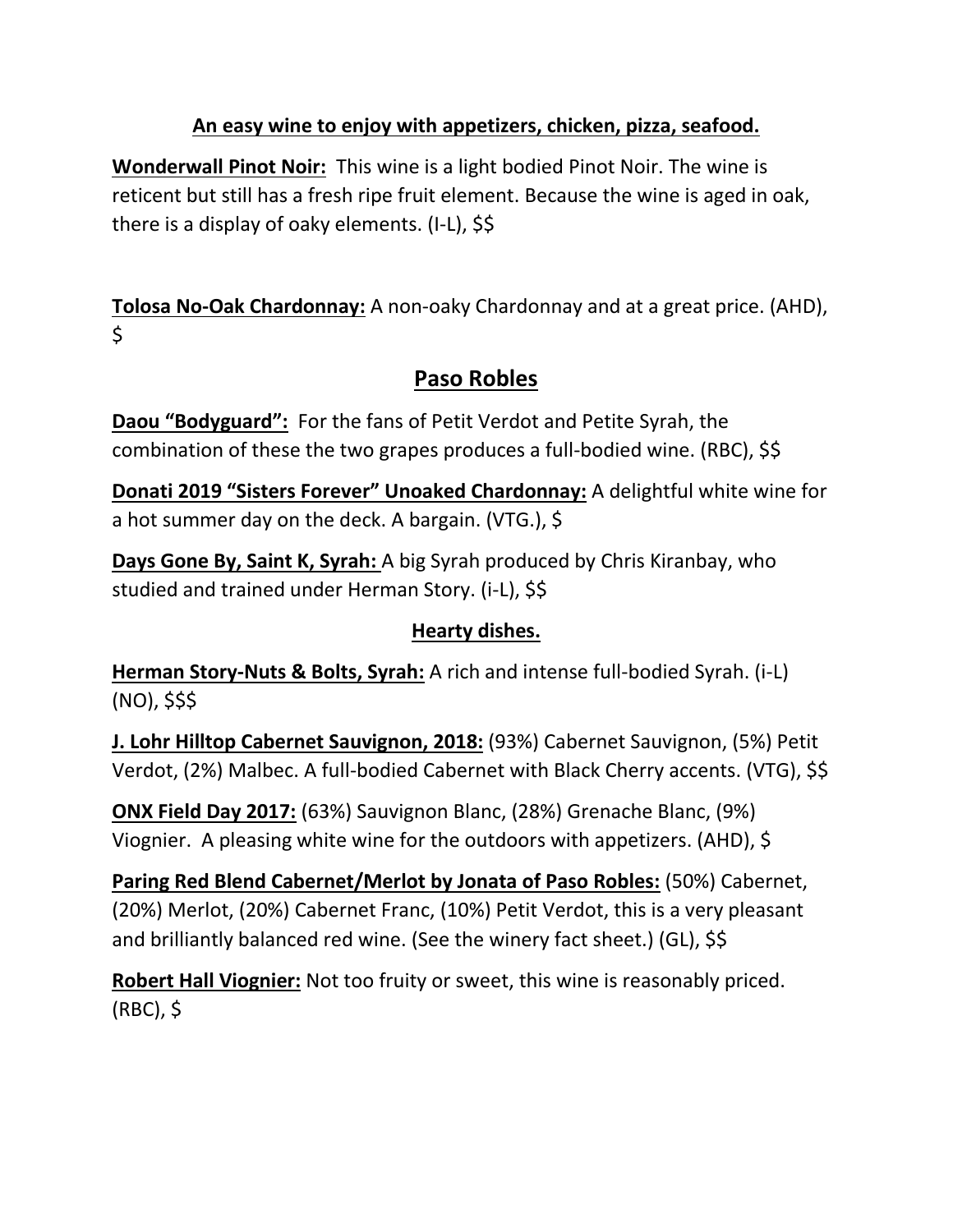# **Oregon**

# **Applegate and Rouge Valley**

## **Quady North**

**Quady North Pistoleta White:** A white blend of Viognier, Roussanne, and Marsanne with a touch of Grenache and Vermentino. This wine is bursting with fresh fruit flavors. Fabulous! (I), \$\$

**Quady North Sam's Syrah:** The goal of the Quady North Winery is to produce wine that resemble those from the Rhone Valley in France, which they have achieved with this one. (I),) \$\$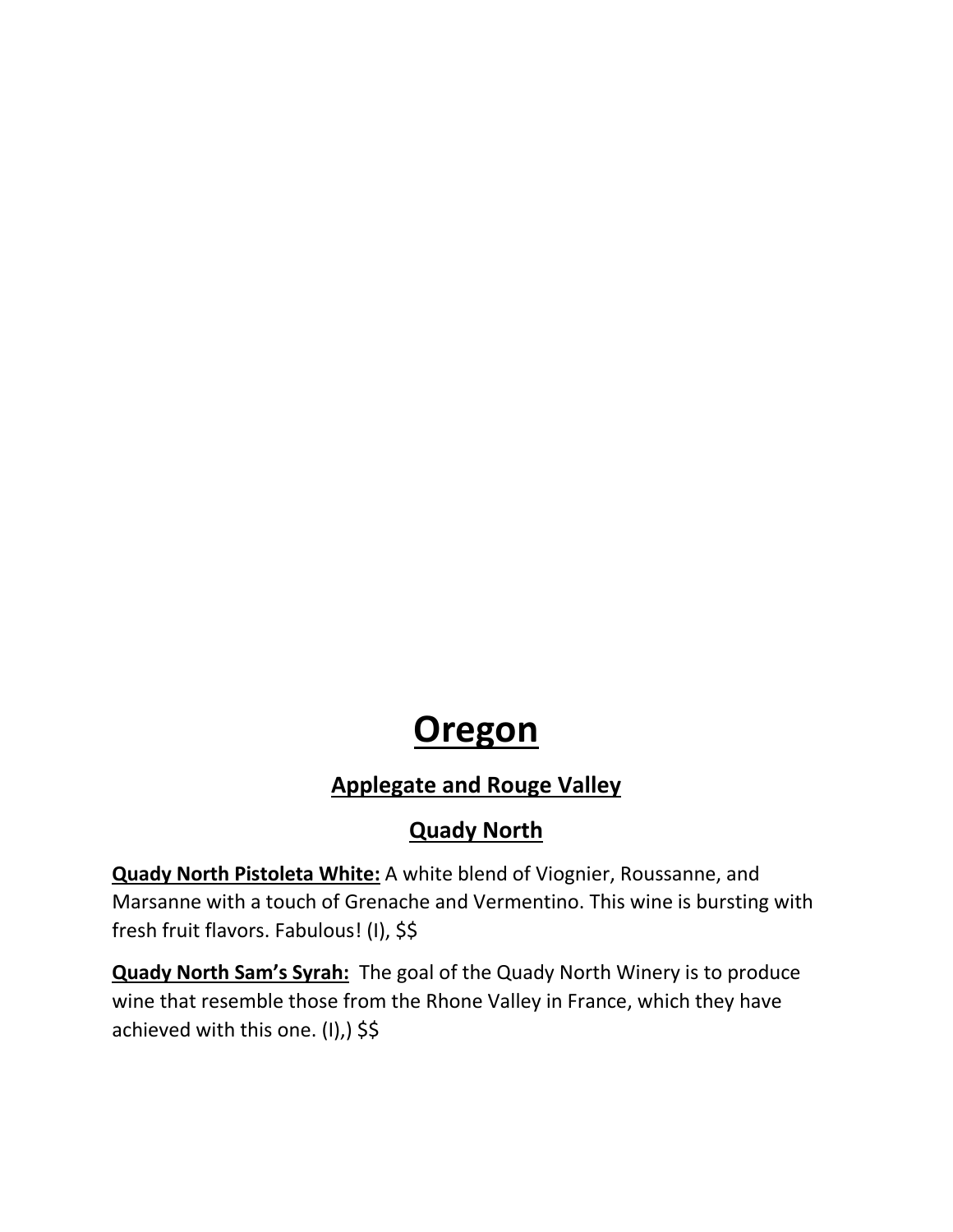## **Willamette Valley**

**Cardwell Hill Cellars Monet Blocks Pinot Noir.** The wine begins with an aromatic fragrance and stimulates your sense of smell; meanwhile the flavors expand in the back of your mouth to finish the experience. A robust Pinot Noir. (A), \$\$

#### **Enjoy with charcuterie, meat, poultry.**

**Cristom, Willamette Valley, Pinot Noir, Mr. Jefferson Cuvee:** This wine is light and perfumed with aromas of cherry and finishes with a delicate sweetness. (V), \$\$

#### **Enjoy with chicken, salmon, and turkey.**

#### **ILLahe Vineyards**

**Illahe Viognier:** Very nice acidity and a supple dryness with a touch of sweetness. (AHD), \$

#### **Enjoy with appetizers, salads, and seafood.**

**Illahe Pinot Noir Estate 2017:** A good entry level Pinot Noir, nicely balanced, soft tannins and reasonably priced. (AHD), \$\$

**Illahe Bon Sauvage Estate Pinot Noir 2016:** A Burgundian style Pinot Noir, with smooth tannins and an elegant finish. (AHD), \$\$

**Ilahe Percheron Estate Pinot Noir 2015:** The Percheron is a big Burgundian style Pinot Noir, resulting in a more robust berry taste and which maintains a long finish. (AHD), \$\$

**Patricia Green, Pinot Noir Reserve, Willamette Valley, Oregon:** This Pinot Noir scores 90 to 93 points. The wine is complex but well balanced at the same time and opens beautifully. (V), \$\$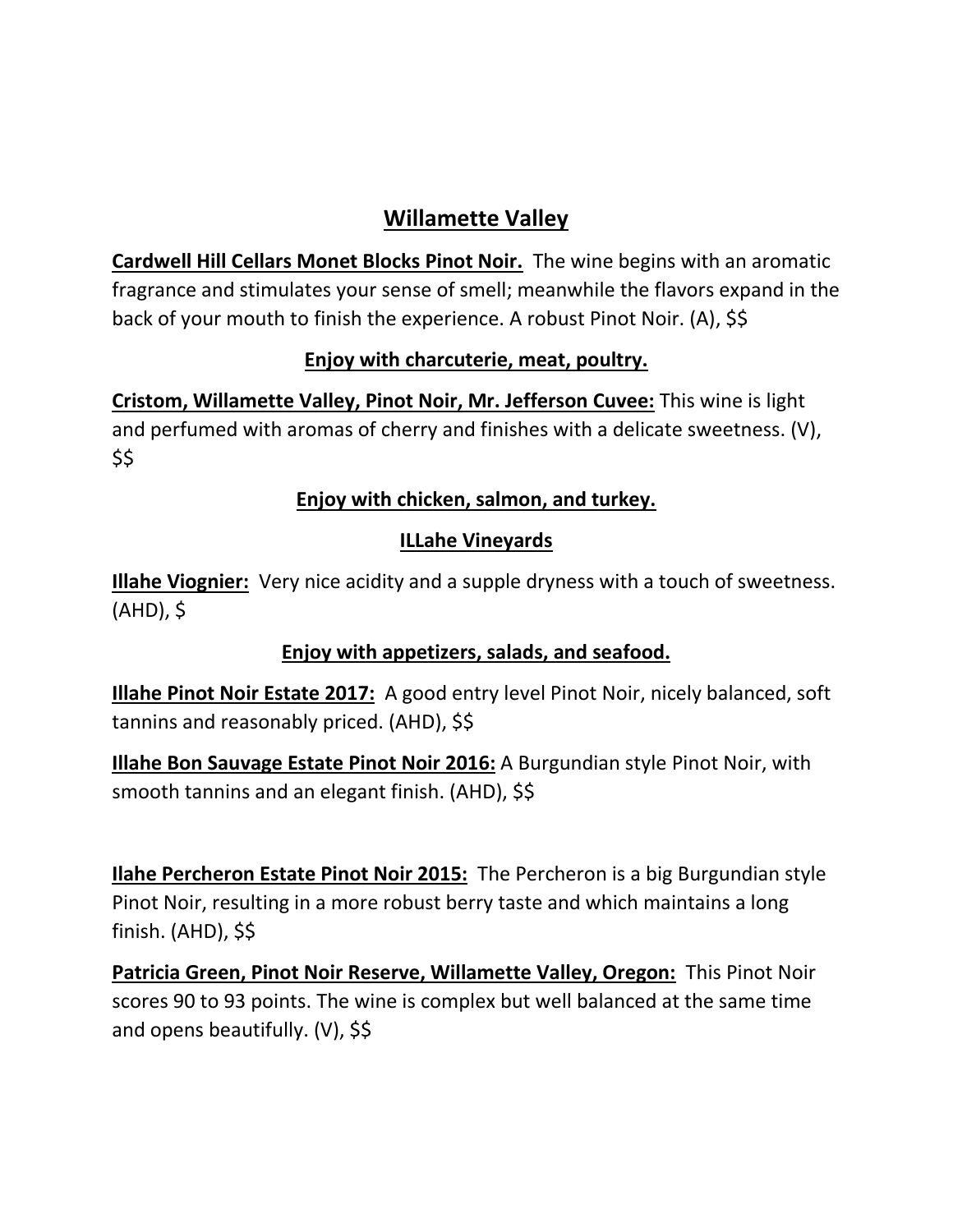**Cooper Hill Pinot Noir, 2020:** This pinot noir is considered a great value. Critics have scored this wine 90 to 93 points. The wine opens beautifully into an earthy medium-bodied pinot noir and delivers a smooth finish with soft tannins. (WB), \$\$

# **Chehalem Mountains**

**J. Christopher Pinot Noir, Basalte:** This is a small winery consisting of 40 acres, owned by Ernst Loosen, the producer of the famous Riesling from Germany, Dr. Loosen. The goal of this winery was to combine old world and new world techniques to produce quality Pinot Noirs resulting in western and Burgundian style. The Basalte Pinot Noir is a nice representation. (I), \$\$

# **Yamhill-Carlton**

**Anne Amie, Pinot Noir, Two Estates, 2017:** A young wine produced from old vines. This wine displays a rich quality with a smooth finish. The Wine Spectator suggests, "this wine best consumed through 2024". (W), \$\$

**Anne Amie Pinot Noir, Wine Maker's Selection, 2018:** A nice light Pinot Noir, a delightful wine to enjoy with light appetizers and seafood. (W), \$\$

**Solena, Grand Cuvee, 2019, Pinot Noir:** The Wine displays a lovely ruby red color, nice cherry, and raspberry flavors, with a spiciness that smooths out and ends with very pleasant tannins. Overall, this results in an excellent value pinot noir from Willamette Valley. (RBC), \$\$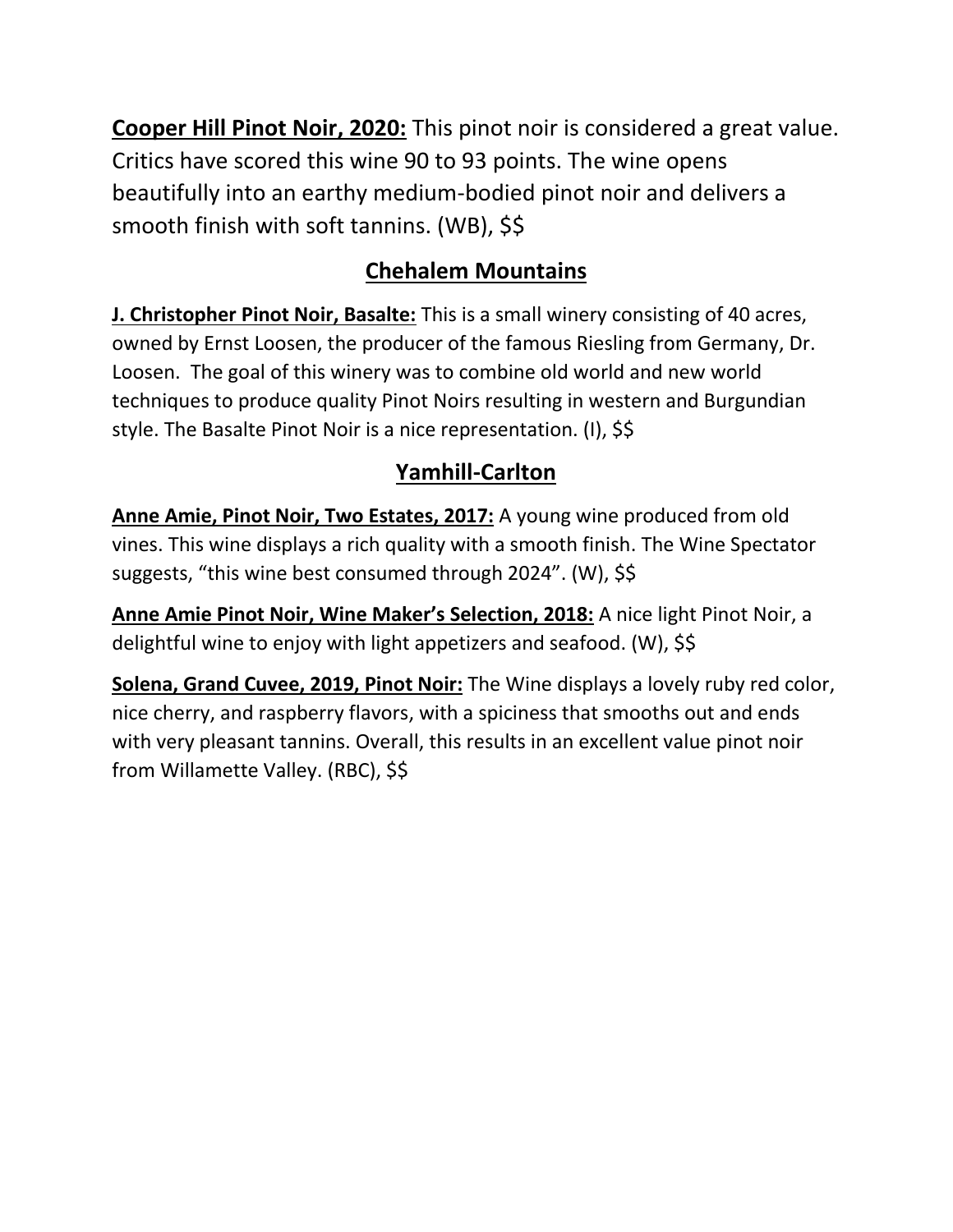# **Washington**

## **Columbia Valley**

**Andrew Will Cabernet Sauvignon, Columbia Valley, State of Washington:** A 92 point Cabernet, full bodied and with a firm finish: the winery description is available. (V), \$\$

**Barter and Trade, Columbia Valley, Cabernet Sauvignon:** A solid Cabernet. Good Value. (i-L), \$

**Barter and Trade, Columbia Valley, Merlot:** A solid Merlot. Good value. (i-L), \$

**Charles Smith Boom Boom Syrah:** An easy drinking Syrah, reasonably priced that would have a wide appeal to serve at a party with a variety of food. (GL), \$

**Dunham Cellars, 2015, Cabernet Sauvignon XXI:** This a rich and smooth wine with a long finish. Very enjoyable. (VTG), \$\$\$

**Dunham Cellars, 2016 Trutina, Columbia Valley, State of Washington:** (45%) Cabernet Sauvignon, (40%) Merlot, (12%) Malbec and (3%) Cabernet Franc. With a deep ruby red color that pours into your wine glass and a cool note that hits your palate with the first sip, the wine finishes with nice robustness. This is a wine that you can drink immediately. (VTG), \$\$

**Dusted Valley, Stained Tooth Syrah:** With its deep purple color, pepper notes and soft tannins, this Syrah is throughout an agreeable wine. (GL), \$\$\$

**Gramercy Cellars, Inigo Montoya Tempranillo, 2012:** Fans of Tempranillo will enjoy this wine that reminiscent of a good Burgundian wine. (AHD), (\$\$)

**Gramercy Cellars, Lower East, 2016:** Fans of Gramercy Cellars red wines will enjoy this reasonably priced Cabernet Sauvignon. (AHD), (\$\$)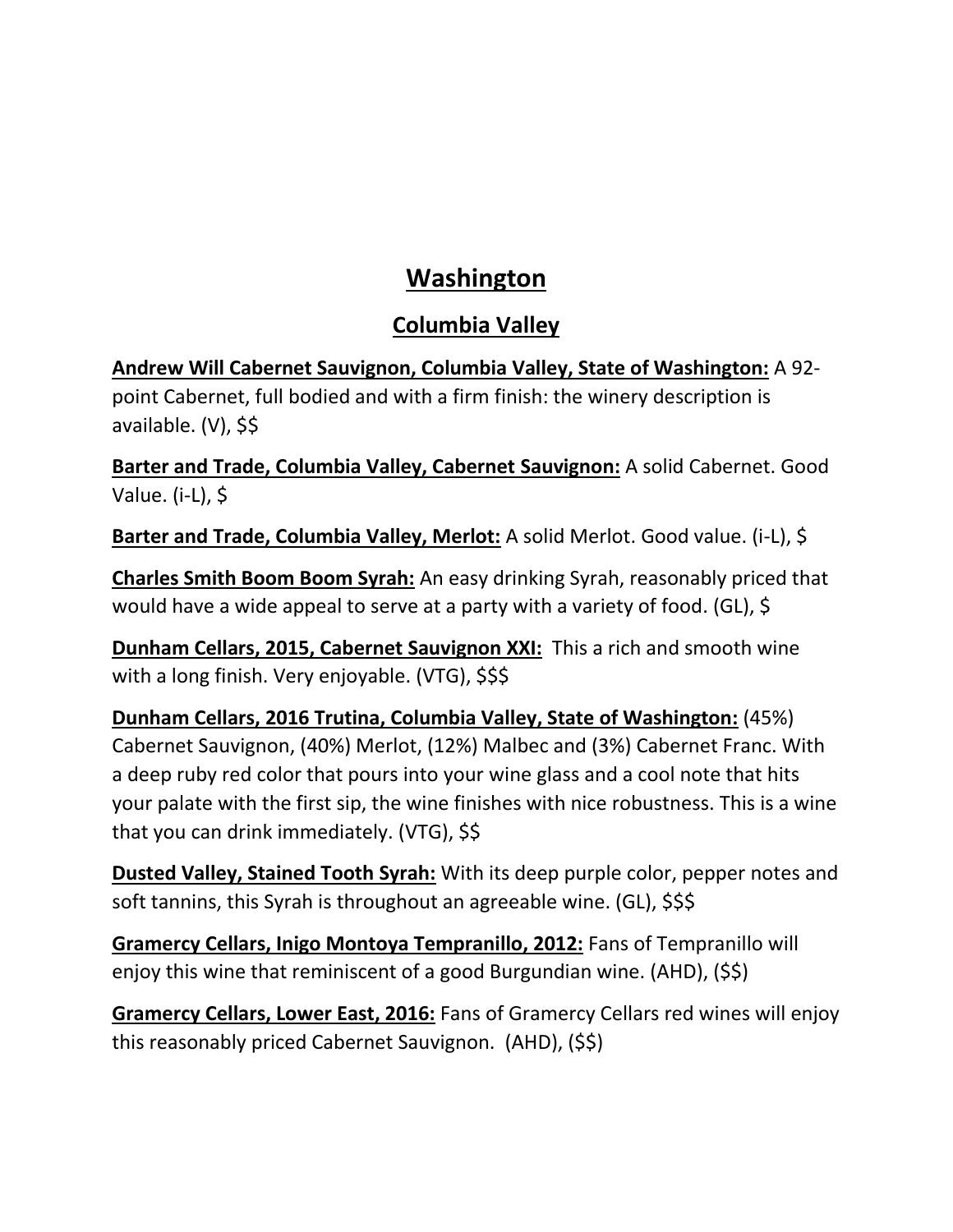**Gramercy Cellars, Viognier, 2018:** A fun wine; rich with tree fruit and tropical flavors, a touch of minerality, and complex ending with a great finish. (AHD), (\$\$)

**Gramercy Cellars, The Third Man, 2012:** (57%) Grenache, (30%) Syrah, (5%) Mourvedre: This is a rich and full-bodied wine, peppery, with lots of spice, and dark fruit. (AHD), \$\$

**Januik Red, 2016:** Januik is being added as another affordable easy to drink red wine from the State of Washington. (V), \$

**Maryhill Wine Makers Red, 2017:** A combination of Cabernet, Merlot, Syrah, and Cabernet Franc, that opens nicely, and has smooth tannins. Good Value. (I), \$

**Pedestal, Columbia Valley, Washington, Merlot, 2015, Long Shadows Vintners Collection:** This big and bold wine needs at least an hour of decanting; you can shorten the process by pouring the wine first through an aerator. This should shorten the breathing time by a half hour.

Besides the Merlot grape, the vintner, Michael Rolland, has added Cabernet Sauvignon, Cabernet Franc, and Petit Verdot.

Michael Rolland is recognized as a world class wine maker. (GL), \$\$\$\$

**Rayan Patrick, Rock Island Red:** Cabernet Sauvignon, Merlot, Petit Verdot, Syrah. A nice full bodied red wine with an edge. This wine is reasonably priced. (VTG), \$

**Substance, Charles Smith, Cabernet Sauvignon:** Capital Grill Steak House offers this wine by the glass on their drink menu. This is a solid Washington State Cabernet and represents a good value. (I), \$

#### **Horse Heaven Hills**

**Alexandria Nicole, 2016, Quarry Butte, Estate Grown Red Wine, Destiny Ridge Vinyards, Horse Heaven Hills:** (54%) Cabernet Sauvignon, (14%) Merlot, (12%) Cabernet Franc, (10%) Syrah, (5%) Malbec, (5%) Petit Verdot. The Cabernet, Merlot, and Cabernet Franc blend together very nicely; the other varietals, the Syrah, Malbec, and Petit Verdot, add just the right amount of spiciness. (W), (\$\$)

**Alexandria Nicole, 2016, Shepherds Mark, Destiny Ridge Vineyards, Horse Heaven Hills:** This Rhone style blend of Viognier, Marsanne, Roussane, is a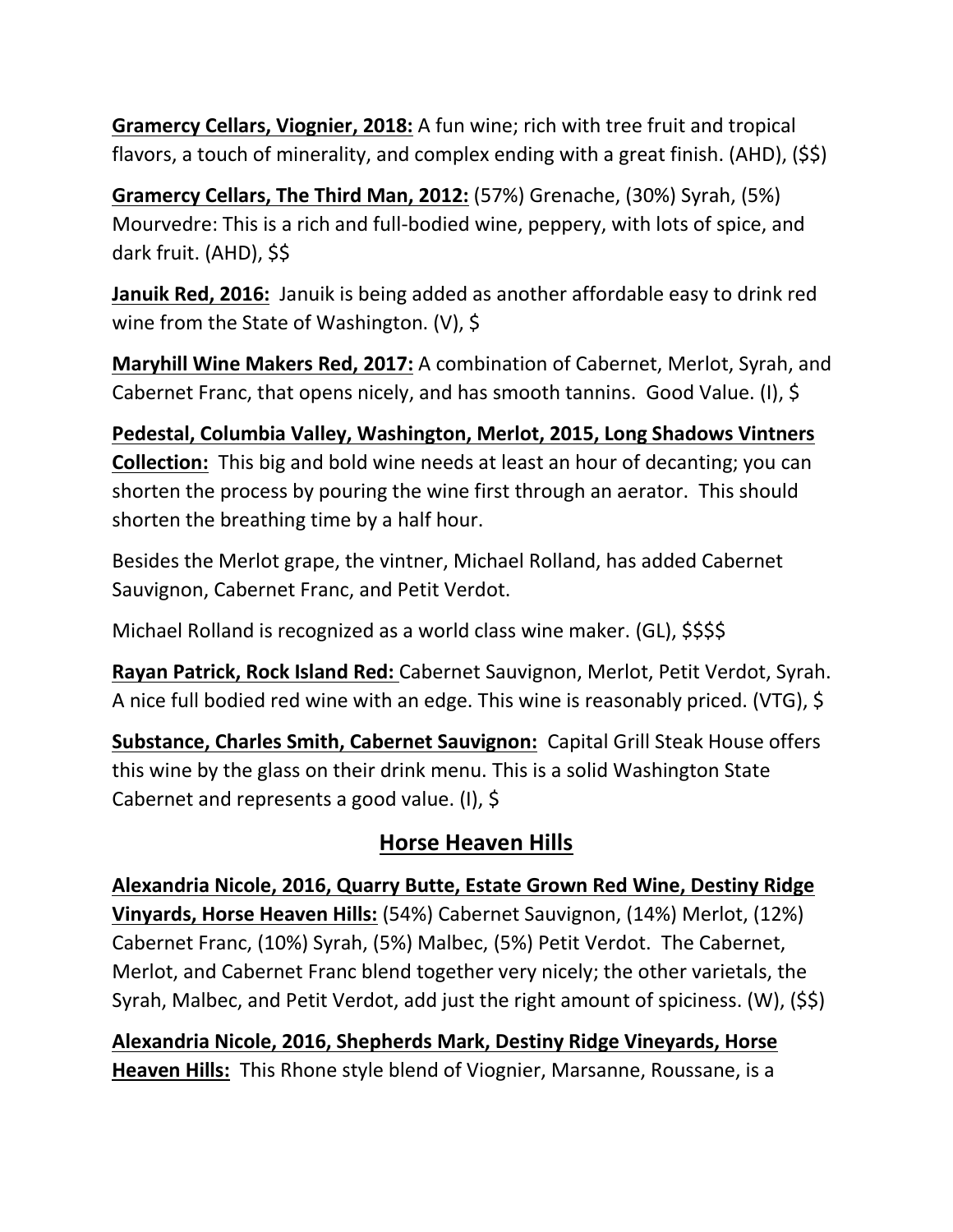wonderful wine that is dry, with subtle tropical fruit notes and a weighty finish that should please anyone's palate. (W), \$\$

**Alexandria Nicole Viognier, 2019:** Bright, rich, and creamy with nice pear notes. A good wine to serve with seafood and spicey chicken dishes. (W), \$\$

#### **Enjoy with rich Chicken and Fish Dishes.**

**Dead Canyon Ranch,2017, Cabernet Sauvignon:** A solid Cabernet Sauvignon and good value. Drink this as your daily go to wine or serve at events. (AHD), \$

**Dead Canyon Ranch, 2017, Red Wine Blend:** (50%) Syrah, (20%), Cabernet Sauvignon, (17%) Merlot, (8%) Malbec, (3%) Petit Verdot, (2%) Mourvede, an affordable wine that is great for everyday consumption or serving at events. (AHD), \$

## **Rattlesnake Hills**

### **Hyatt Vineyards**

Hyatt Vineyards is in Yakima Valley and located in the prestigious wine region of Rattlesnake Hills, in the State of Washington. Their Cabernet Sauvignon, Merlot and Riesling are easy to drink and affordable. (i-L), \$

## **Red Mountain**

**Col Solare Red Blend:** This wine has ratings from 90 to 94 points. The grapes are Cabernet, Cabernet Franc, Merlot, Syrah. The retail price can range from \$60.00 to \$75.00 dollars a bottle. (F), \$\$\$\$

**Force Majeure, Parvata, Red Mountain, 2016:** (69%), Mourvedre, (21%) Syrah, (10%) Grenache. This a dark rich red Rhone style wine that has lots of depth and structure. We have printed off a description from Timeless Wines that describes the Pavata, the winery and Red Mountain region in the State of Washington.

This is an outstanding wine to enjoy with lamb. (EE), \$\$\$\$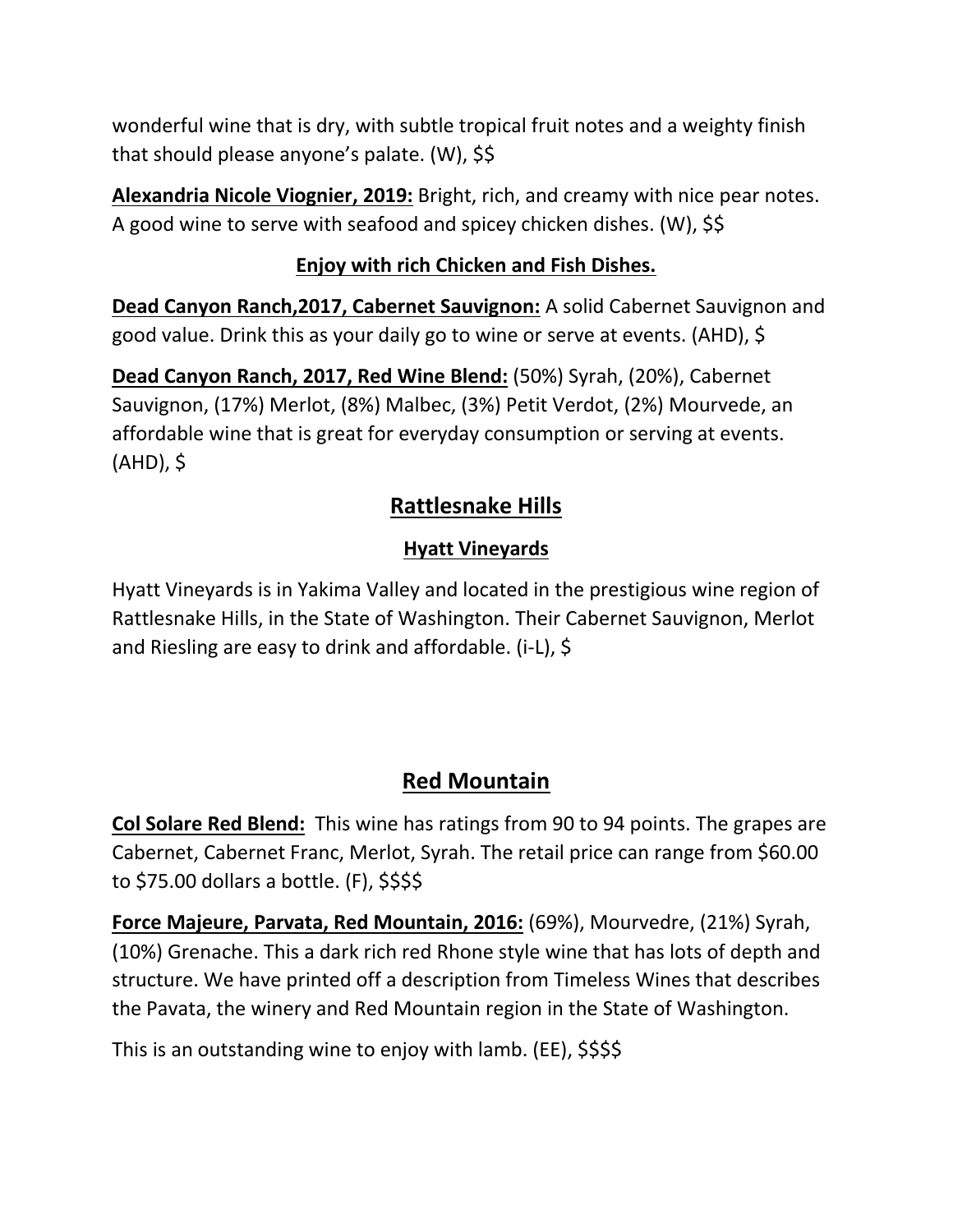#### **Gorman Wines**

**Gorman Wines, The Devil You Know, Red Mountain, Columbia Valley, State of Washington:** Cabernet Sauvignon (53%), Merlot (42%), Petite Sirah (5%). This is a good solid **blend-bold** and structured. (I), \$\$

**Gorman Wines, Old Scratch Cabernet Sauvignon, Red Mountain, Columbia Valley, State of Washington:** A particularly good Cabernet that is easy to drink and a smooth finish. (I), \$\$

#### **Hedges Winery/Red Mountain**

**Goedhart Family, Red Mountain, Syrah, Bel'Villa Vineyard, 2013:** This wine is part of the Washington State Hedges family of wines. A delicious Syrah. (V), \$\$

**Hedges Cabernet Sauvignon, 2015:** Dark garnet in color, the wine includes the grape varietals, Cabernet Sauvignon, Merlot, Syrah, Cabernet Franc and Pettit Verdot. An excellent Cabernet Sauvignon. (V), \$\$

**Hedges Red Mountain:** (59%) Cabernet, (28%) Merlot, (5%) Cabernet Franc, (2%) Petit Verdot, and (2%) Syrah. A medium bodied wine, but with a unique rich finish. (V), \$\$

#### **Enjoy with meat dishes**.

#### **Yakima Valley**

#### **B. Leighton Syrah/Olson Brothers Vineyard, Yakima Valley, Columbia,**

**Washington:** You can pick your number from 92 to 97 points from the major wine critics. This wine receives only accolades. The praises are well deserved, the wine exhibits depth and complex structure and a show case for the Syrah grape. This wine will benefit by decanting and breathing for an hour. (I), \$\$

**K Viognier, Yakima Valley, 2016:** A well balanced white wine with tropical citrus flavors. (I), \$\$

**K. Vintner's, SIXTO, Uncovered, Chardonnay:** This wine is a blend of Chardonnay grapes from three old vine vineyards located in Washington State. You will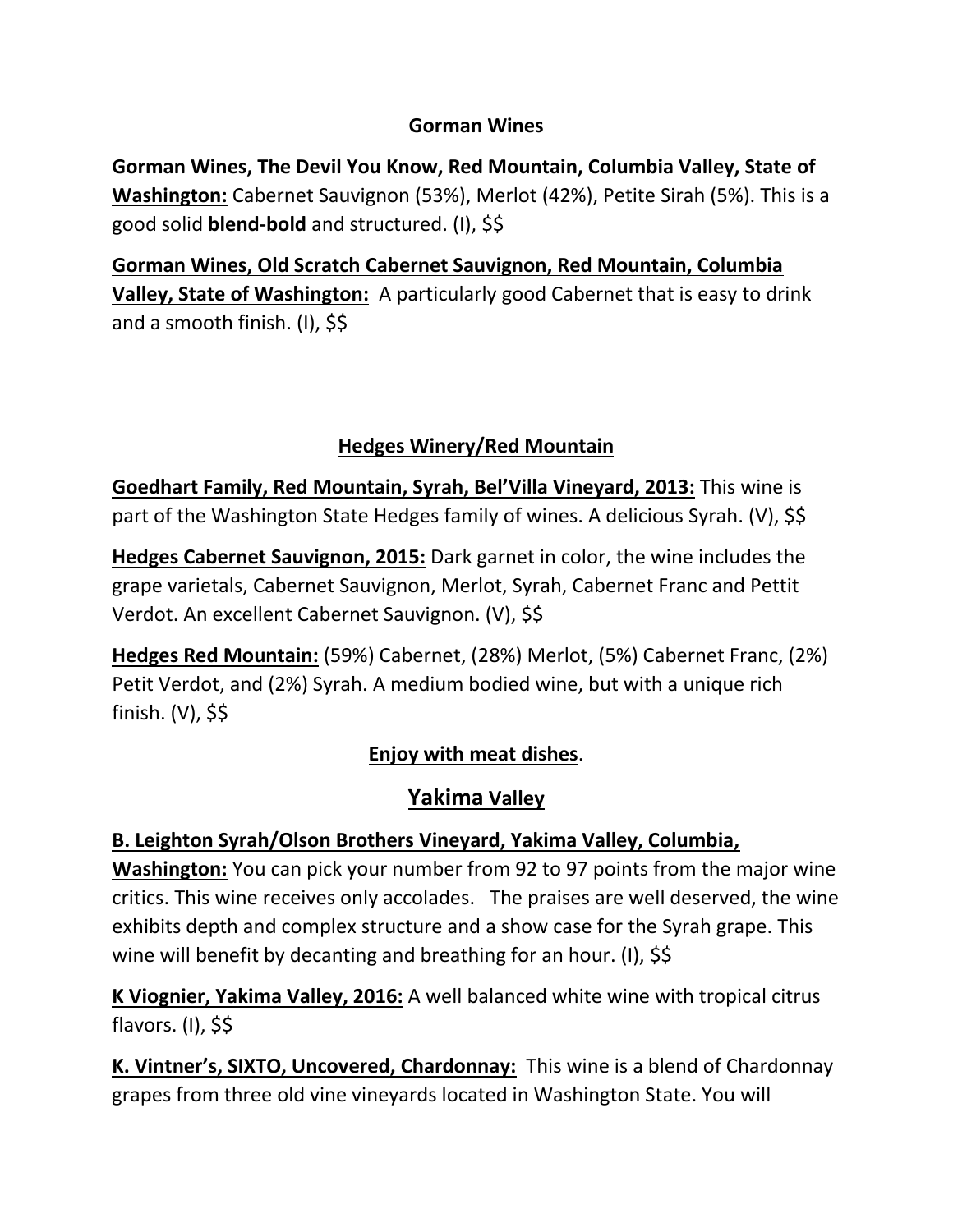immediately pick-up granny smith apples on the nose, followed by a spiciness of caramel-butterscotch on the palate. An unusual Chardonnay with interesting characteristics. (I), \$\$

#### **Wahluke Slope**

#### **Bookwalter Vineyards**

**Bookwalters Merlot Readers, 2018:** Wine critics consider this wine to be a great value. This wine has scores of 90 to 93 points. The wine pours with a dark red color and berry flavors on the nose, which add a nice spiciness with soft tannins and a long finish. (WB), \$\$

**Bookwalter Notebook Chardonnay, 2018:** This is a blended chardonnay with semillon, muscadelle, and sauvignon blanc. A slight taste of butter and fresh fruit makes this chardonnay a delight to drink. (WB), \$\$

**Bookwalter Notebook Red Blend:** A blend of cabernet sauvignon, syrah, and merlot. This is an easy to drink wine which contains all your black fruit flavors. (WB), \$

#### **Luke Vineyards**

**Luke Cabernet Sauvignon, 2081:** A substantial Cabernet. The wine is full-bodied and delivers a finesse at the ending which distinguishes it from other Washington Cabernets we have tasted. Maybe we need to taste more Washington State Cabernets. (RBC), \$\$

**Luke Chardonnay, Ancient Lakes, 2019:** The winemaker describes this wine as "layered with notes of crème Brulee, vanilla, mango, banana peel, and baked pie crust". We don't really know about the banana peel, but we get the rest and loved the wine. This is another great value from Luke Vineyards. (RBC), \$

**Luke Syrah, 2019:** A full-bodied red wine, great color with lots of intensity and depth. This wine is unbelievable with spaghetti in a meat sauce. Plan on decanting this wine for an hour before serving. (RBC), \$\$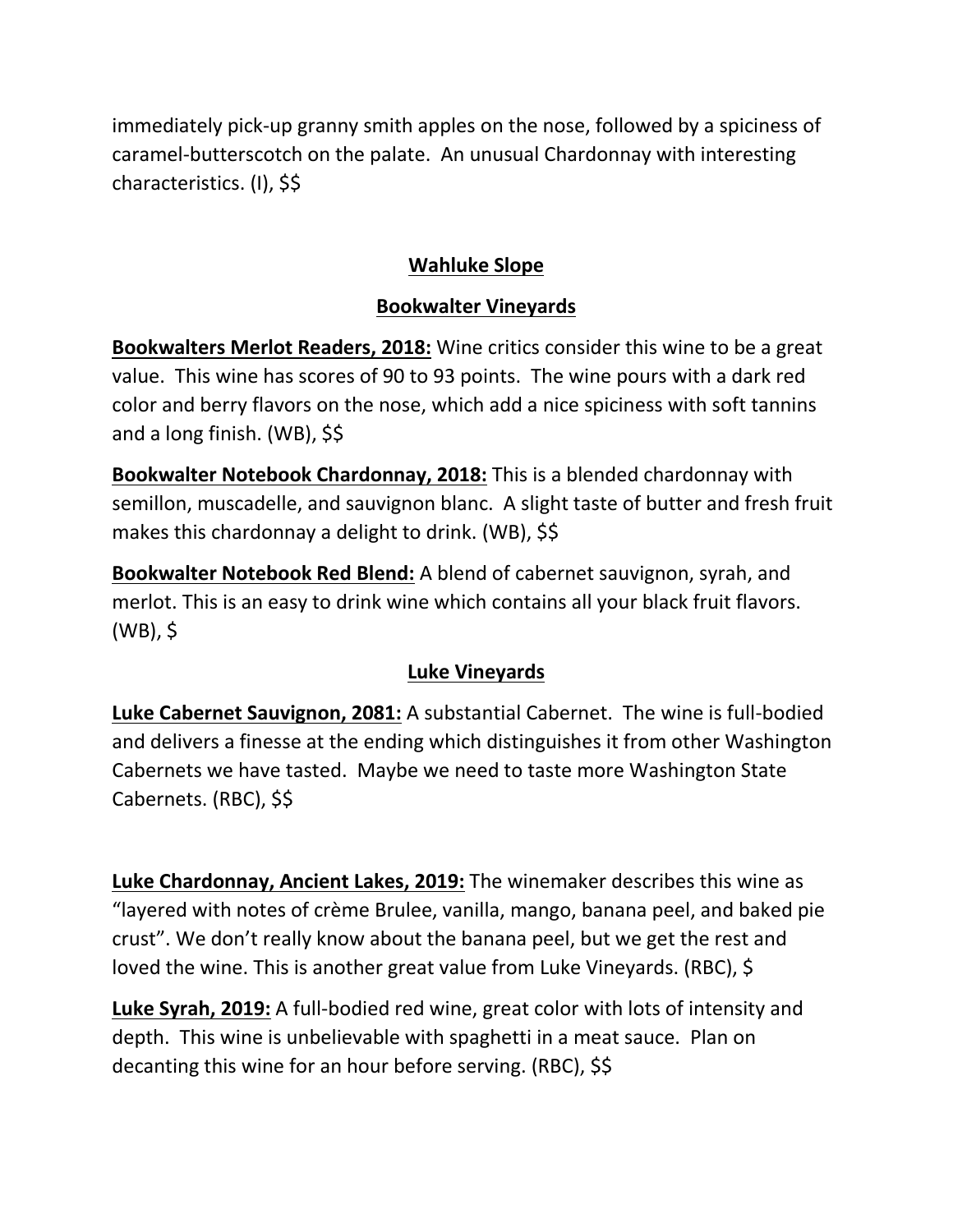**Luke, The Companion, Red Blend, 2019:** (60%) Cabernet Sauvignon, (20%) Merlot, (20%) Syrah. An easy to drink red blend. The berry flavor and spiciness are well balanced. This wine is very well priced. (RBC), \$

#### **Walla Walla Valley**

**Seven Hills Winery, Merlot, 2018:** Seven Hills is one of the founding wineries of the Walla Walla Valley. This is a classic style Merlot, medium-bodied, black fruit, soft. A lovely Merlot. (RBC), \$\$

#### **Great Event Wines, \$-\$\$**

Bloem Chenin Blanc-Viognier, South Africa, (i-L)

Cantaloro Bianco, (I)

Chateau Simian Atout Rouge, Chateauneuf-du-Pape. (i-L)

Dead Canyon Ranch Horse Heaven Hills, Red Blend, (AHD)

Double Canyon Horse Heaven Hills Cabernet Sauvignon (AHD)

Deloach Chardonnay, Russian River Valley, 2015, (GL)

Dry Creek Vineyards, Zinfandel, (GL)

FlorDe Campo, Pinot Noir, Santa Barbara, California, (GL)

Hyatt Vineyards, Cabernet Sauvignon, Merlot, Riesling, (I-L)

Gundlach Bundschu Mountain Cuvee, (RBC)

JP Chenet, France, Sparking Wine, (EE)

LA Capranera, (V)

Louis Latour, Bourgogne, Pinot Noir, 2017, (V)

Maryhill Wine Makers Red, (I)

Michael-David Chardonnay, (I)

Mohua Sauvignon Blanc, (AHD)